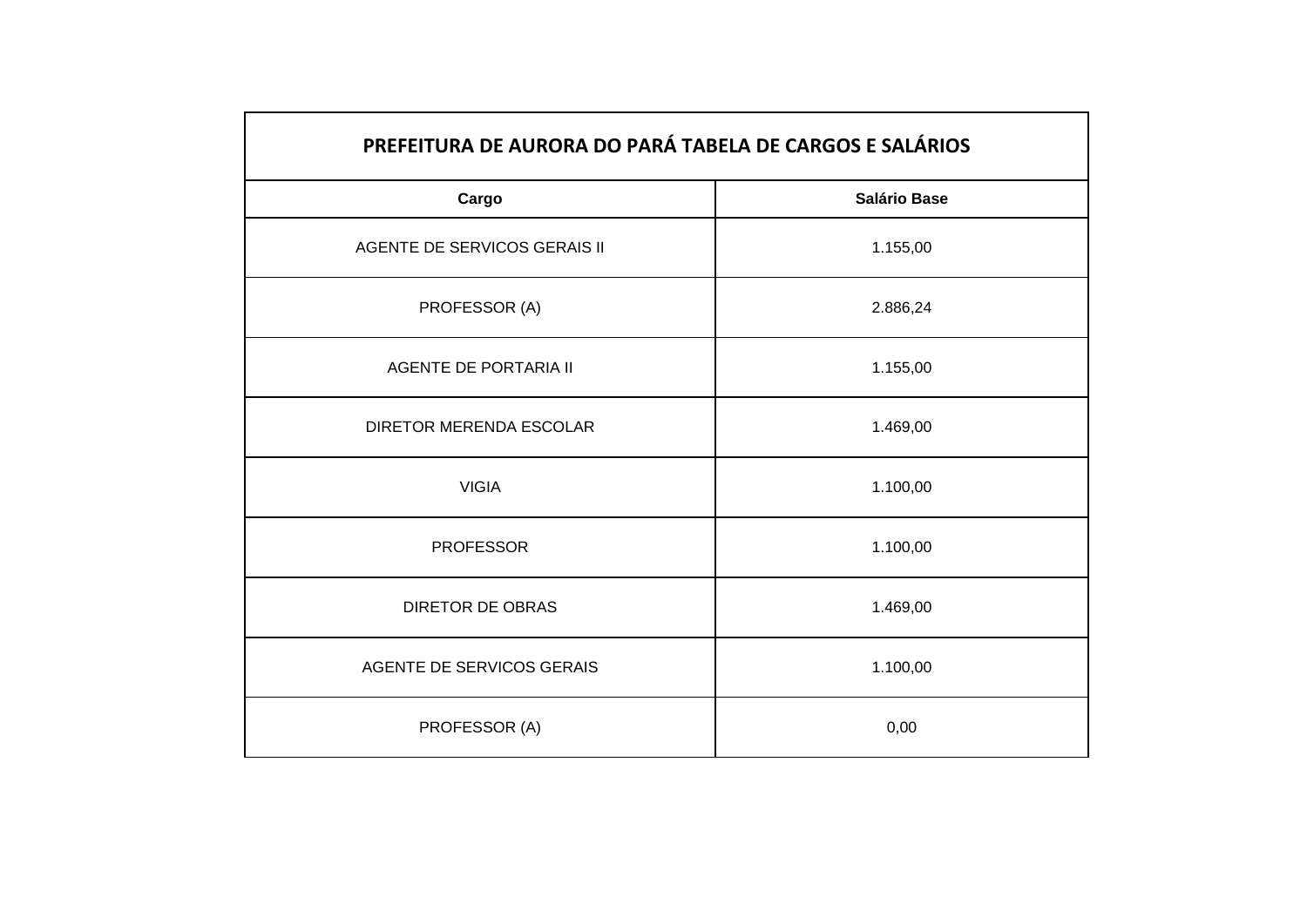| <b>VIGIA</b>              | 1.100,00 |
|---------------------------|----------|
| AGENTE DE SERVICOS GERAIS | 1.100,00 |
| SERV.URBANOS              | 1.100,00 |
| <b>ORIENTADOR</b>         | 2.886,24 |
| <b>PROFESSOR</b>          | 1.443,12 |
| PROFESSOR PISO 2020       | 2.886,24 |
| <b>AGENTE ADMNIST.</b>    | 0,00     |
| <b>SECRETARIA</b>         | 1.650,00 |
| AUX.ADMINIST.             | 1.100,00 |
| <b>DIGITADOR (A)</b>      | 1.100,00 |
| <b>ORIENTADOR</b>         | 2.886,24 |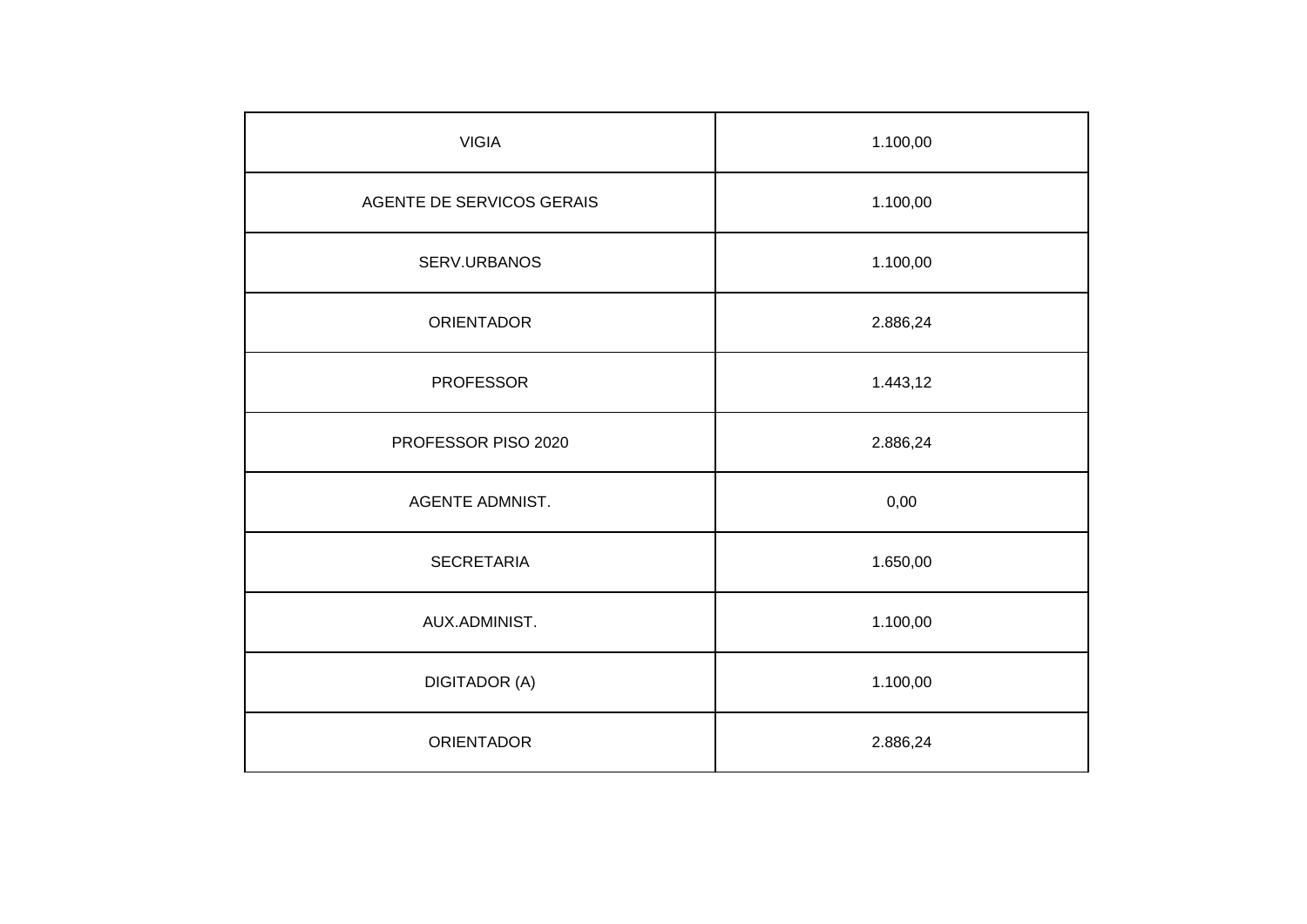| DIRETOR (A)ESCOLA         | 2.200,00 |
|---------------------------|----------|
| <b>VIGIA II</b>           | 1.155,00 |
| <b>DIGITADOR II</b>       | 0,00     |
| <b>PSICOLOGO</b>          | 1.900,00 |
| COORDENADOR (A)           | 2.200,00 |
| AGENTE DE SERVICOS GERAIS | 1.100,00 |
| <b>DIRETOR TRANSPORTE</b> | 1.469,00 |
| PROFESSOR PISO 2020       | 2.886,24 |
| AUX. ADMINISTRATIVO II    | 1.155,00 |
| AGENTE DE SERVICOS GERAIS | 1.100,00 |
| COORDENADOR (A)           | 2.200,00 |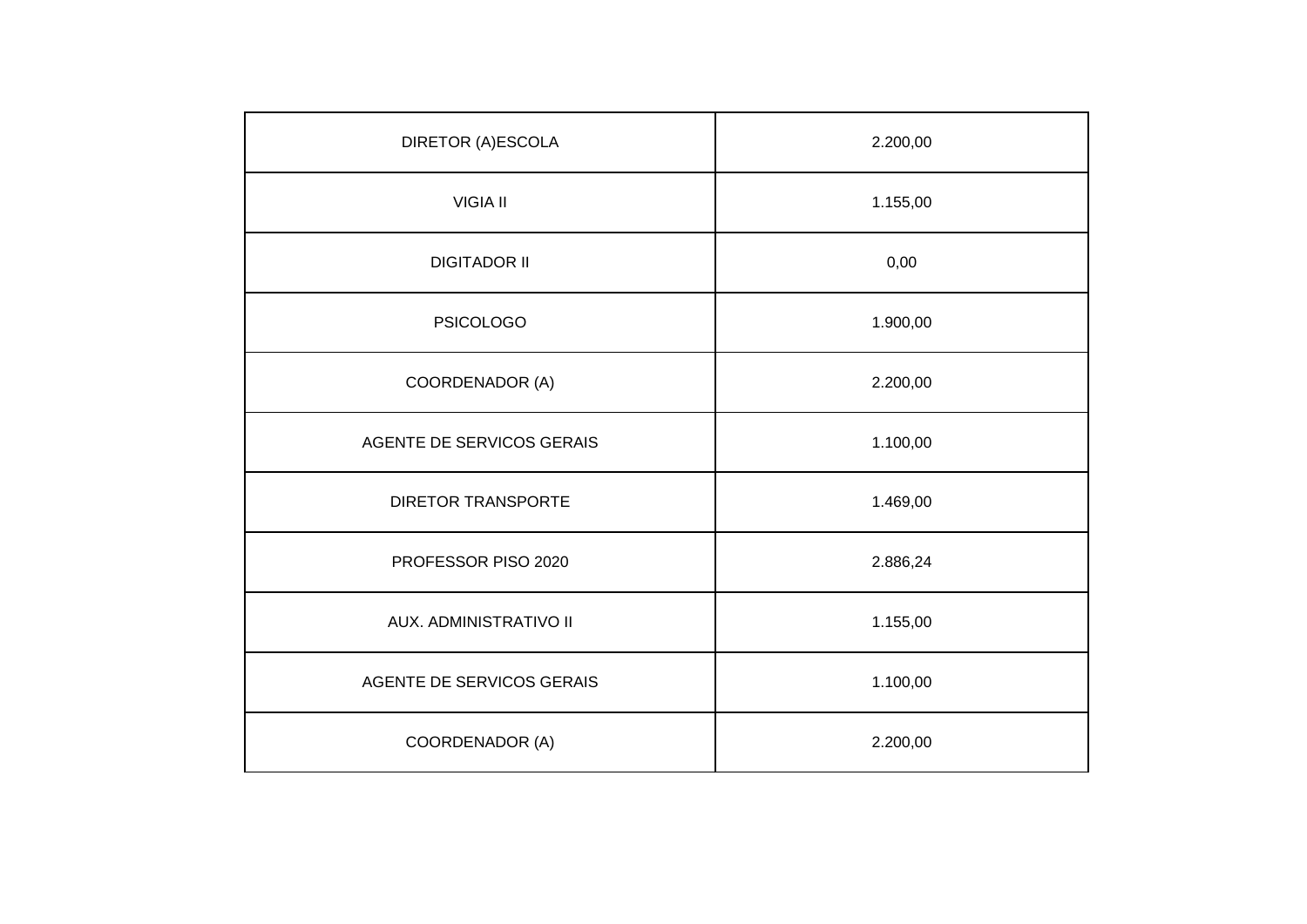| PROFESSOR (A)                | 2.886,24 |
|------------------------------|----------|
| PROFESSOR PISO 2020          | 2.886,24 |
| <b>PROFESSOR</b>             | 1.100,00 |
| DIRETOR (A)ESCOLA            | 2.200,00 |
| PROFESSOR PISO 2020          | 2.886,24 |
| PROFESSOR (A)                | 2.886,24 |
| AGENTE DE SERVICOS GERAIS    | 1.100,00 |
| PROFESSOR PISO 2020          | 2.886,24 |
| AGENTE DE SERVICOS GERAIS    | 1.100,00 |
| AGENTE DE SERVICOS GERAIS II | 1.155,00 |
| <b>SECRETARIA</b>            | 1.650,00 |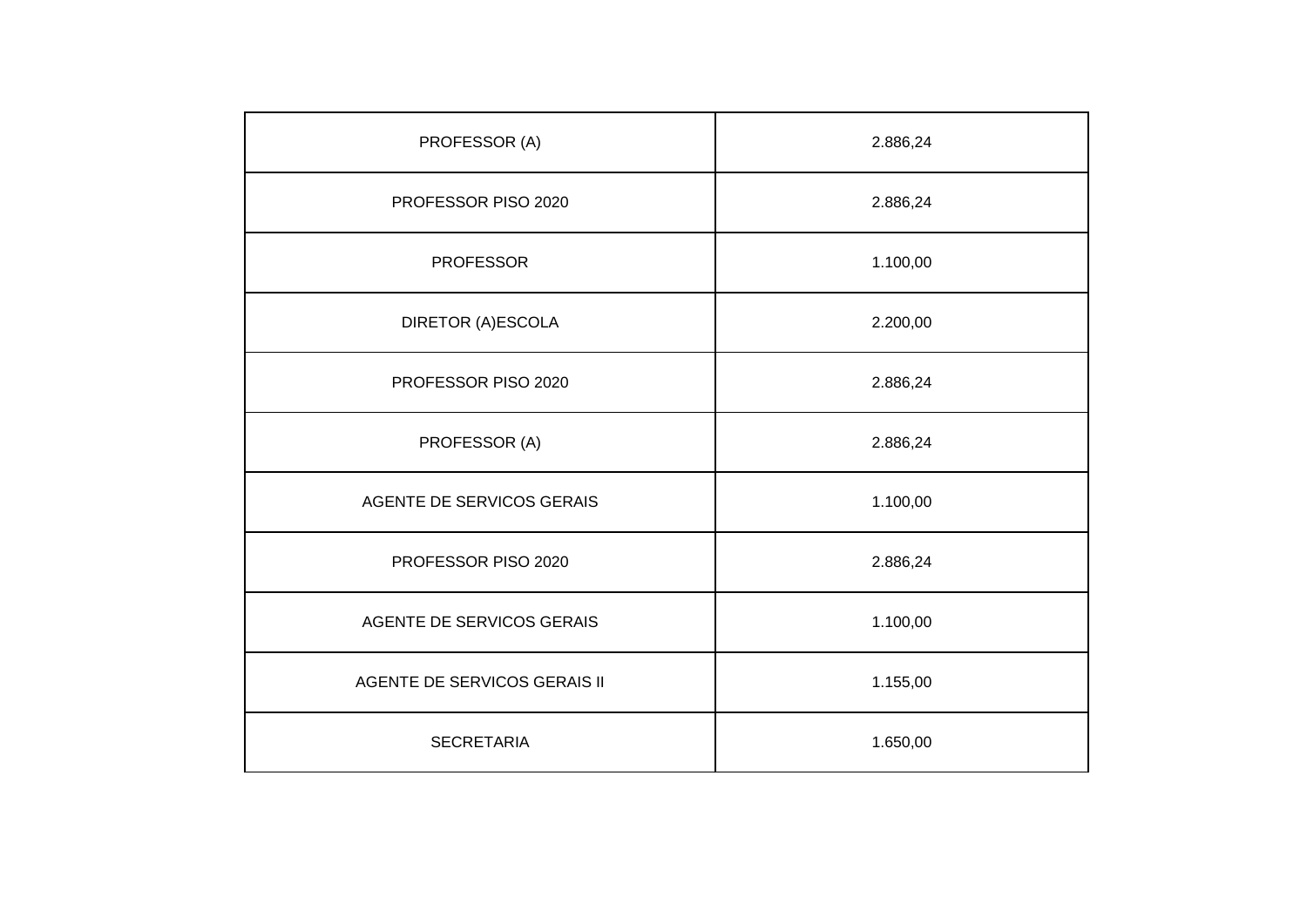| PROFESSOR PISO 2020             | 2.886,24 |
|---------------------------------|----------|
| <b>MOTORISTA</b>                | 1.100,00 |
| <b>PROFESSOR</b>                | 1.100,00 |
| PROFESSOR PISO 2020             | 2.886,24 |
| AGENTE DE SERVICOS GERAIS       | 1.100,00 |
| <b>AGENTE ADMINISTRATIVO II</b> | 1.155,00 |
| AUX. ADMINISTRATIVO II          | 1.155,00 |
| <b>SECRETARIA</b>               | 1.650,00 |
| PEDAGOGO (A)                    | 1.381,18 |
| <b>PROFESSOR</b>                | 1.443,12 |
| PROFESSOR PISO 2020             | 2.886,24 |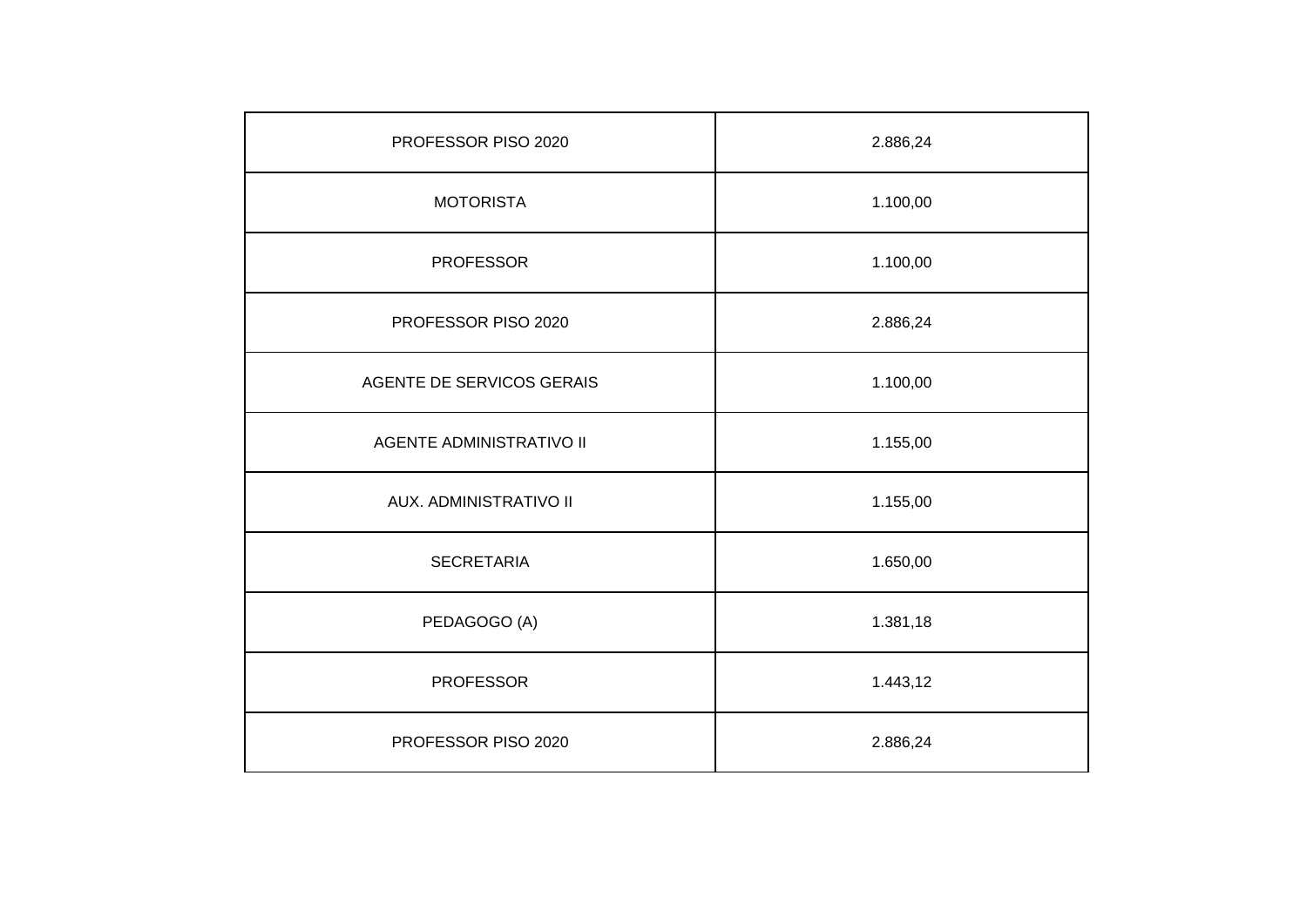| AGENTE DE SERVICOS GERAIS II | 1.155,00 |
|------------------------------|----------|
| PROFESSOR (A)                | 2.886,24 |
| <b>PROFESSOR</b>             | 1.100,00 |
| PROFESSOR PISO 2020          | 2.886,24 |
| COORDENADOR (A)              | 2.200,00 |
| PROFESSOR PISO 2020          | 2.886,24 |
| AGENTE DE SERVICOS GERAIS    | 1.100,00 |
| AUX.BIBLIOTECAR              | 1.100,00 |
| AGENTE DE SERVICOS GERAIS    | 1.100,00 |
| PROFESSOR (A)                | 2.886,24 |
| PROFESSOR PISO 2020          | 2.886,24 |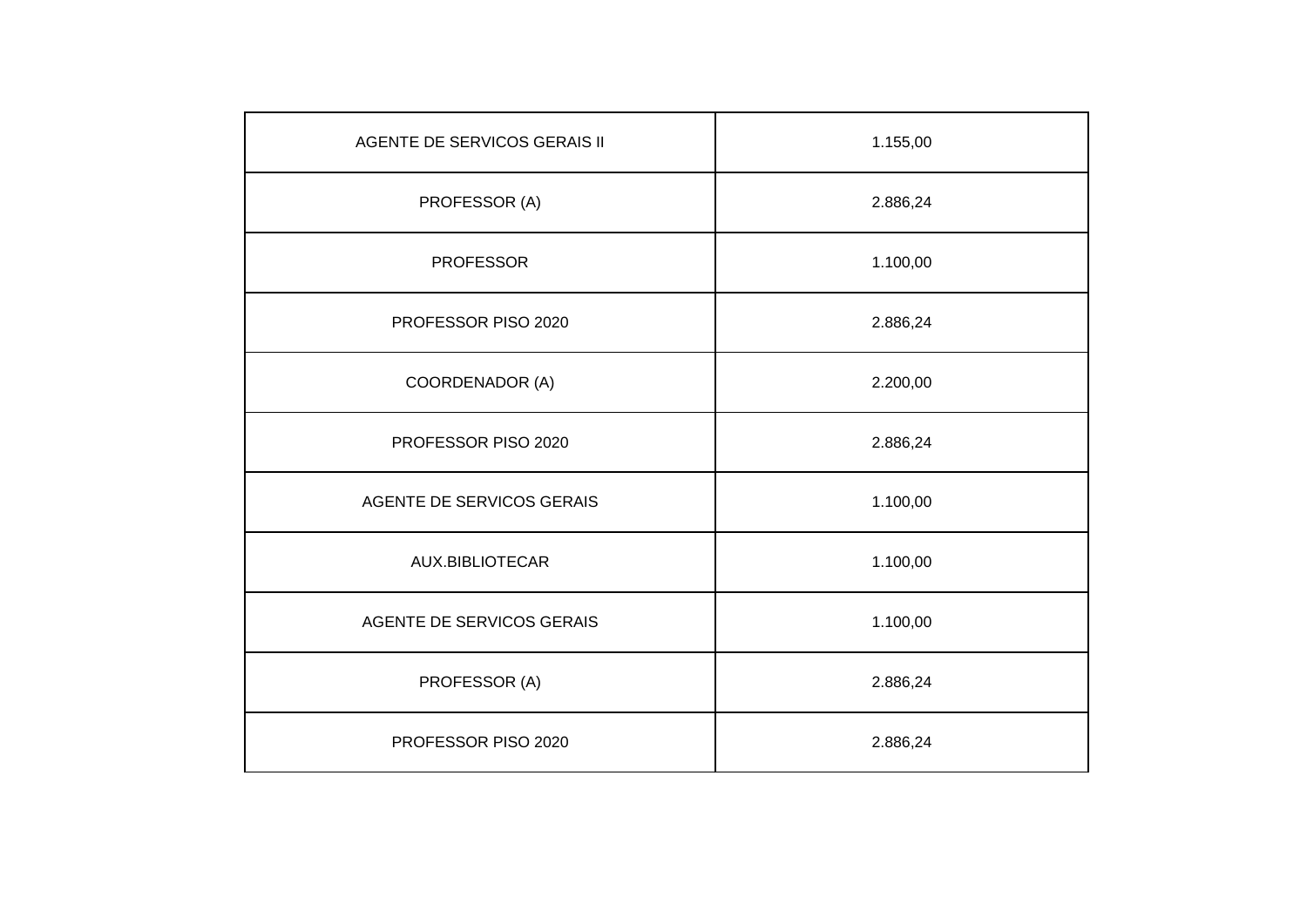| <b>AGENTE DE SERVICOS GERAIS II</b> | 1.155,00 |
|-------------------------------------|----------|
| AGENTE DE SERVICOS GERAIS II        | 1.155,00 |
| PROFESSOR (A)                       | 2.886,24 |
| AGENTE DE SERVICOS GERAIS II        | 1.155,00 |
| PROFESSOR PISO 2020                 | 2.886,24 |
| <b>PROFESSOR</b>                    | 1.100,00 |
| PROFESSOR PISO 2020                 | 2.886,24 |
| PROFESSOR (A)                       | 2.886,24 |
| PROFESSOR PISO 2020                 | 2.886,24 |
| AUX.ADMINIST.                       | 1.100,00 |
| AUX.ADMINIST.                       | 1.100,00 |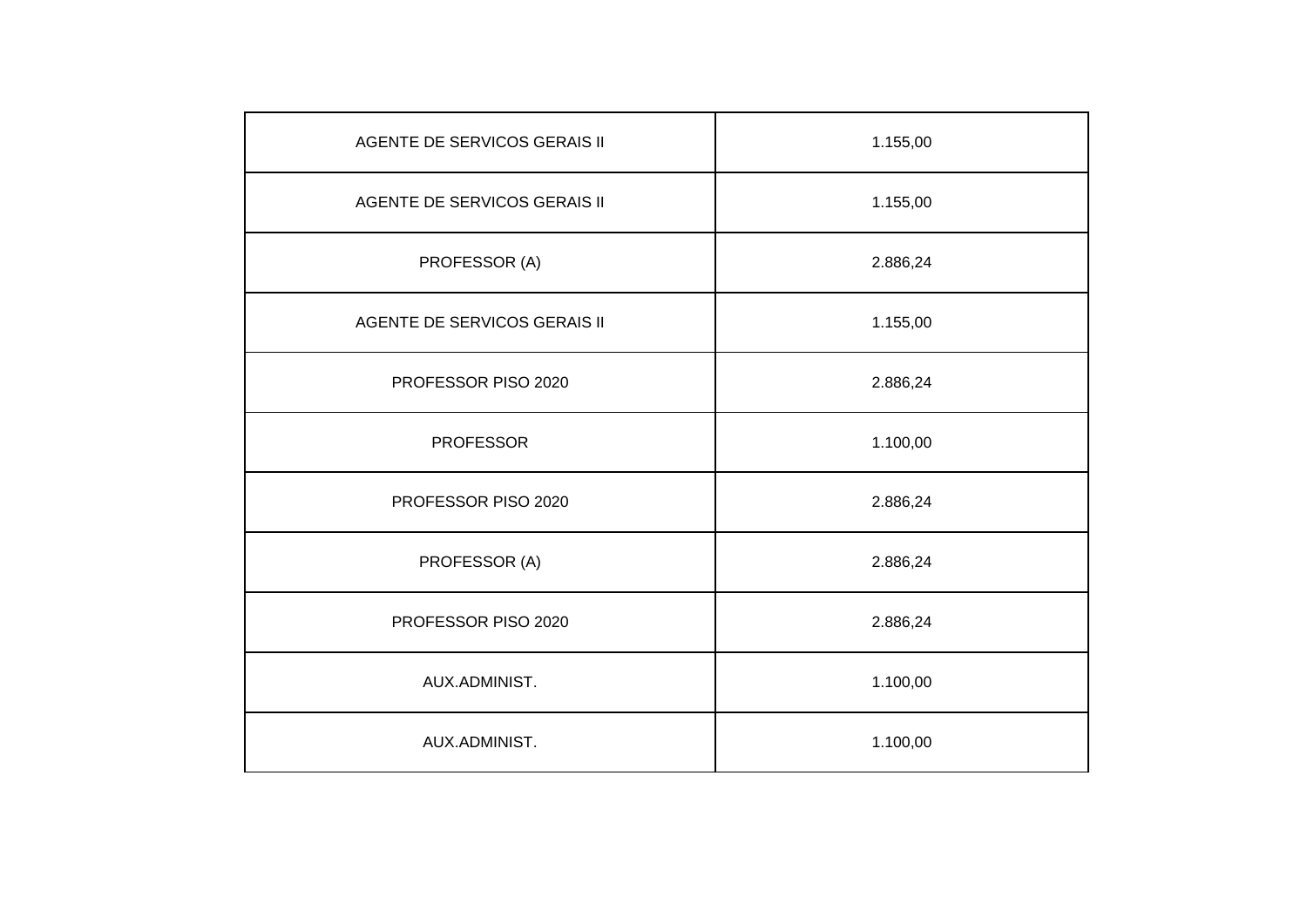| <b>PROFESSOR</b>             | 1.443,12 |
|------------------------------|----------|
| PROFESSOR PISO 2020          | 2.886,24 |
| AGENTE DE SERVICOS GERAIS II | 1.155,00 |
| AGENTE DE SERVICOS GERAIS II | 1.155,00 |
| <b>VIGIA</b>                 | 1.100,00 |
| AGENTE DE SERVICOS GERAIS    | 1.100,00 |
| AGENTE DE SERVICOS GERAIS    | 1.100,00 |
| <b>VIGIA II</b>              | 1.155,00 |
| PROFESSOR PISO 2020          | 2.886,24 |
| PROFESSOR PISO 2020          | 2.886,24 |
| OPERADOR DE MAQUINAS PESADAS | 1.130,00 |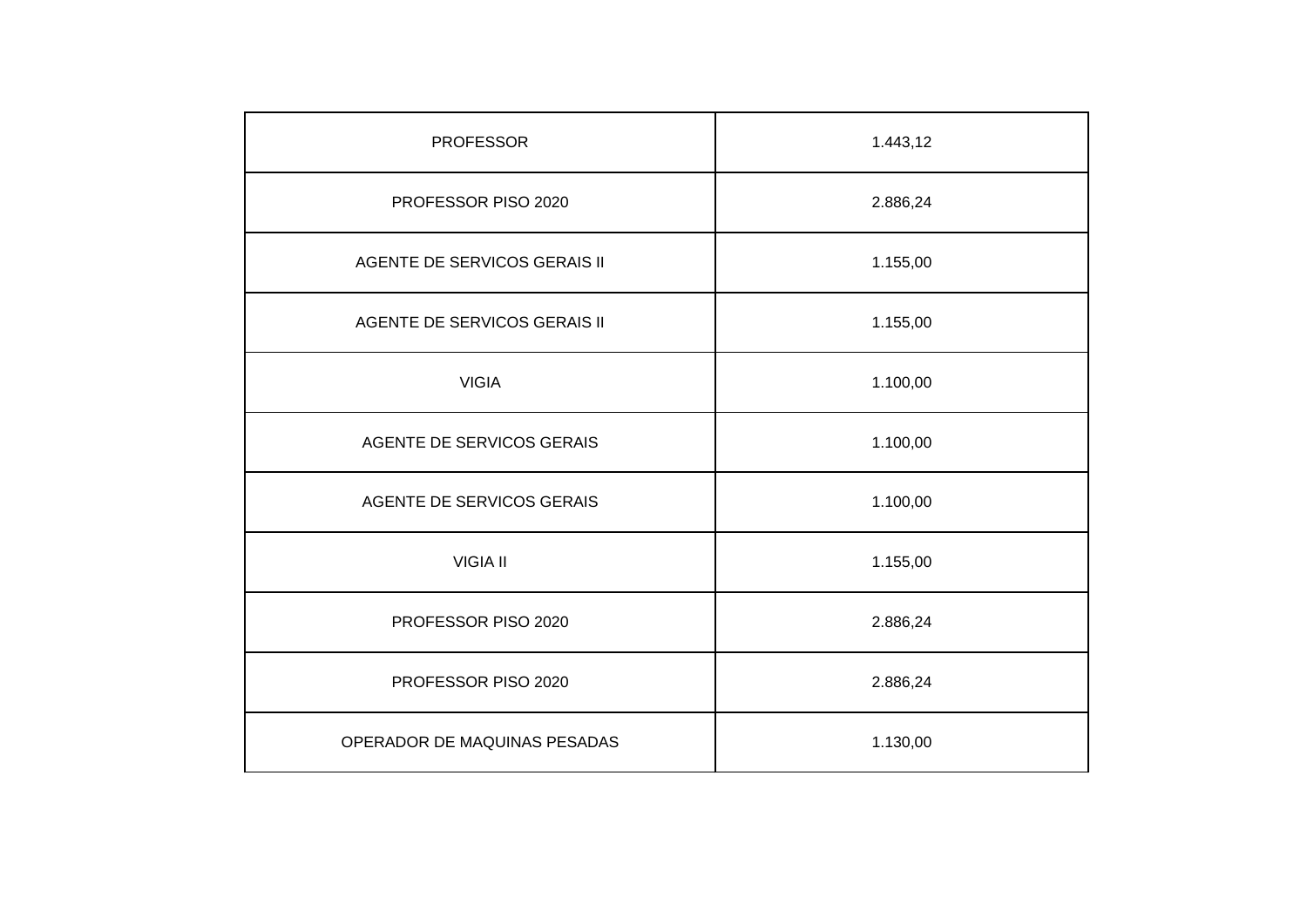| AGENTE DE SERVICOS GERAIS  | 1.100,00 |
|----------------------------|----------|
| AGENTE DE SERVICOS GERAIS  | 1.100,00 |
| VICE DIRETOR (A)           | 1.650,00 |
| <b>DIRETOR DE FINANCAS</b> | 1.469,00 |
| <b>VIGIA</b>               | 1.100,00 |
| PROFESSOR 150HR PISO       | 2.164,68 |
| AGENTE DE SERVICOS GERAIS  | 1.100,00 |
| ADMINISTRADOR ESCOLAR      | 2.886,24 |
| PROFESSOR PISO 2020        | 2.886,24 |
| <b>VIGIA</b>               | 1.100,00 |
| <b>DIGITADOR (A)</b>       | 1.100,00 |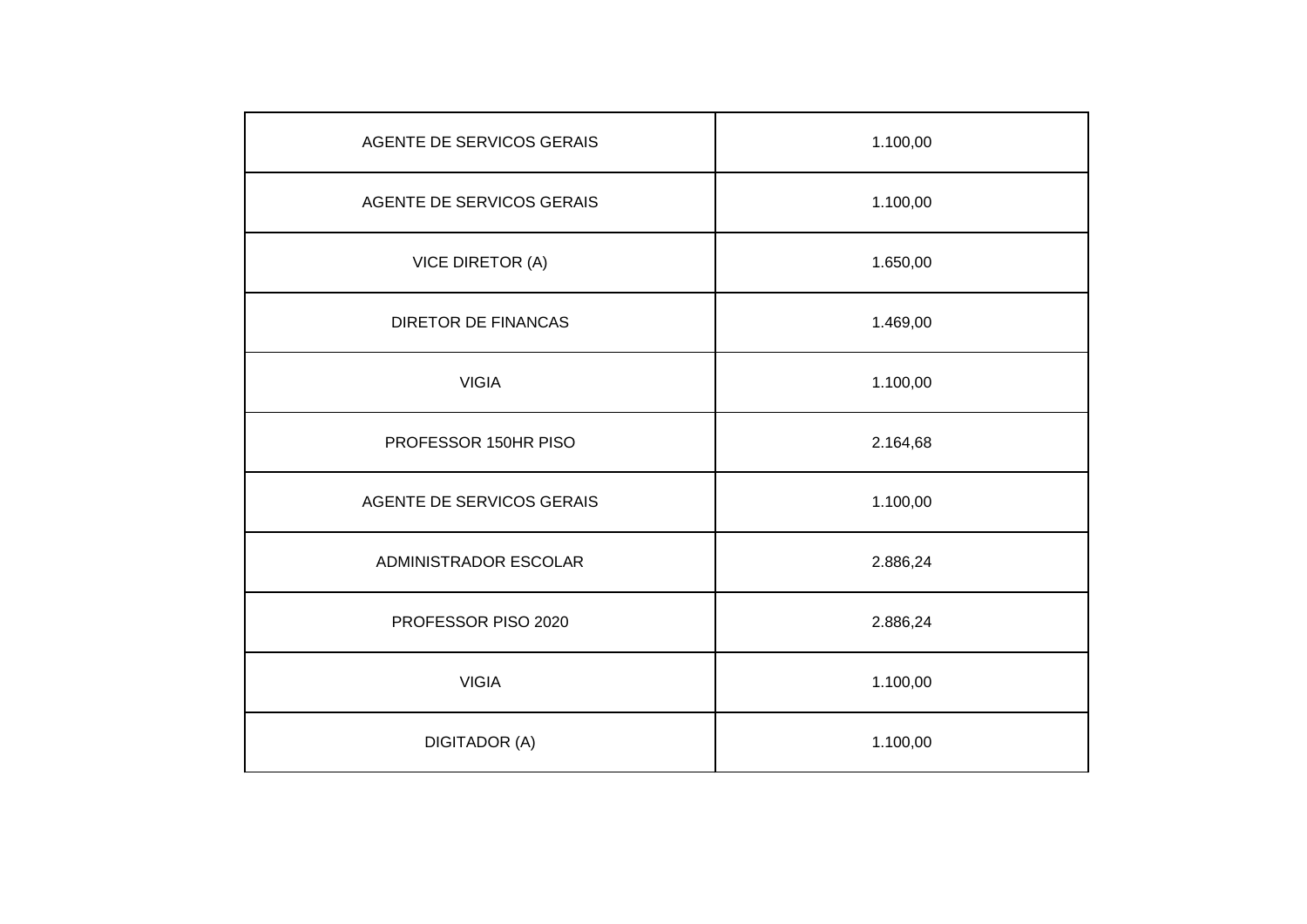| <b>PROFESSOR</b>           | 1.100,00 |
|----------------------------|----------|
| <b>PATROLHEIRO</b>         | 2.280,00 |
| AGENTE DE SERVICOS GERAIS  | 1.100,00 |
| <b>MECANICO</b>            | 1.100,00 |
| AGENTE DE SERVICOS GERAIS  | 1.100,00 |
| SECRETARIO MUN.AGRICULTURA | 4.500,00 |
| <b>VIGIA II</b>            | 1.155,00 |
| <b>VIGIA</b>               | 1.100,00 |
| <b>ORIENTADOR</b>          | 2.886,24 |
| AGENTE DE SERVICOS GERAIS  | 1.100,00 |
| <b>VIGIA</b>               | 1.100,00 |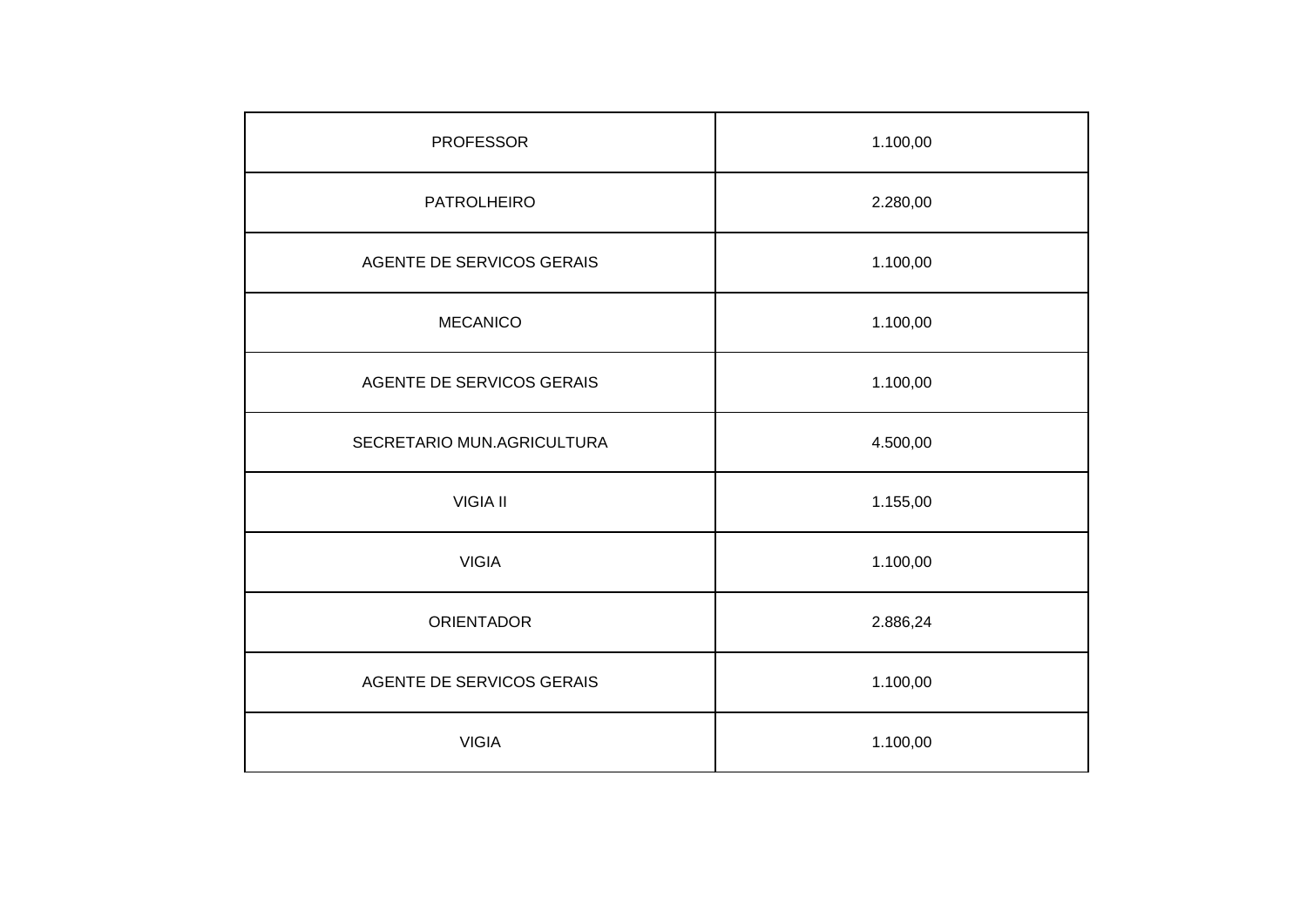| <b>VIGIA</b>                 | 1.100,00 |
|------------------------------|----------|
| AUX.ADMINIST.                | 1.100,00 |
| AGENTE DE SERVICOS GERAIS    | 1.100,00 |
| <b>VIGIA</b>                 | 1.100,00 |
| AGENTE DE SERVICOS GERAIS II | 1.155,00 |
| AUX.ADMINIST.                | 1.100,00 |
| <b>PROFESSOR</b>             | 1.100,00 |
| PROFESSOR (A)                | 2.886,24 |
| AGENTE DE SERVICOS GERAIS II | 1.155,00 |
| AGENTE DE SERVICOS GERAIS    | 1.100,00 |
| <b>VIGIA II</b>              | 1.155,00 |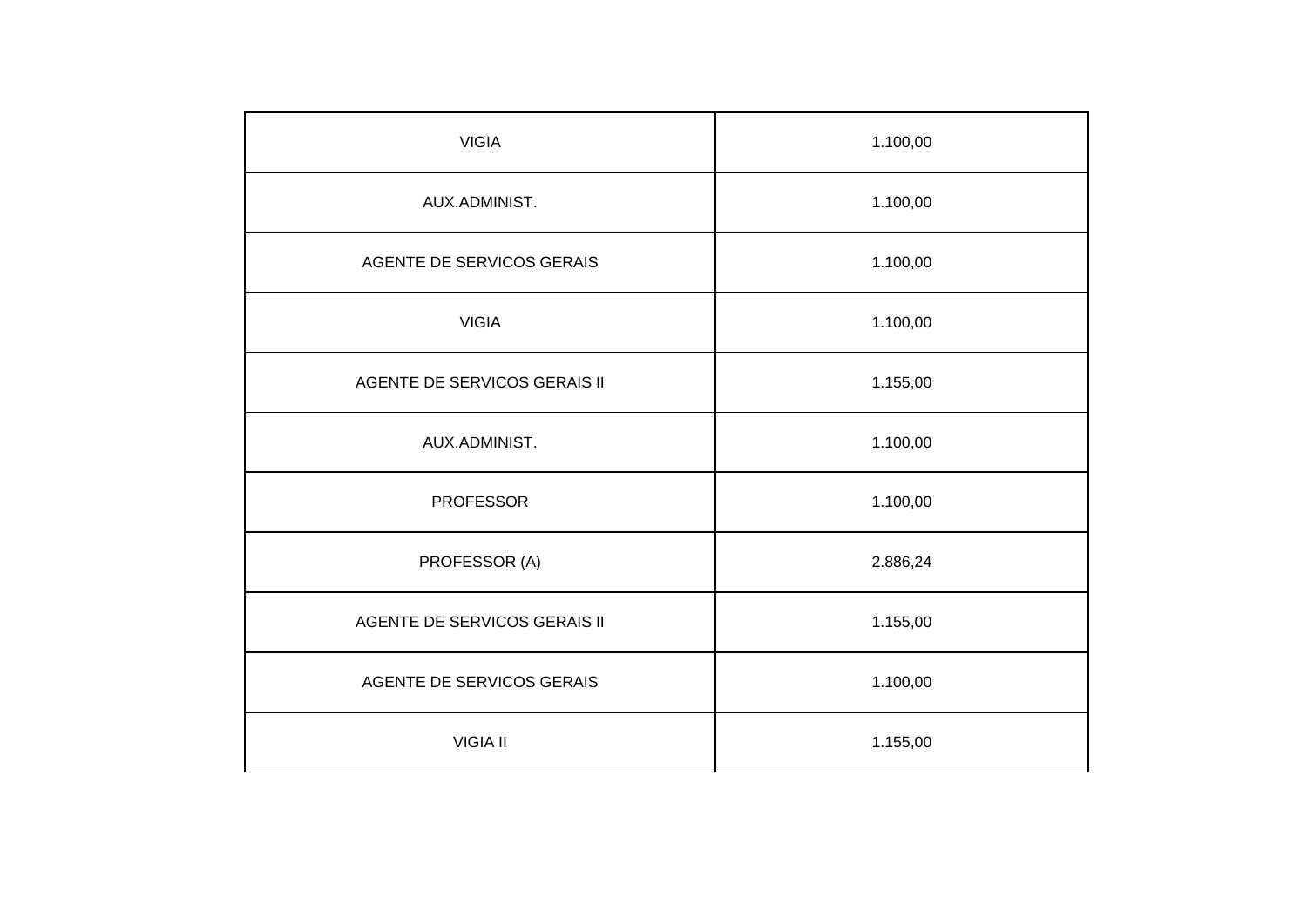| <b>VIGIA</b>           | 1.100,00 |
|------------------------|----------|
| <b>PROFESSOR</b>       | 1.100,00 |
| AGENTE ADMNIST.        | 1.100,00 |
| COORDENADOR (A)        | 2.200,00 |
| TEC.AGRICOLA           | 1.100,00 |
| <b>TESOUREIRO</b>      | 4.500,00 |
| <b>PEDREIRO</b>        | 1.100,00 |
| <b>MOTORISTA</b>       | 1.100,00 |
| <b>DIGITADOR (A)</b>   | 1.100,00 |
| <b>AGENTE ADMNIST.</b> | 1.100,00 |
| COOR.SERV.IDENT        | 1.100,00 |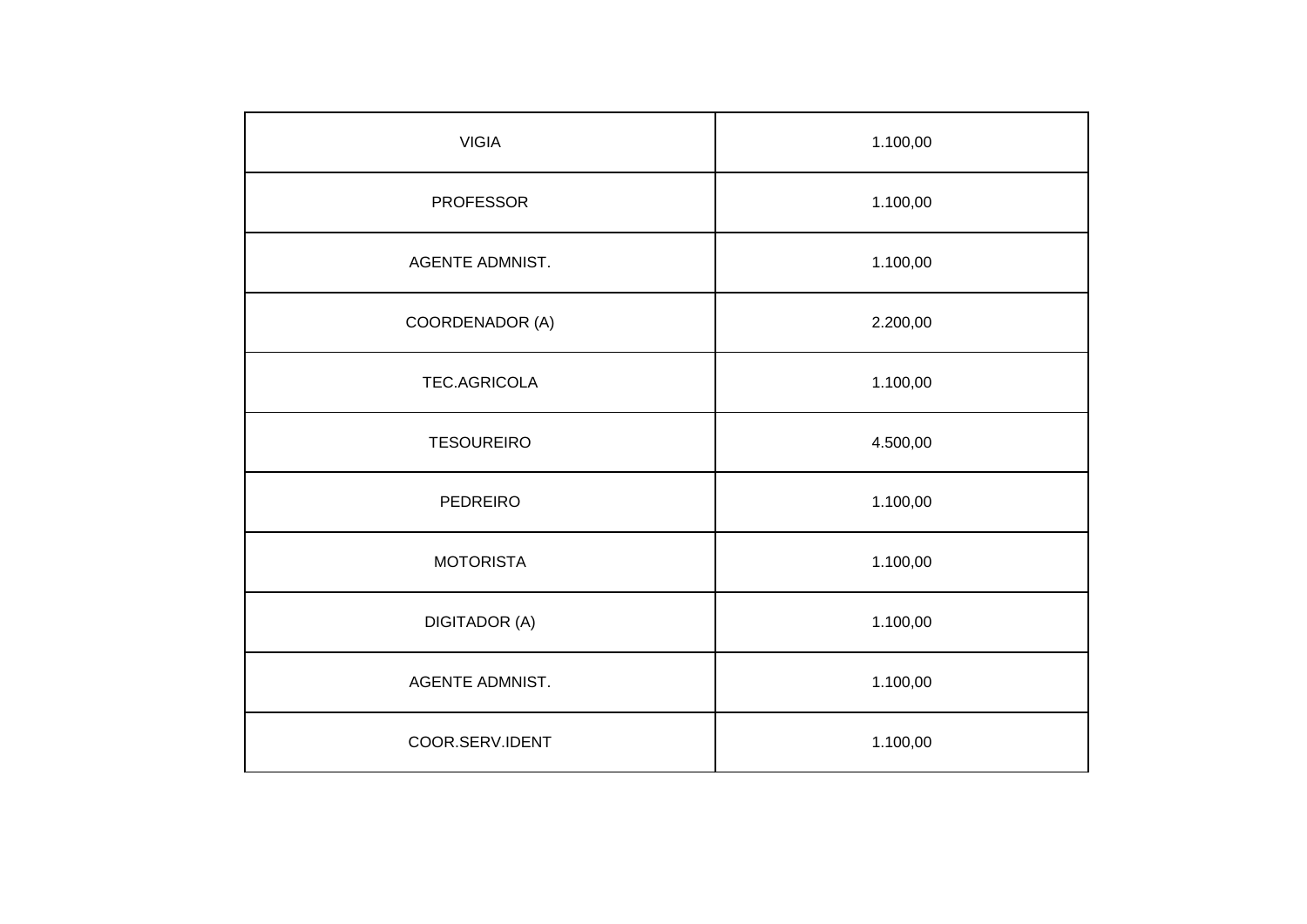| AGENTE DE SERVICOS GERAIS    | 1.100,00 |
|------------------------------|----------|
| COORDENADOR (A)              | 2.200,00 |
| PROFESSOR (A)                | 2.886,24 |
| PROFESSOR (A)                | 2.886,24 |
| COORDENADOR MERCADO E FEIRAS | 1.100,00 |
| AGENTE DE SERVICOS GERAIS II | 1.155,00 |
| PROFESSOR (A)                | 2.886,24 |
| DIR.ADM.FINANC.              | 1.469,00 |
| <b>DIRETOR CONTABIL</b>      | 1.469,00 |
| PROFESSOR PISO 2020          | 2.886,24 |
| SERV. URBANOS II             | 1.155,00 |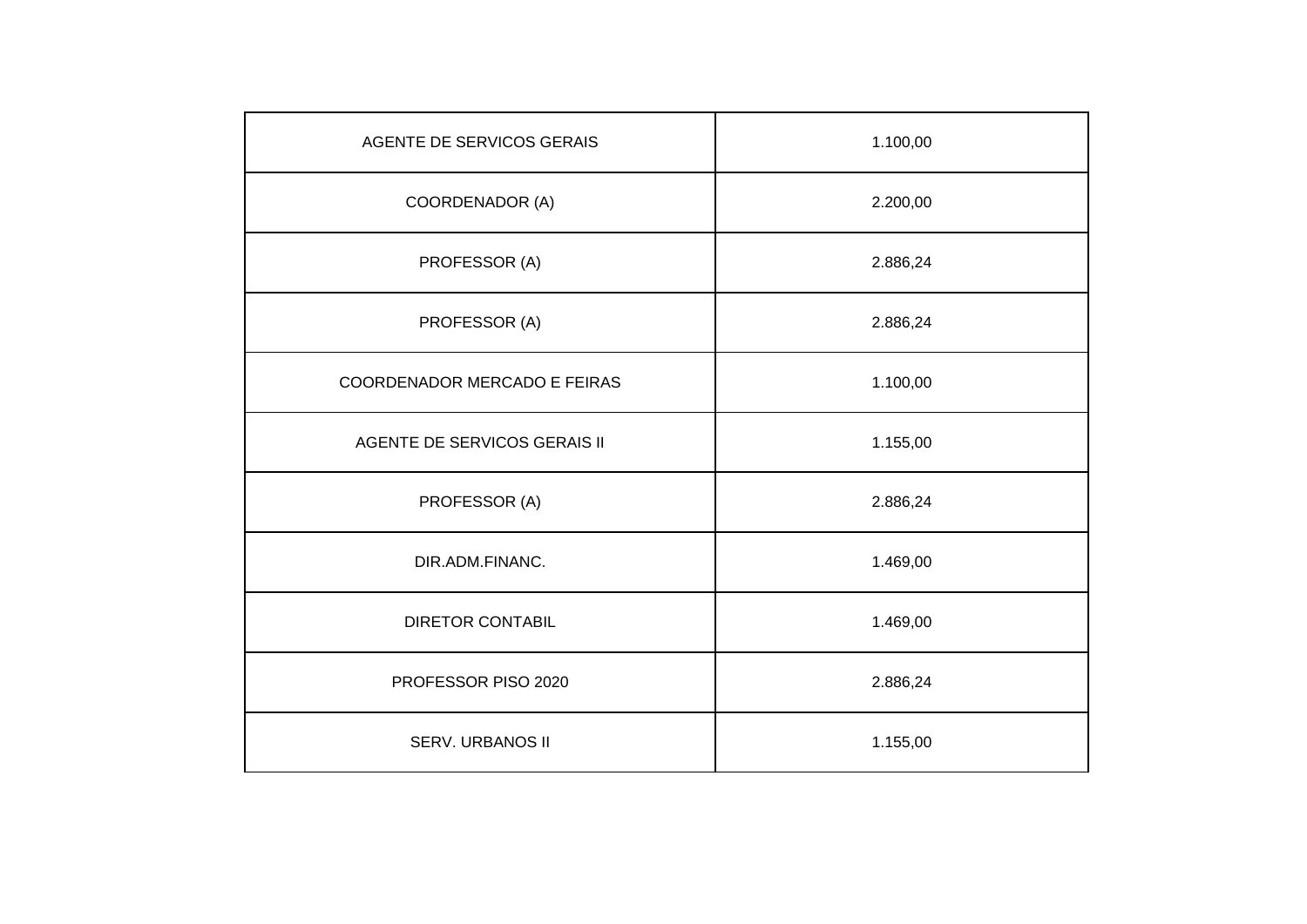| <b>SECRETARIA</b>                   | 1.650,00 |
|-------------------------------------|----------|
| <b>VIGIA II</b>                     | 1.155,00 |
| AGENTE DE SERVICOS GERAIS           | 1.100,00 |
| PROFESSOR PISO 2020                 | 2.886,24 |
| <b>DIRETOR RECURSOS HUMANOS</b>     | 1.469,00 |
| <b>VICE DIRETOR (A)</b>             | 1.650,00 |
| <b>VICE DIRETOR (A)</b>             | 1.650,00 |
| PROFESSOR (A)                       | 2.886,24 |
| SECRETARIA MUNICIPAL ASSIST. SOCIAL | 4.500,00 |
| AGENTE DE SERVICOS GERAIS           | 1.100,00 |
| AGENTE DE SERVICOS GERAIS           | 1.100,00 |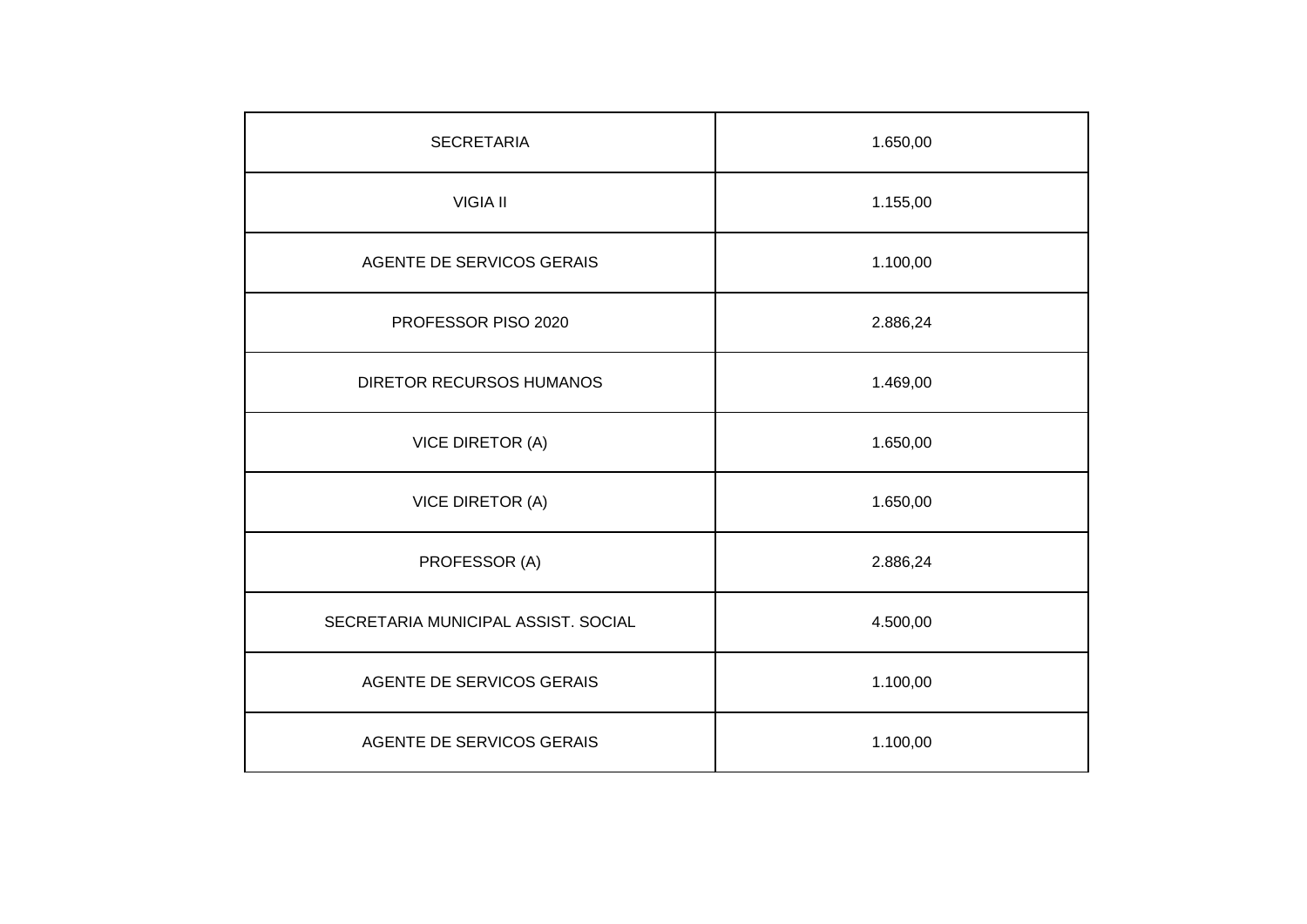| PROFESSOR PISO 2020       | 2.886,24 |
|---------------------------|----------|
| <b>VIGIA</b>              | 1.100,00 |
| <b>VIGIA II</b>           | 1.155,00 |
| <b>CHEFE DE GABINETE</b>  | 1.469,00 |
| <b>PROFESSOR</b>          | 1.100,00 |
| PROFESSOR (A)             | 2.886,24 |
| AUX.ADMINIST.             | 1.100,00 |
| PROFESSOR (A)             | 2.886,24 |
| <b>FISCAL TRIBUTO</b>     | 1.100,00 |
| AGENTE DE SERVICOS GERAIS | 1.100,00 |
| PEDAGOGO (A)              | 2.886,24 |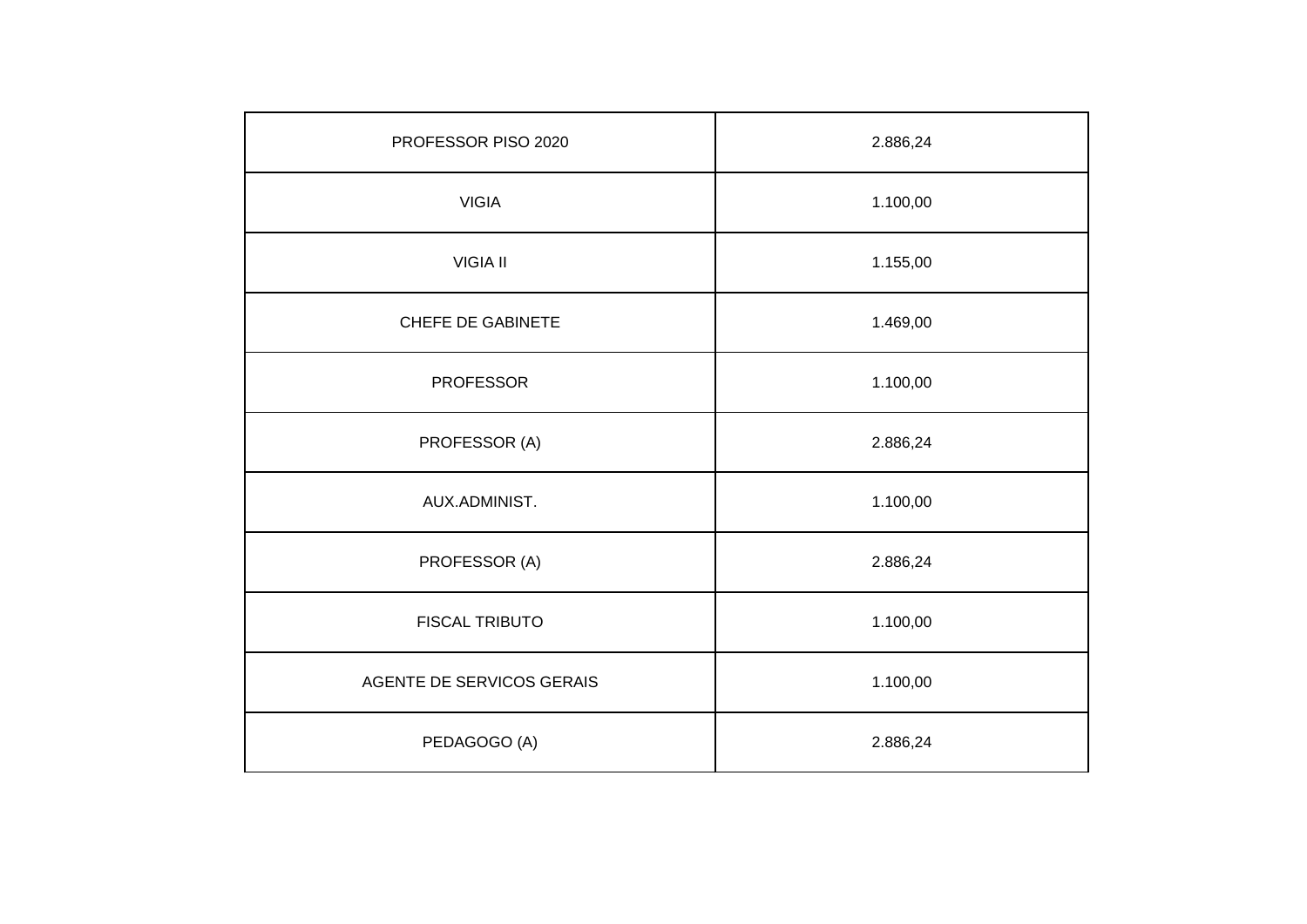| <b>MOTORISTA II</b>                      | 1.100,00 |
|------------------------------------------|----------|
| <b>SUPERVISOR</b>                        | 2.886,24 |
| COORDENADOR DE REC. NATUREAIS RENOVAVEIS | 1.100,00 |
| PROFESSOR PISO 2020                      | 2.886,24 |
| AGENTE DE SERVICOS GERAIS II             | 1.155,00 |
| AUX.ADMINIST.                            | 1.100,00 |
| AUX. ADMINISTRATIVO II                   | 1.155,00 |
| AGENTE DE SERVICOS GERAIS                | 1.100,00 |
| PROFESSOR PISO 2020                      | 2.886,24 |
| <b>AGENTE DE PORTARIA II</b>             | 1.155,00 |
| <b>SECRETARIA</b>                        | 1.650,00 |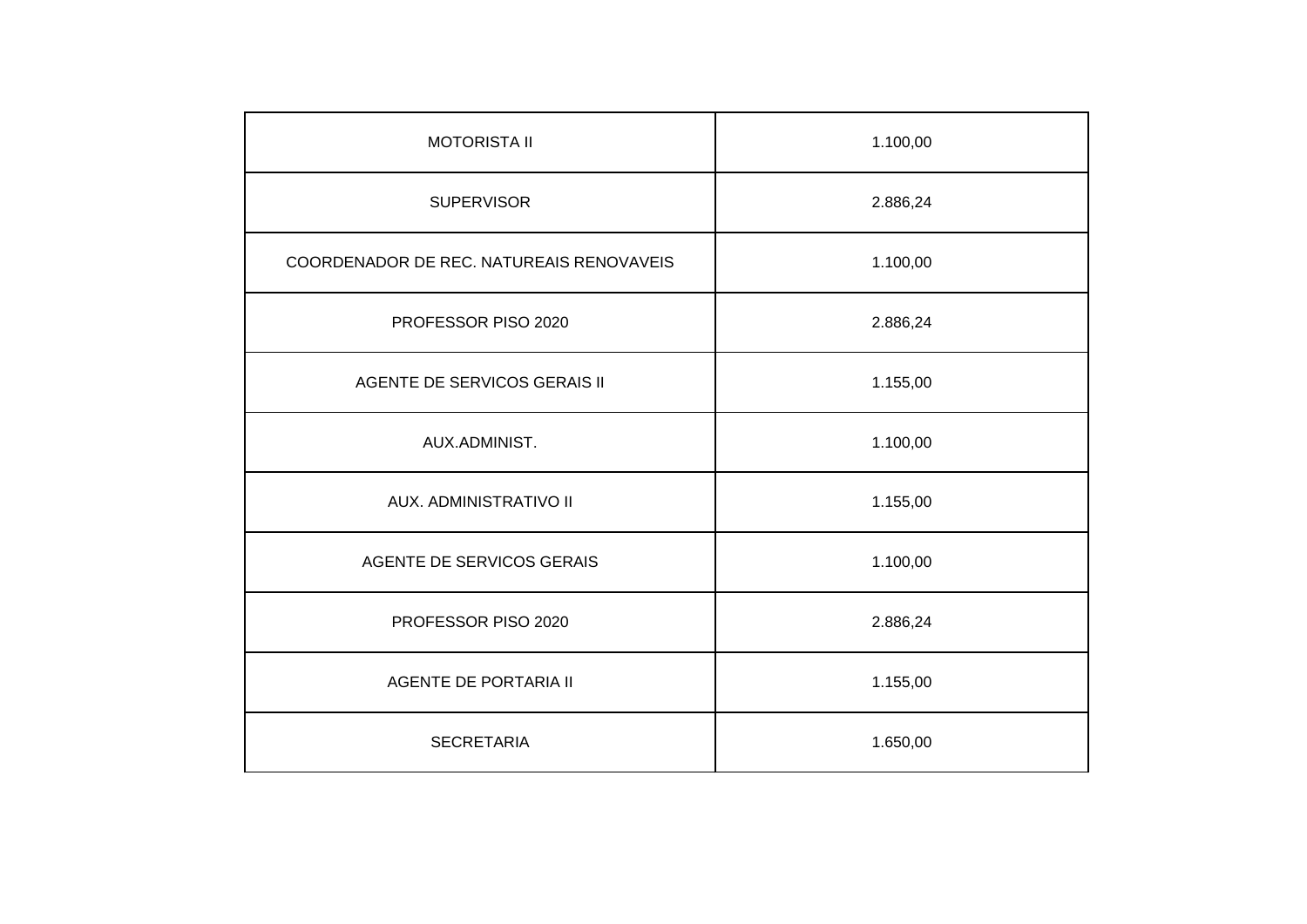| PROFESSOR (A)                   | 2.886,24 |
|---------------------------------|----------|
| AGENTE DE SERVICOS GERAIS II    | 1.155,00 |
| PROFESSOR (A)                   | 2.886,24 |
| AGENTE DE SERVICOS GERAIS       | 1.100,00 |
| <b>CARPINTEIRO</b>              | 1.100,00 |
| PROFESSOR PISO 2020             | 2.886,24 |
| <b>AGENTE ADMNIST.</b>          | 1.100,00 |
| AUX. ADMINISTRATIVO II          | 1.155,00 |
| <b>VICE DIRETOR (A)</b>         | 1.650,00 |
| PROFESSOR (A)                   | 2.886,24 |
| <b>AGENTE ADMINISTRATIVO II</b> | 1.155,00 |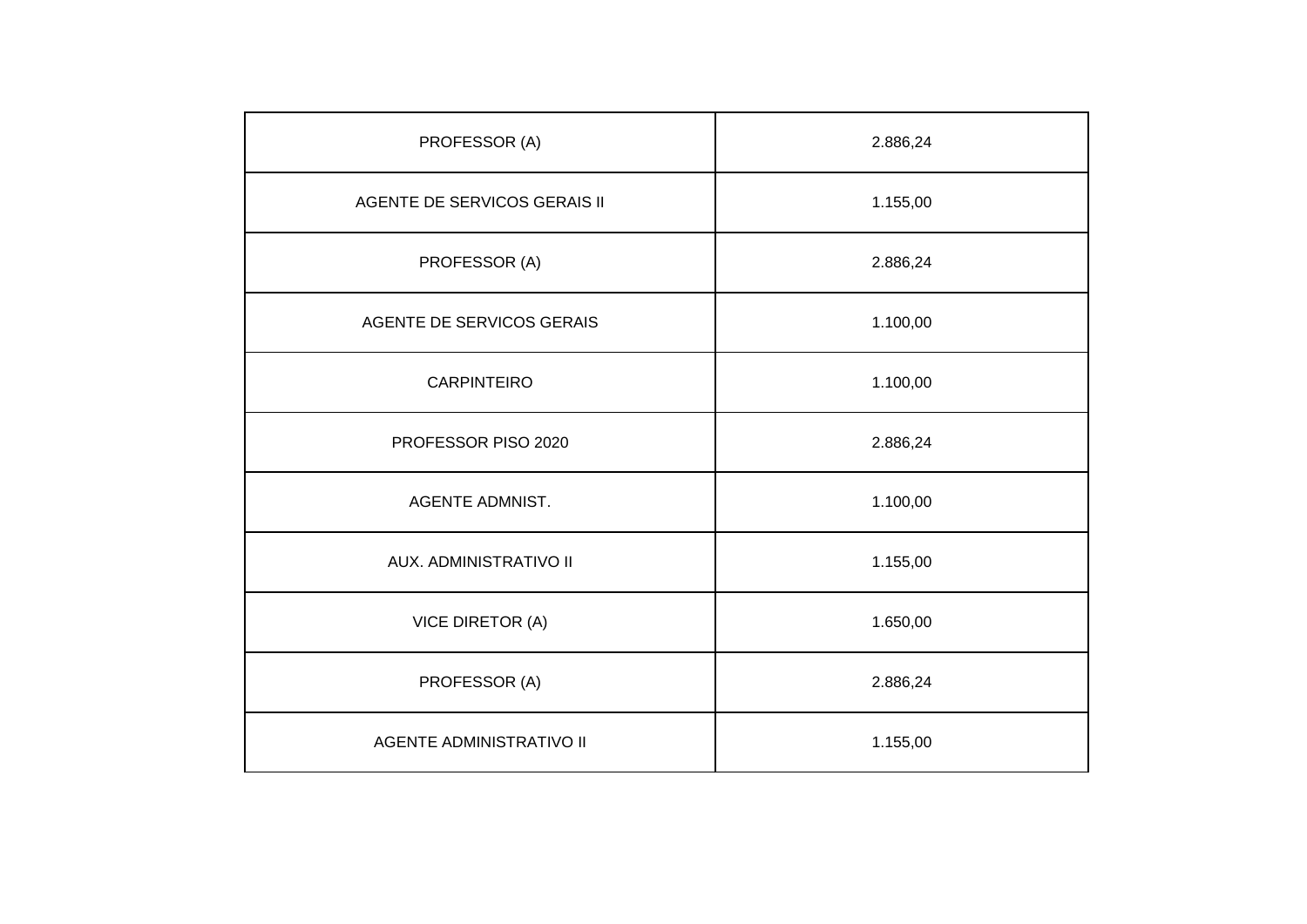| PROFESSOR PISO 2020          | 2.886,24 |
|------------------------------|----------|
| AUX. ADMINISTRATIVO II       | 1.155,00 |
| AGENTE DE SERVICOS GERAIS II | 1.155,00 |
| AGENTE DE SERVICOS GERAIS    | 1.100,00 |
| PROFESSOR (A)                | 2.886,24 |
| <b>PSICOLOGO</b>             | 1.900,00 |
| ASSESSOR ESPECIAL            | 1.100,00 |
| PROFESSOR PISO 2020          | 2.886,24 |
| <b>PROFESSOR</b>             | 1.443,12 |
| COORDENADOR (A) I            | 1.650,00 |
| AGENTE DE SERVICOS GERAIS    | 1.100,00 |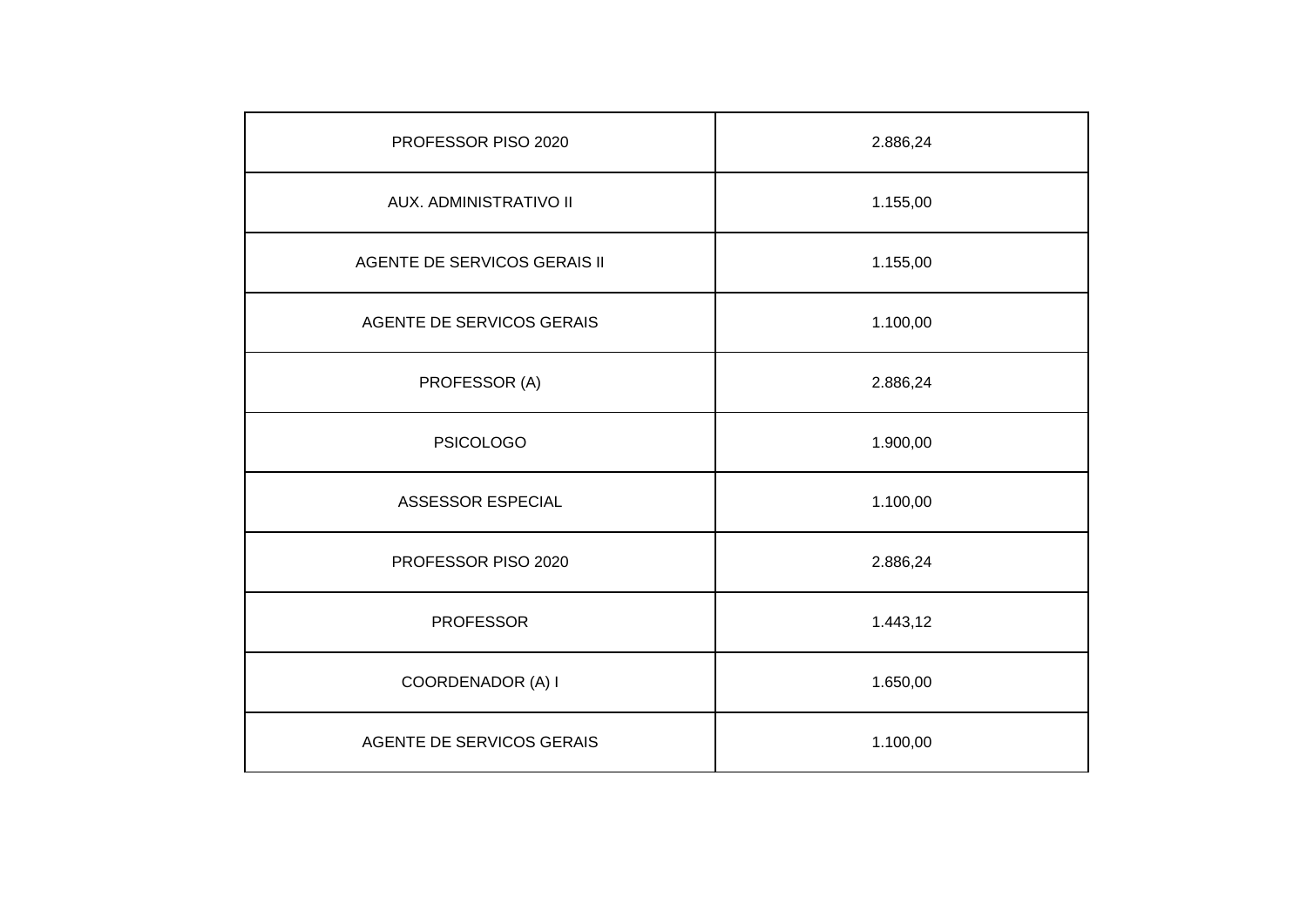| PROFESSOR PISO 2020          | 2.886,24 |
|------------------------------|----------|
| PROFESSOR PISO 2020          | 2.886,24 |
| <b>VIGIA II</b>              | 1.155,00 |
| <b>AGENTE ADMNIST.</b>       | 1.100,00 |
| COORDENADOR (A)              | 2.200,00 |
| ASSISTENTE SOCIAL            | 1.500,00 |
| PROFESSOR (A)                | 2.886,24 |
| AGENTE DE SERVICOS GERAIS II | 1.155,00 |
| ASSESSOR ESPECIAL            | 1.100,00 |
| <b>ZELADOR II</b>            | 1.155,00 |
| ASSESSOR JURIDICO            | 2.500,00 |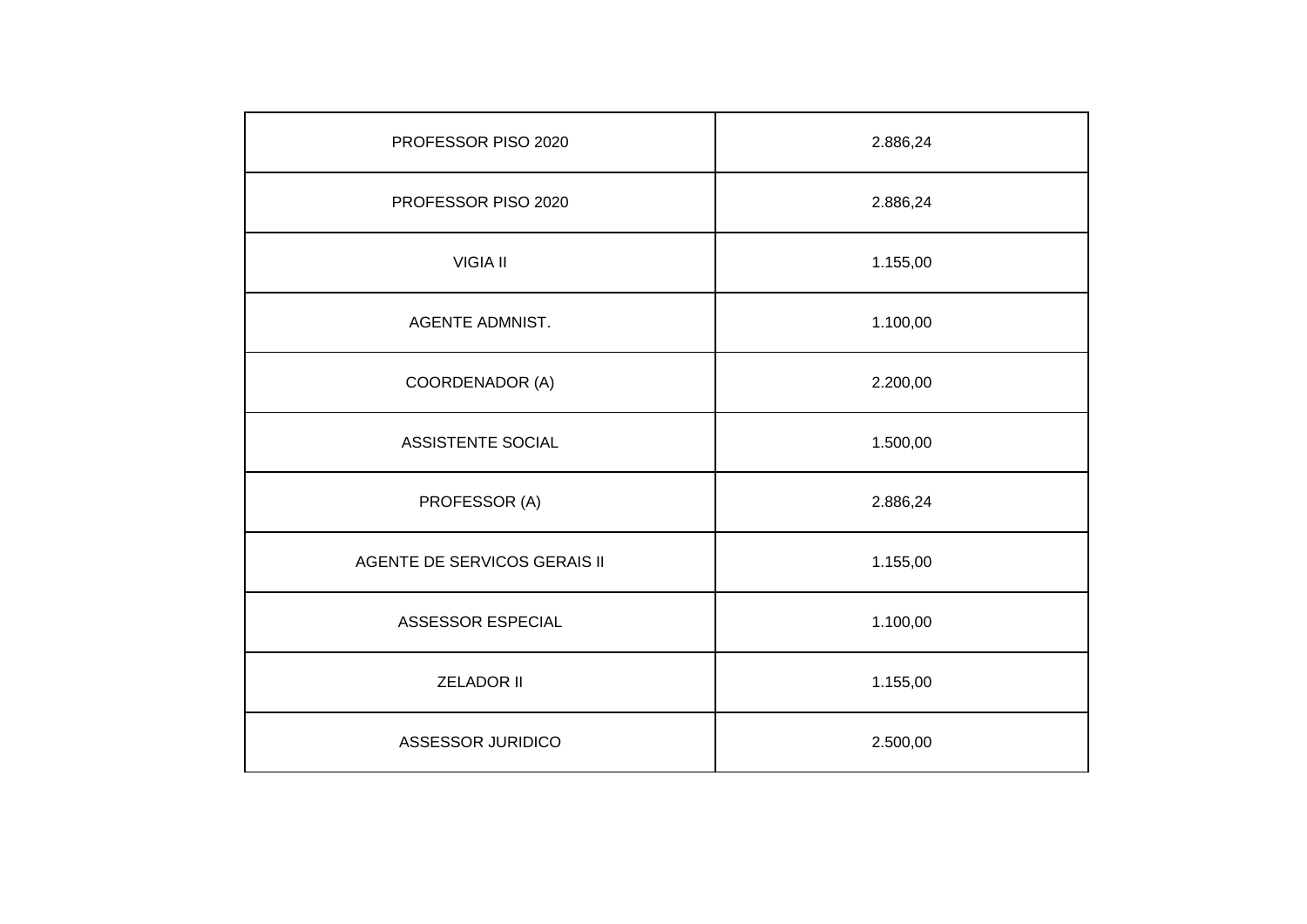| AGENTE DE SERVICOS GERAIS II | 1.155,00 |
|------------------------------|----------|
| AUX.ADMINIST.                | 1.100,00 |
| AGENTE DE SERVICOS GERAIS II | 1.155,00 |
| COORDENADOR (A)              | 2.200,00 |
| <b>AGENTE ADMNIST.</b>       | 1.100,00 |
| <b>PROFESSOR</b>             | 1.100,00 |
| ADMINISTRADOR ESCOLAR        | 2.886,24 |
| <b>VIGIA</b>                 | 1.100,00 |
| <b>PROFESSOR</b>             | 1.100,00 |
| PROFESSOR PISO 2020          | 2.886,24 |
| AGENTE DE SERVICOS GERAIS    | 1.100,00 |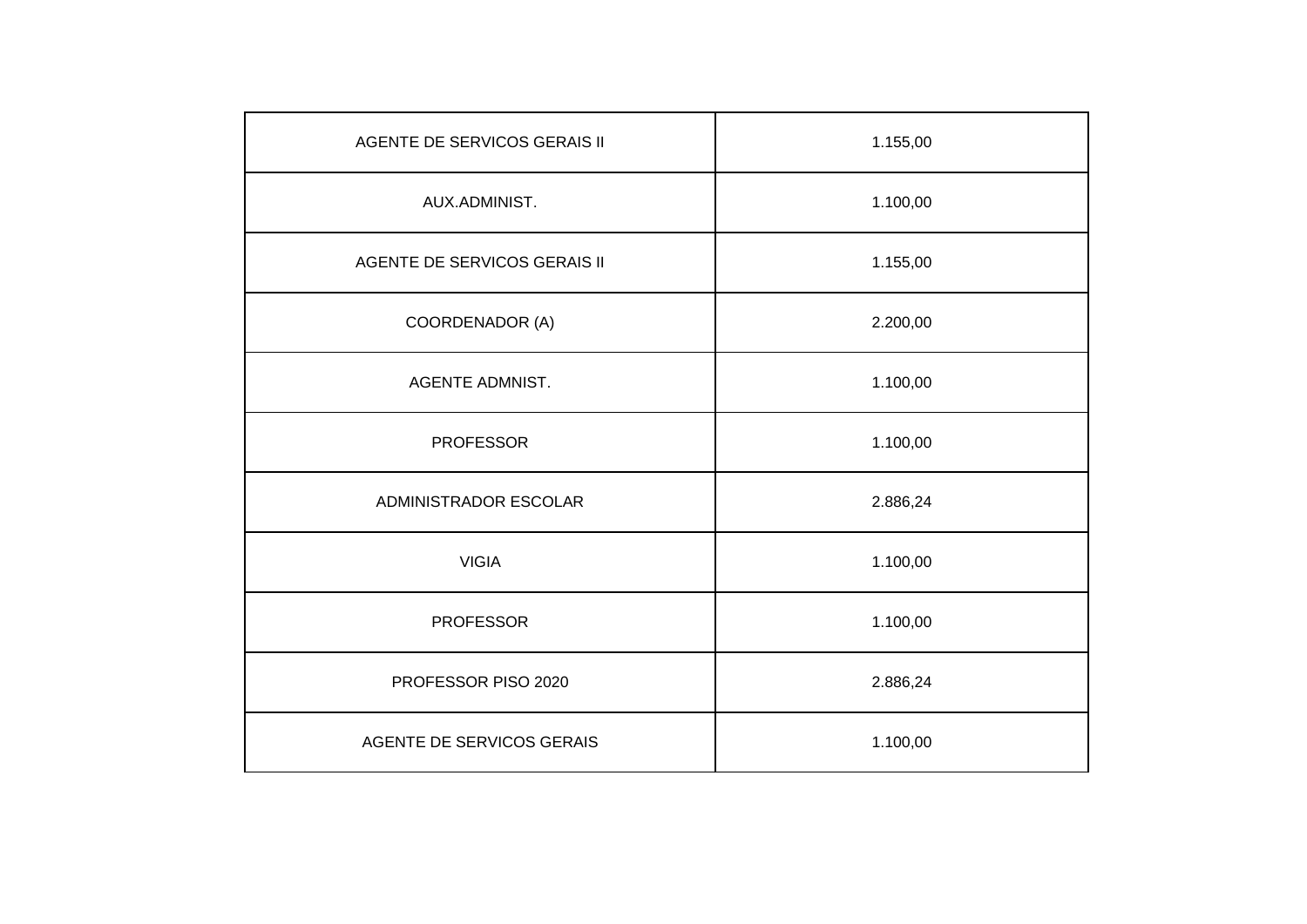| AGENTE DE SERVICOS GERAIS    | 1.100,00 |
|------------------------------|----------|
| <b>ALMOXARIFE</b>            | 1.100,00 |
| <b>TRATORISTA</b>            | 1.118,00 |
| AUX.ADMINIST.                | 1.100,00 |
| FISCAL DE LIMP.              | 1.100,00 |
| <b>AGENTE DE PORTARIA II</b> | 1.155,00 |
| PROFESSOR PISO 2020          | 2.886,24 |
| PROFESSOR PISO 2020          | 2.886,24 |
| <b>TRATORISTA</b>            | 1.118,00 |
| <b>MOTORISTA II</b>          | 1.100,00 |
| AGENTE DE SERVICOS GERAIS    | 1.100,00 |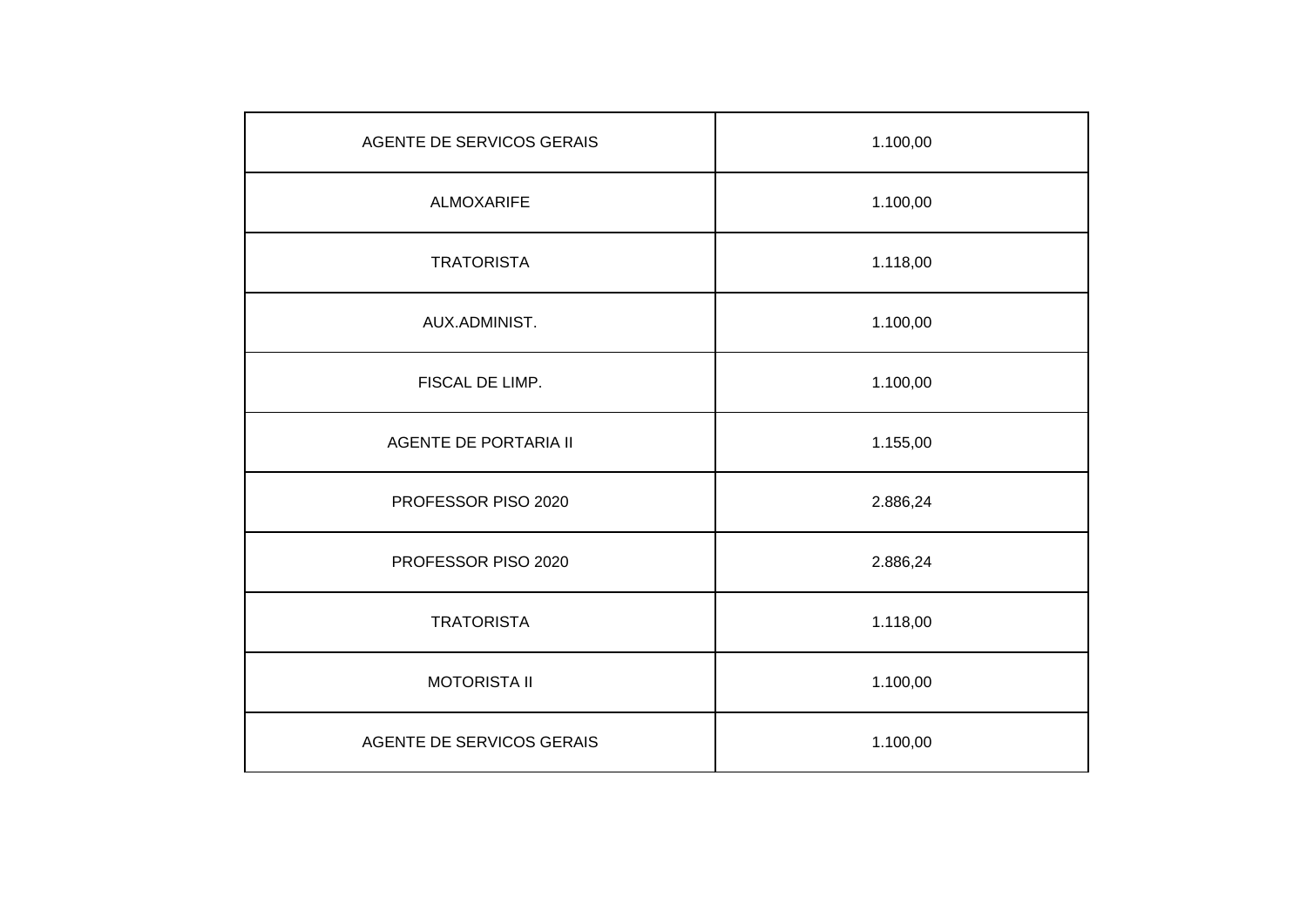| DIR.ADM.FINANC.                       | 1.469,00 |
|---------------------------------------|----------|
| SECRETARIO MUNICIPAL DE ADMINISTRACAO | 4.500,00 |
| PROC.JURIDICO                         | 2.500,00 |
| CONT.INTERNO                          | 1.469,00 |
| <b>DIRETOR SERVICOS URBANOS</b>       | 1.469,00 |
| COORDENADOR                           | 1.100,00 |
| <b>VIGIA</b>                          | 1.100,00 |
| PROFESSOR PISO 2020                   | 2.886,24 |
| AGENTE DE SERVICOS GERAIS II          | 1.155,00 |
| ASSESSOR ESPECIAL                     | 1.100,00 |
| <b>VIGIA</b>                          | 1.100,00 |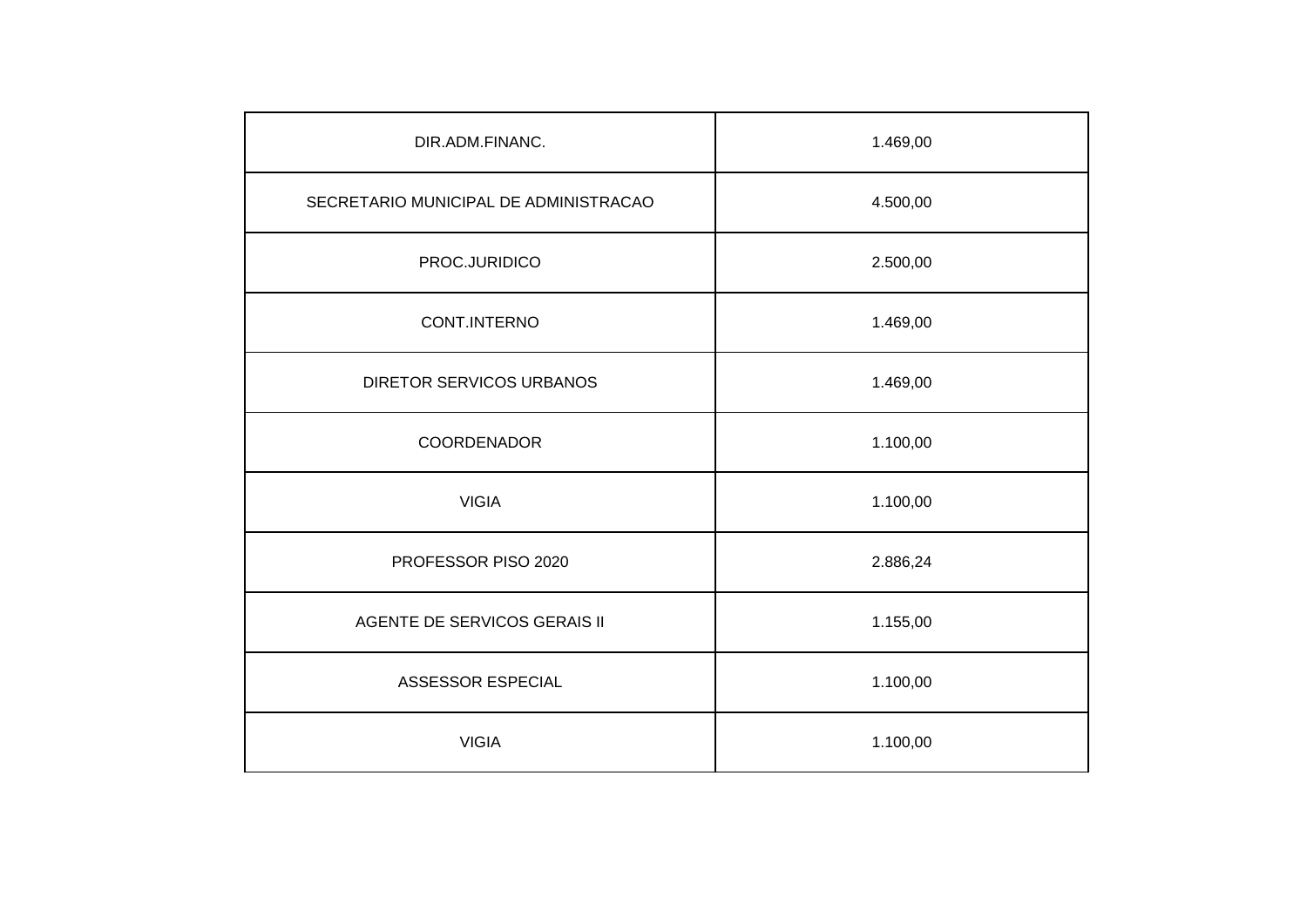| <b>AGENTE DE SERVICOS GERAIS II</b> | 1.155,00 |
|-------------------------------------|----------|
| <b>VIGIA</b>                        | 1.100,00 |
| ASSESSOR JURIDICO                   | 2.500,00 |
| <b>AGENTE ADMINISTRATIVO II</b>     | 1.155,00 |
| ZELADOR (A)                         | 1.100,00 |
| <b>PROFESSOR</b>                    | 1.100,00 |
| AGENTE DE SERVICOS GERAIS           | 1.100,00 |
| <b>AGENTE ADMNIST.</b>              | 1.100,00 |
| <b>MECANICO</b>                     | 1.100,00 |
| COORDENADOR (A)                     | 2.200,00 |
| AGENTE ADMNIST.                     | 1.100,00 |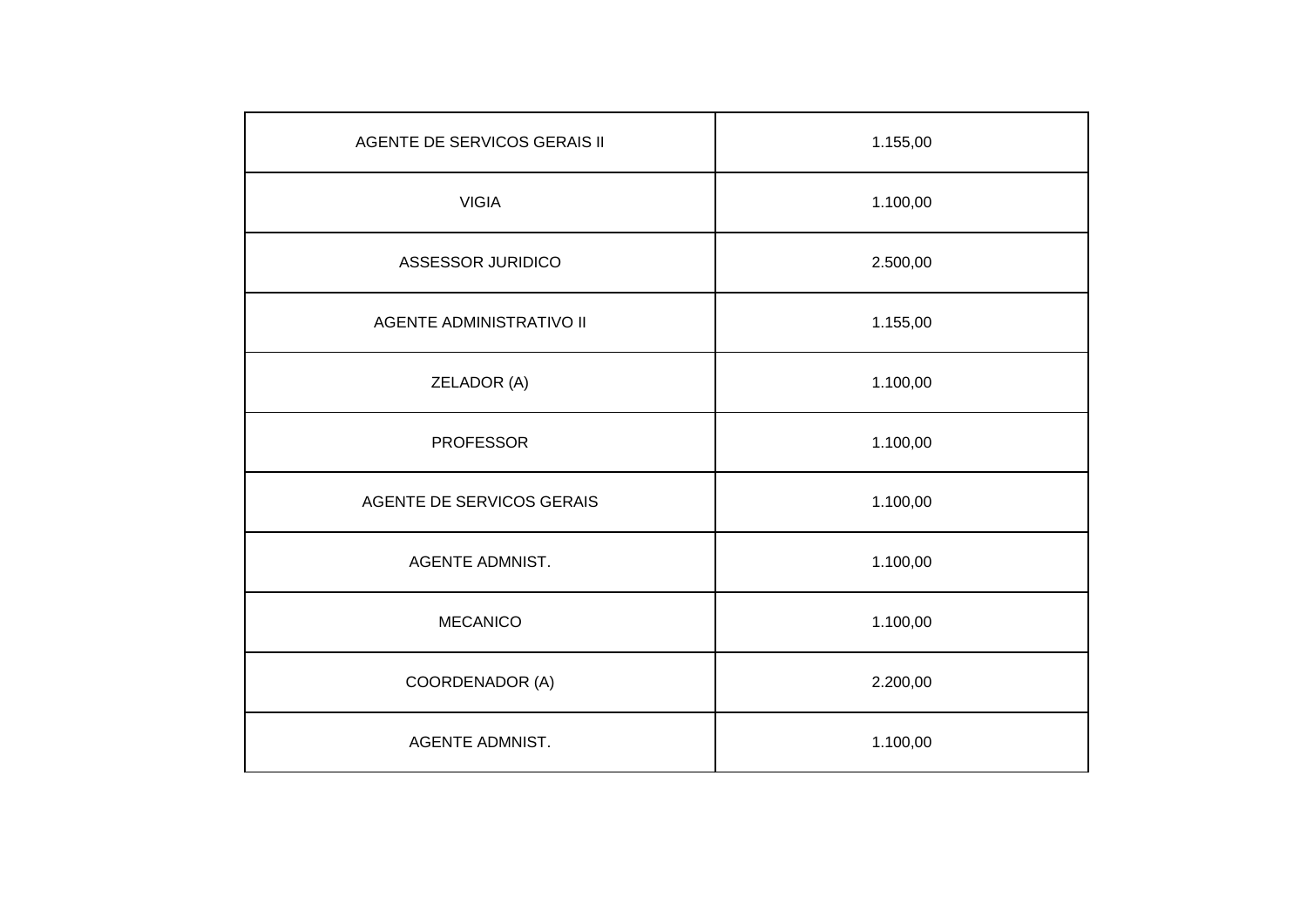| <b>RECEPCIONISTA</b>      | 1.100,00 |
|---------------------------|----------|
| PROFESSOR (A)             | 2.886,24 |
| PROFESSOR (A)             | 2.886,24 |
| <b>VICE DIRETOR (A)</b>   | 1.650,00 |
| COORDENADOR (A) I         | 1.650,00 |
| SECRET/ESCOLA             | 2.200,00 |
| FISCAL DE LIMP.           | 1.100,00 |
| AGENTE DE SERVICOS GERAIS | 1.100,00 |
| PROFESSOR (A)             | 2.886,24 |
| PROFESSOR (A)             | 2.886,24 |
| <b>SECRETARIA</b>         | 1.650,00 |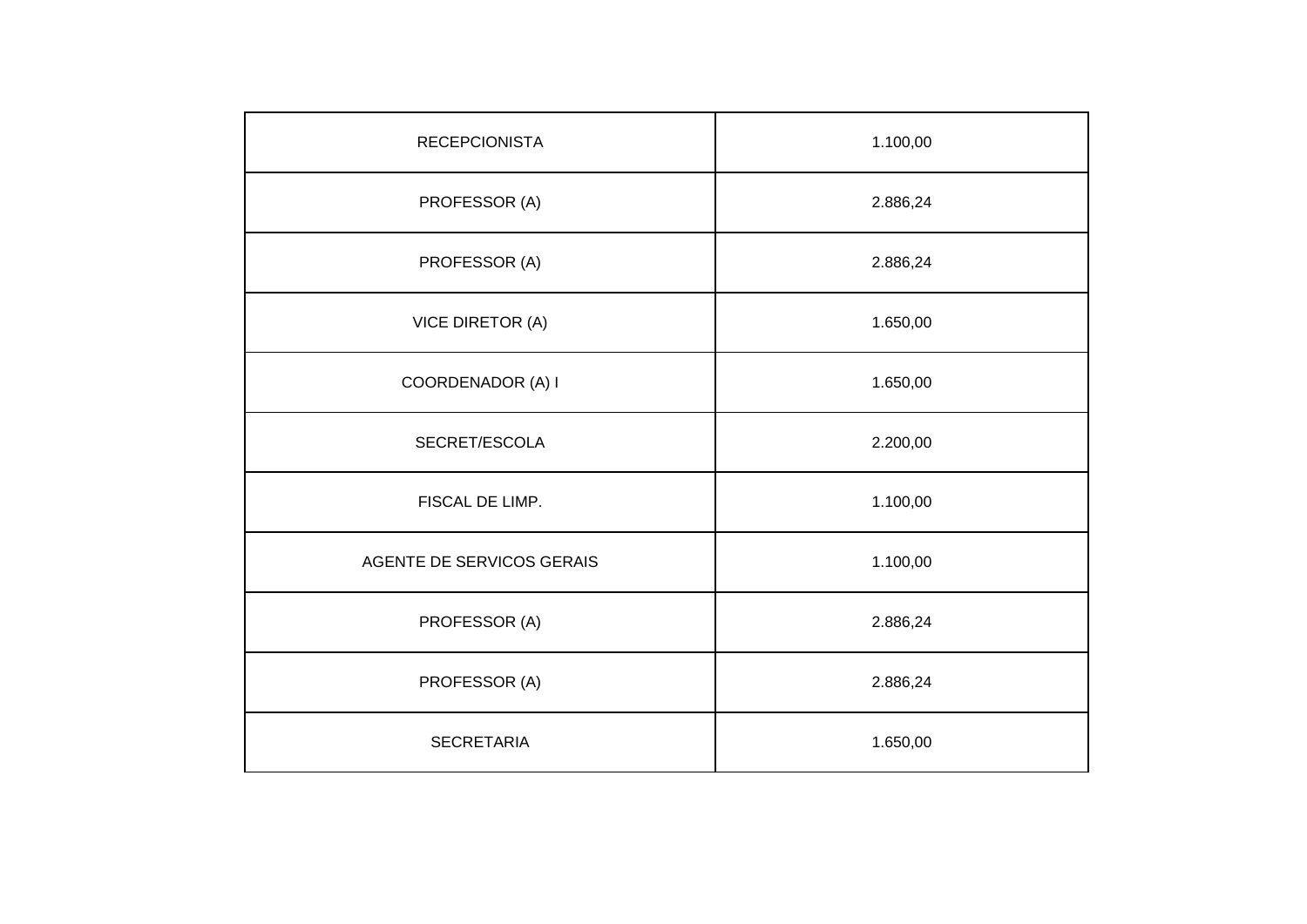| AGENTE DE SERVICOS GERAIS | 1.100,00 |
|---------------------------|----------|
| AGENTE DE SERVICOS GERAIS | 1.100,00 |
| <b>PROFESSOR</b>          | 1.100,00 |
| COORDENADOR               | 1.100,00 |
| PROFESSOR PISO 2020       | 2.886,24 |
| <b>PROFESSOR</b>          | 1.100,00 |
| COORDENADOR               | 2.886,24 |
| PROFESSOR (A)             | 2.886,24 |
| AGENTE DE SERVICOS GERAIS | 1.100,00 |
| <b>PROFESSOR</b>          | 1.100,00 |
| AGENTE DE SERVICOS GERAIS | 1.100,00 |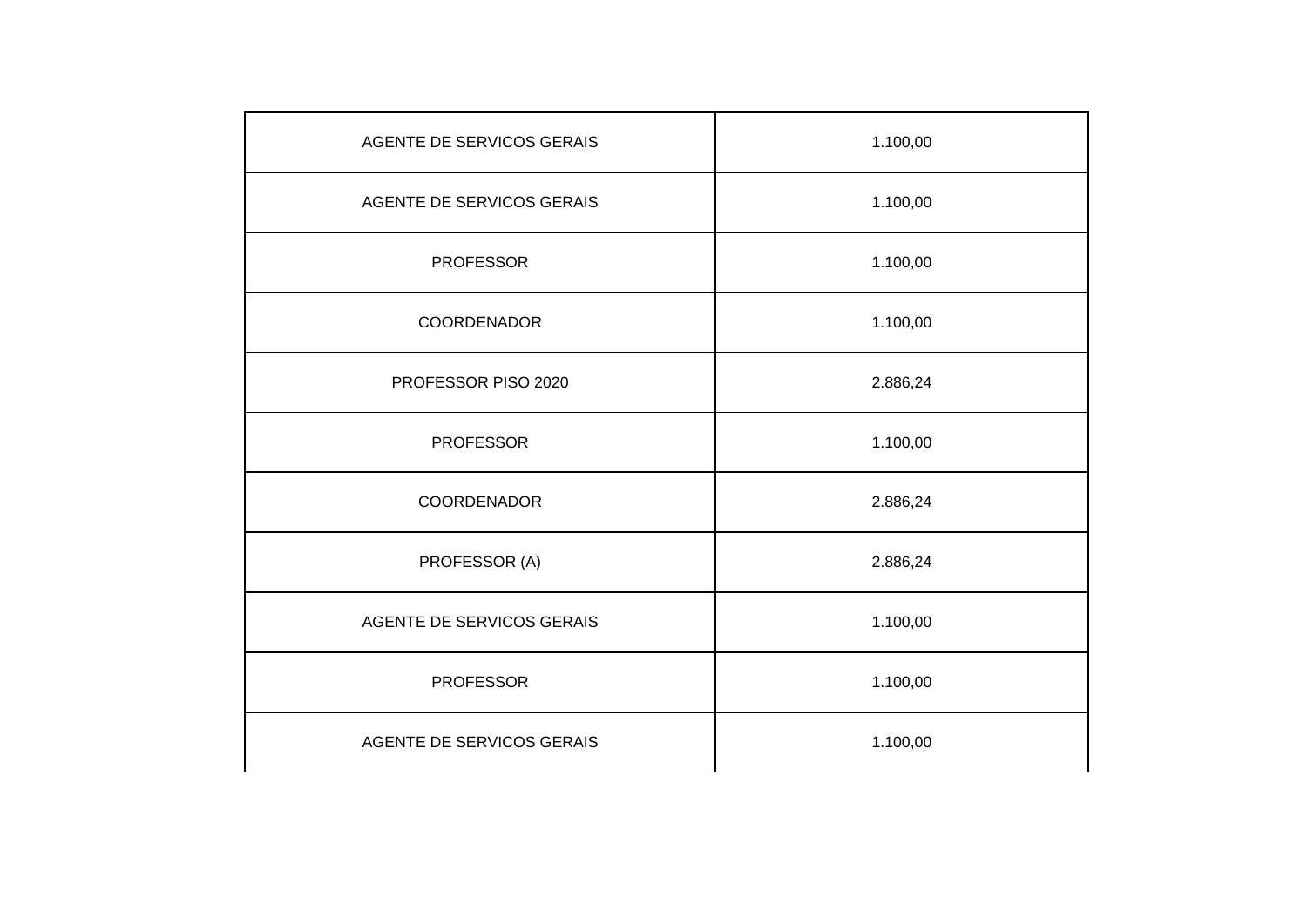| <b>VIGIA II</b>                  | 1.155,00 |
|----------------------------------|----------|
| <b>VIGIA</b>                     | 1.100,00 |
| DIRETOR ADMINISTRACAO TRIBUTARIA | 1.469,00 |
| AGENTE DE SERVICOS GERAIS        | 1.100,00 |
| FISCAL DE LIMP.                  | 1.100,00 |
| OPERADOR DE MAQUINAS PESADAS     | 1.130,00 |
| <b>MOTORISTA</b>                 | 1.100,00 |
| <b>SECRETARIA</b>                | 1.650,00 |
| TEC.AGRICOLA                     | 1.100,00 |
| <b>MOTORISTA</b>                 | 1.100,00 |
| <b>MOTORISTA II</b>              | 1.100,00 |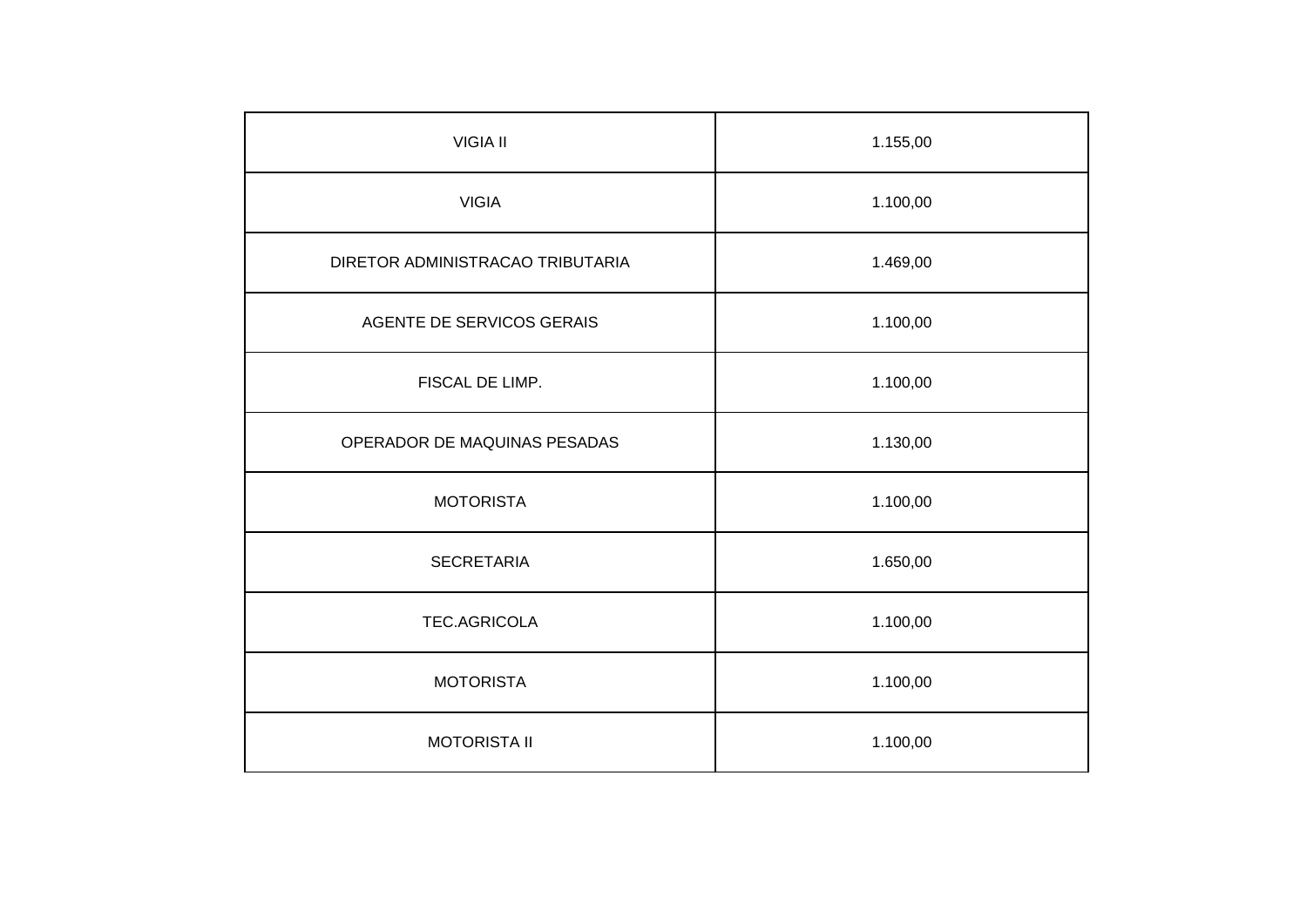| <b>VIGIA II</b>       | 1.155,00 |
|-----------------------|----------|
| COOR.ADM.TRIB.        | 1.100,00 |
| COOR.FISCALIZAC       | 1.100,00 |
| AUX.ADMINIST.         | 1.100,00 |
| <b>VIGIA</b>          | 1.100,00 |
| DIRETOR MEIO AMBIENTE | 1.469,00 |
| <b>VIGIA II</b>       | 1.155,00 |
| VICE-PREFEITO         | 7.500,00 |
| <b>MOTORISTA II</b>   | 1.100,00 |
| PEDREIRO              | 1.100,00 |
| <b>COVEIRO</b>        | 1.100,00 |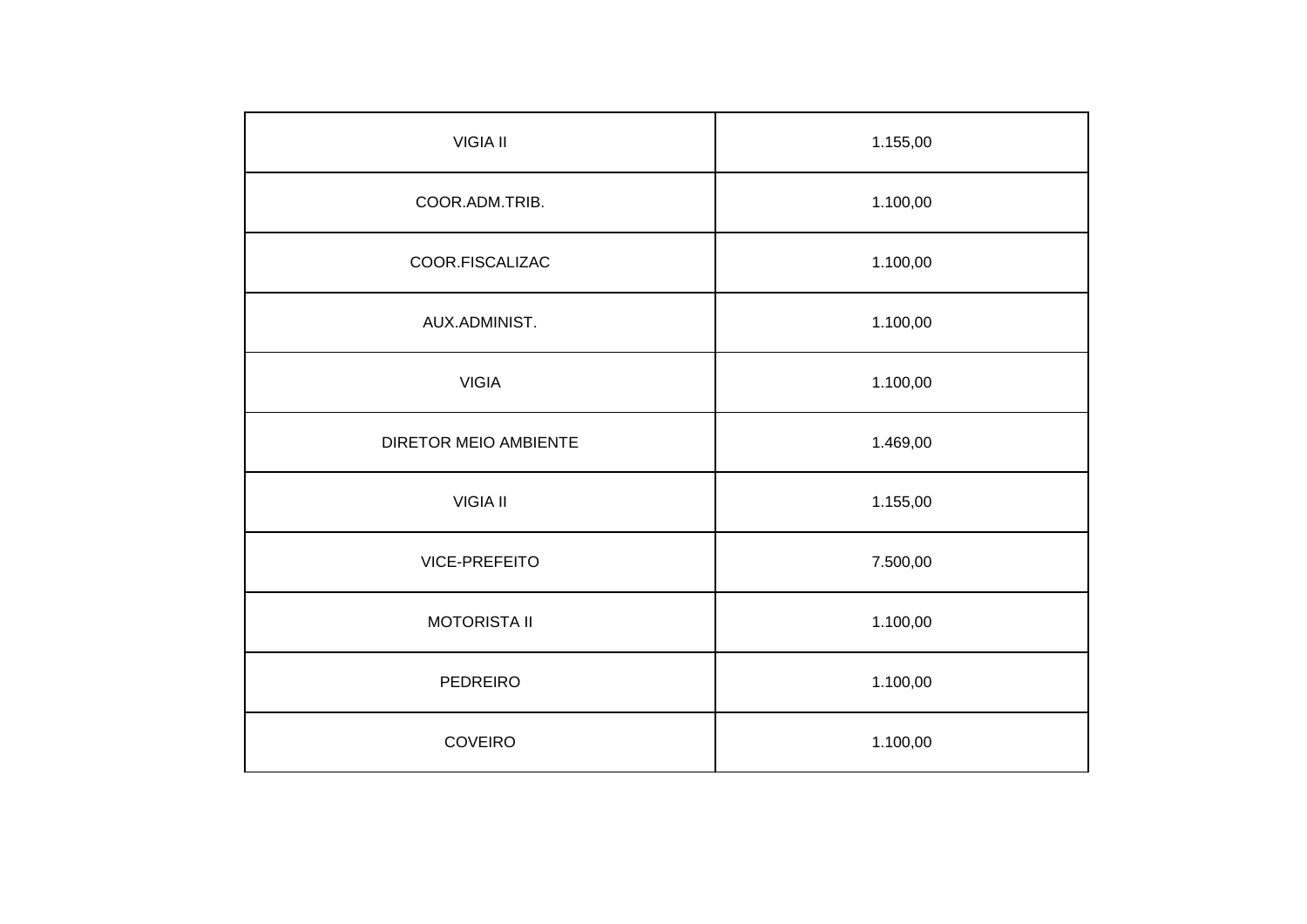| <b>VIGIA</b>              | 1.100,00 |
|---------------------------|----------|
| <b>VIGIA</b>              | 1.100,00 |
| <b>VIGIA II</b>           | 1.155,00 |
| PROFESSOR PISO 2020       | 2.886,24 |
| <b>VIGIA</b>              | 1.100,00 |
| AGENTE DE SERVICOS GERAIS | 1.100,00 |
| <b>NUTRICIONISTA</b>      | 2.050,00 |
| PROFESSOR (A)             | 2.886,24 |
| <b>PROFESSOR</b>          | 1.443,12 |
| PROFESSOR PISO 2020       | 2.886,24 |
| CONSELHEIRO TUTELAR       | 2.762,36 |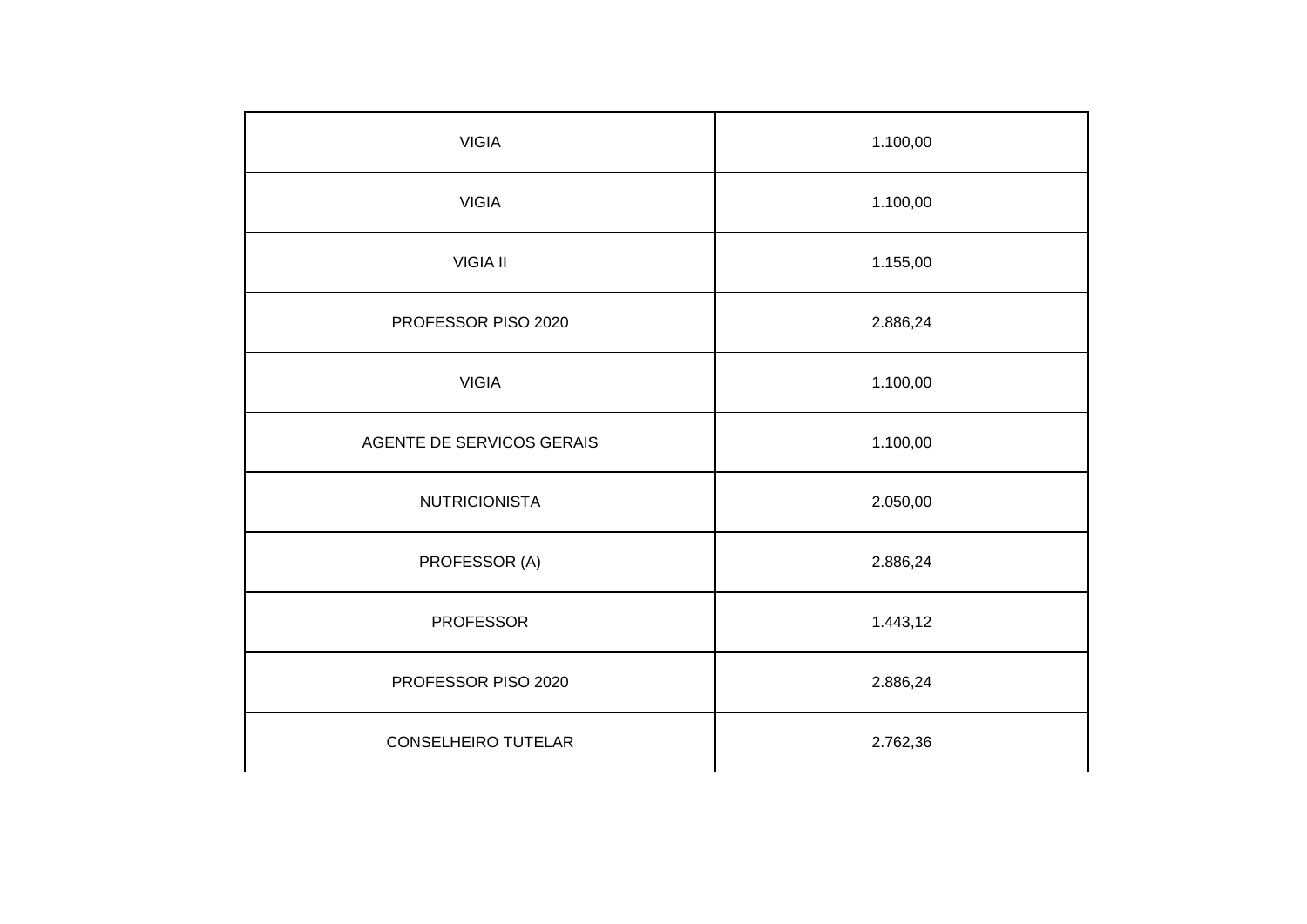| DIRETOR ESPORTE E LAZER      | 1.469,00 |
|------------------------------|----------|
| COORDENADOR (A)              | 2.200,00 |
| PROFESSOR (A)                | 2.886,24 |
| AGENTE DE SERVICOS GERAIS II | 1.155,00 |
| <b>DIRETOR ESCOLAR</b>       | 2.886,24 |
| AGENTE DE SERVICOS GERAIS    | 1.100,00 |
| AGENTE DE SERVICOS GERAIS    | 1.100,00 |
| <b>VIGIA</b>                 | 1.100,00 |
| AUX.ADMINIST.                | 1.100,00 |
| PROC.JURIDICO                | 2.500,00 |
| <b>VIGIA</b>                 | 1.100,00 |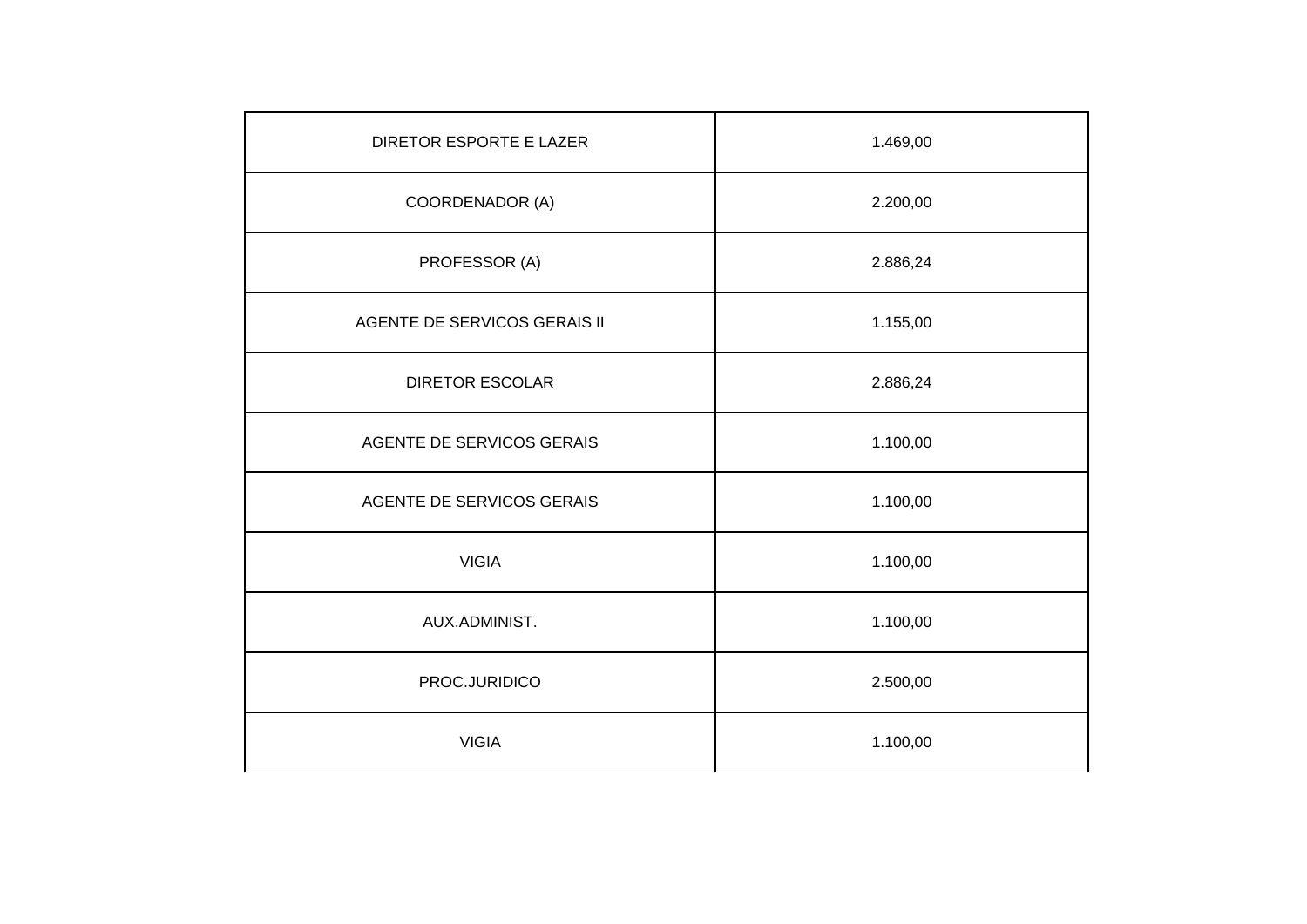| AGENTE DE SERVICOS GERAIS    | 1.100,00 |
|------------------------------|----------|
| AGENTE DE SERVICOS GERAIS II | 1.155,00 |
| PROFESSOR (A)                | 2.886,24 |
| AGENTE DE SERVICOS GERAIS    | 1.100,00 |
| PROFESSOR PISO 2020          | 2.886,24 |
| PROFESSOR PISO 2020          | 2.886,24 |
| <b>VIGIA</b>                 | 1.100,00 |
| ASSESSOR ESPECIAL            | 1.100,00 |
| <b>PROFESSOR</b>             | 1.100,00 |
| <b>SECRETARIA</b>            | 1.650,00 |
| AUX. ADMINISTRATIVO II       | 1.155,00 |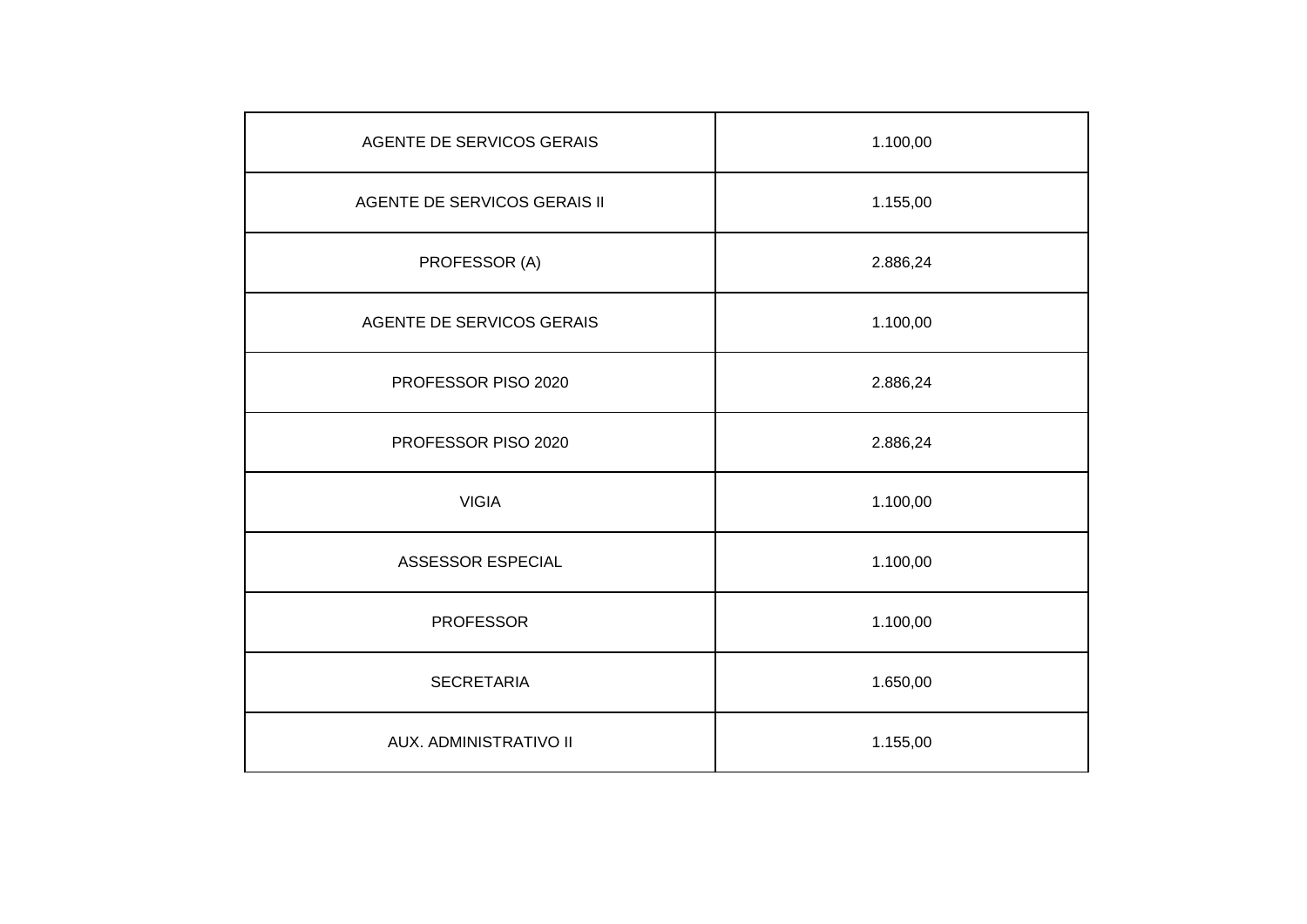| PROFESSOR (A)                | 2.886,24 |
|------------------------------|----------|
| COORDENADOR (A)              | 2.200,00 |
| <b>ASSESOR ESPECIAL I</b>    | 1.100,00 |
| <b>AUX. BIBLIOTECA II</b>    | 1.155,00 |
| AGENTE DE SERVICOS GERAIS II | 1.155,00 |
| AGENTE DE SERVICOS GERAIS II | 1.155,00 |
| <b>PROFESSOR</b>             | 1.100,00 |
| PROFESSOR PISO 2020          | 2.886,24 |
| PROFESSOR PISO 2020          | 2.886,24 |
| AUX. ADMINISTRATIVO II       | 1.155,00 |
| PROFESSOR PISO 2020          | 2.886,24 |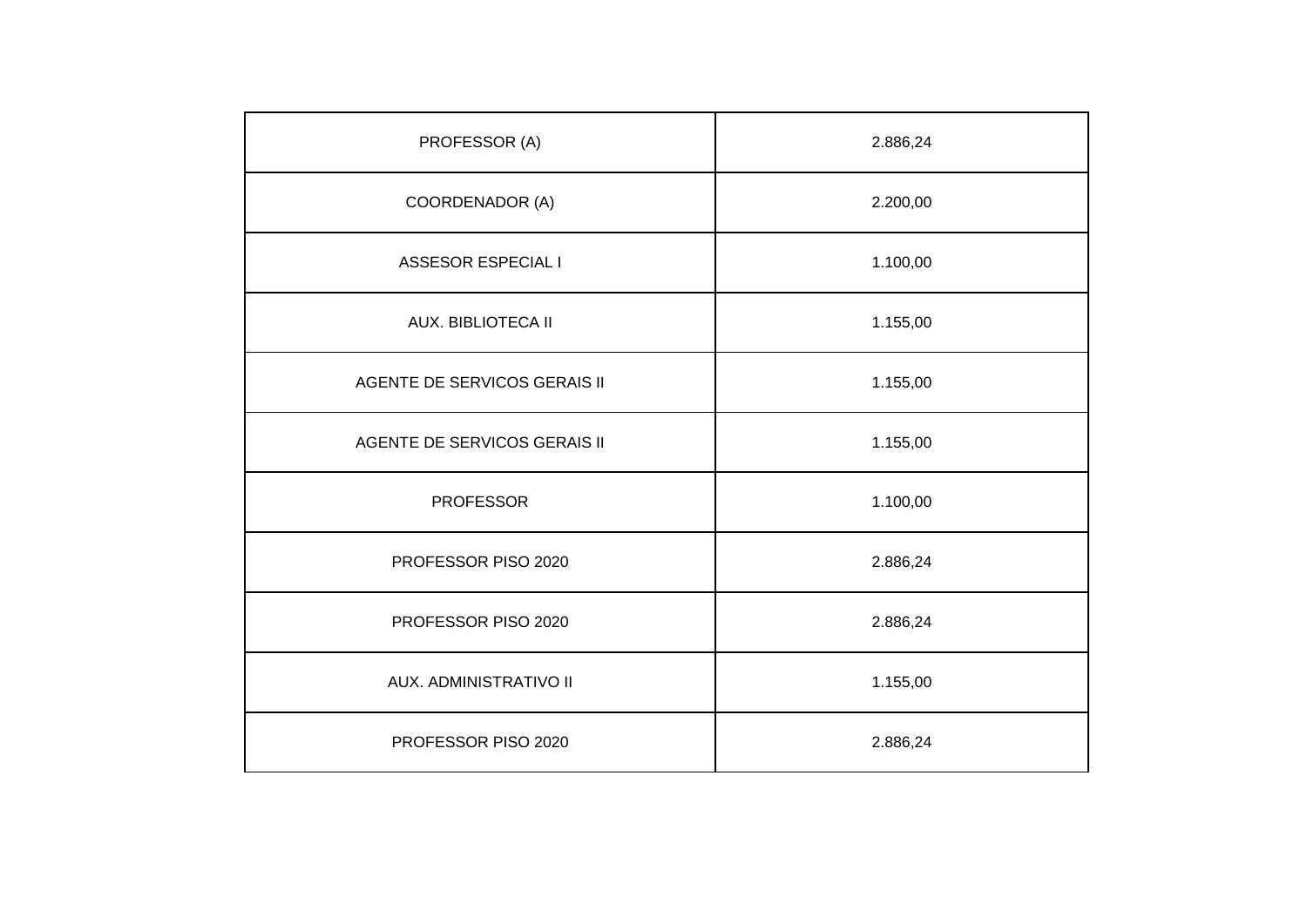| COORDENADOR (A)          | 2.200,00 |
|--------------------------|----------|
| <b>VIGIA II</b>          | 1.155,00 |
| ZELADOR (A)              | 1.100,00 |
| <b>DIGITADOR (A)</b>     | 1.100,00 |
| TECNICO EM CONTABILIDADE | 1.100,00 |
| PROFESSOR PISO 2020      | 2.886,24 |
| <b>DIGITADOR (A)</b>     | 1.100,00 |
| COORDENADOR              | 1.100,00 |
| <b>MOTORISTA</b>         | 1.100,00 |
| AUX. ADMINISTRATIVO II   | 1.155,00 |
| <b>AGENTE ADMNIST.</b>   | 1.100,00 |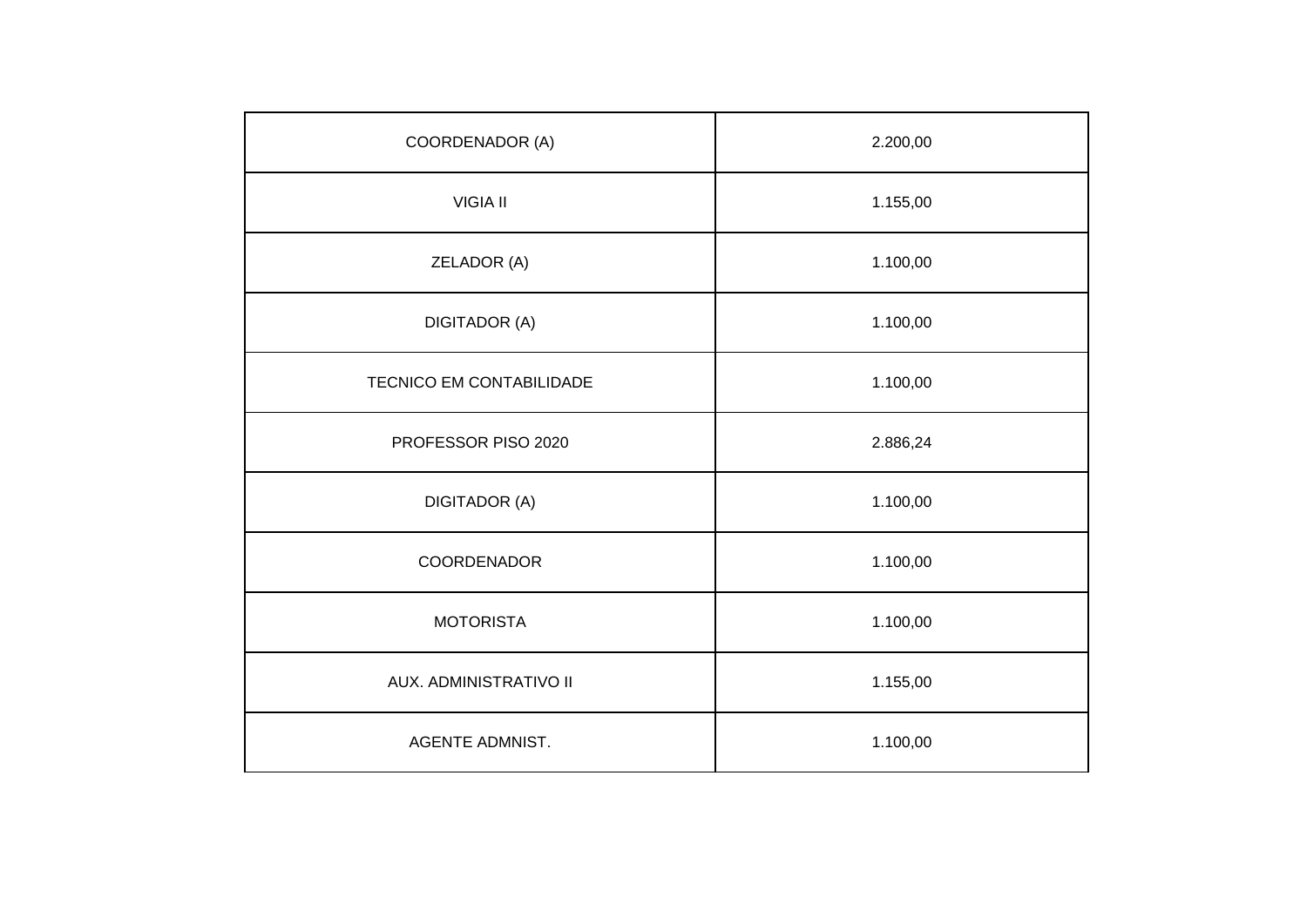| <b>VIGIA</b>              | 1.100,00 |
|---------------------------|----------|
| <b>SECRETARIA</b>         | 1.650,00 |
| <b>VICE DIRETOR.</b>      | 2.200,00 |
| <b>VICE DIRETOR (A)</b>   | 1.650,00 |
| <b>SECRETARIA</b>         | 1.650,00 |
| AGENTE DE SERVICOS GERAIS | 1.100,00 |
| PROFESSOR PISO 2020       | 2.886,24 |
| <b>DIGITADOR (A)</b>      | 1.100,00 |
| COORDENADOR (A)           | 2.200,00 |
| COORDENADOR (A)           | 2.200,00 |
| AUX.ADMINIST.             | 1.100,00 |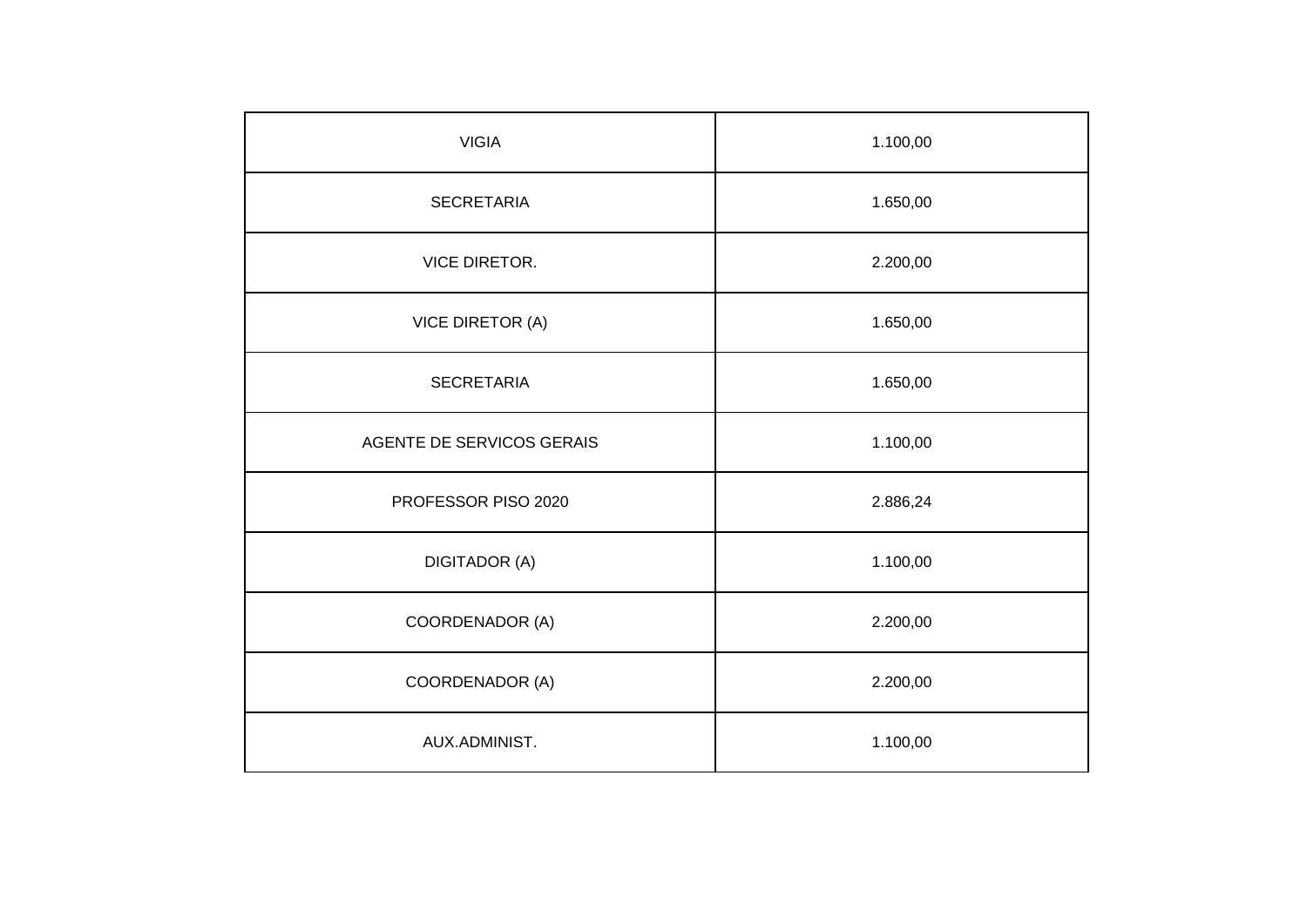| <b>VIGIA</b>               | 1.100,00 |
|----------------------------|----------|
| <b>VIGIA</b>               | 1.100,00 |
| AGENTE ADMNIST.            | 1.100,00 |
| <b>DIGITADOR (A)</b>       | 1.100,00 |
| PROFESSOR (A)              | 2.886,24 |
| PROFESSOR (A)              | 2.886,24 |
| <b>VIGIA II</b>            | 1.155,00 |
| SECRETARIO MUNC TRANSPORTE | 4.500,00 |
| <b>PROFESSOR</b>           | 1.100,00 |
| <b>MOTORISTA</b>           | 1.100,00 |
| <b>VIGIA</b>               | 1.100,00 |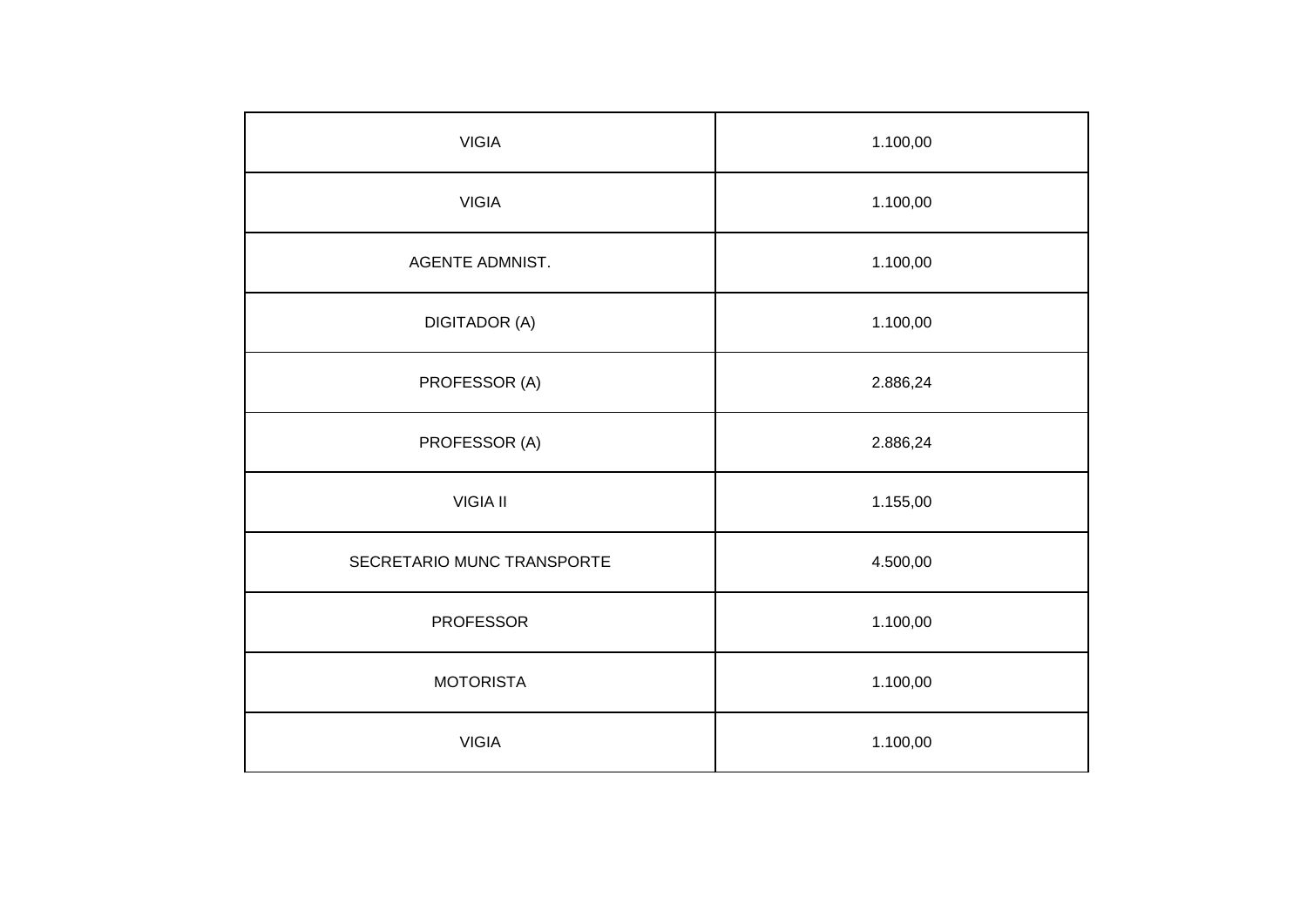| AGENTE DE SERVICOS GERAIS       | 1.100,00 |
|---------------------------------|----------|
| <b>VIGIA II</b>                 | 1.155,00 |
| <b>VIGIA</b>                    | 1.100,00 |
| <b>VIGIA II</b>                 | 1.155,00 |
| DIRETOR PRODUCAO ABASTECISMENTO | 1.469,00 |
| <b>VIGIA</b>                    | 1.100,00 |
| PROFESSOR PISO 2020             | 2.886,24 |
| <b>VIGIA</b>                    | 1.100,00 |
| AGENTE DE SERVICOS GERAIS       | 1.100,00 |
| <b>VIGIA</b>                    | 1.100,00 |
| <b>AGENTE ADMNIST.</b>          | 1.100,00 |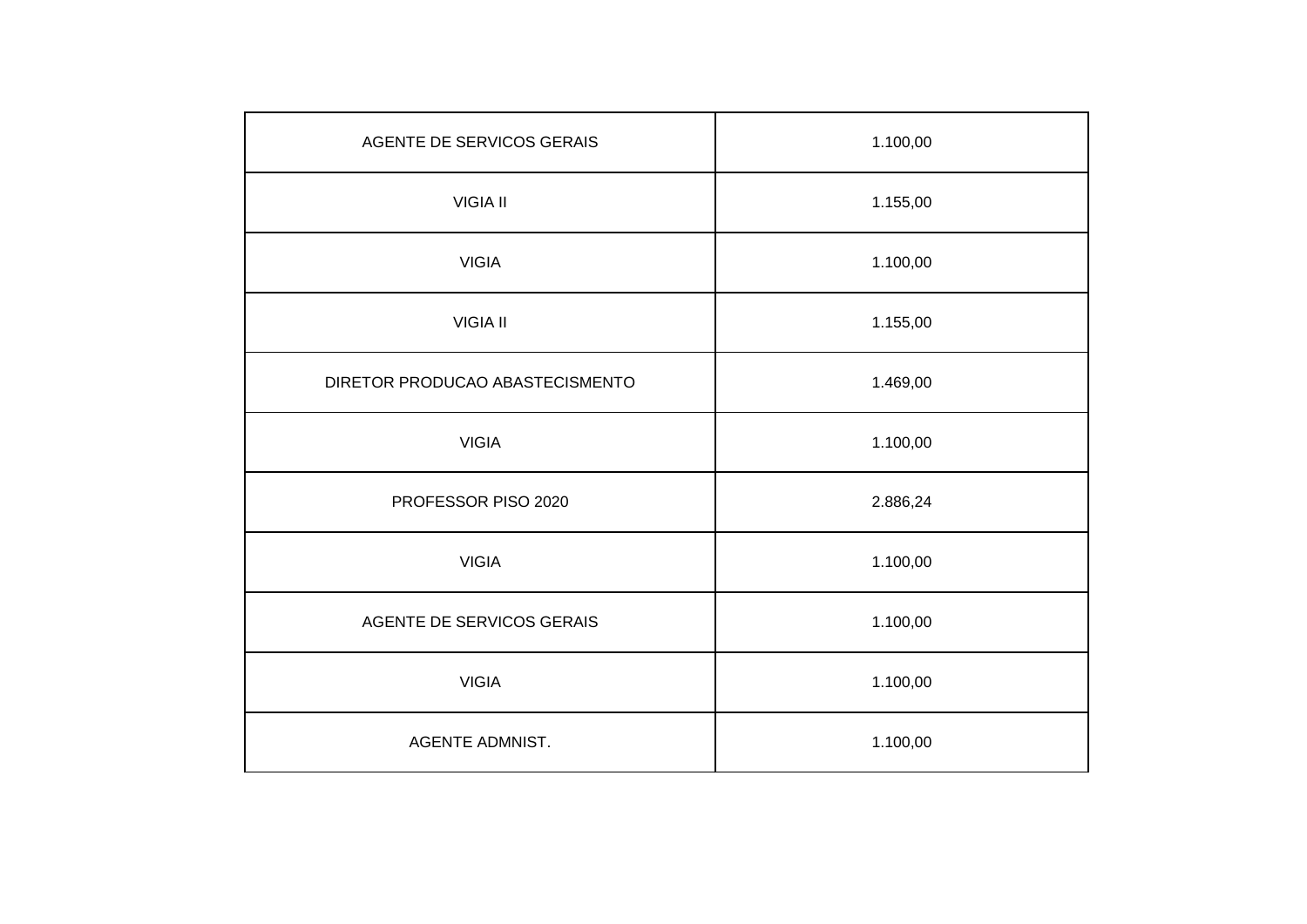| AGENTE DE SERVICOS GERAIS    | 1.100,00 |
|------------------------------|----------|
| PROFESSOR PISO 2020          | 2.886,24 |
| <b>VIGIA</b>                 | 1.100,00 |
| AGENTE DE SERVICOS GERAIS    | 1.100,00 |
| ZELADOR (A)                  | 1.100,00 |
| <b>AGENTE ADMNIST.</b>       | 1.100,00 |
| PROFESSOR (A)                | 2.886,24 |
| OPERADOR DE MAQUINAS PESADAS | 1.130,00 |
| <b>VIGIA II</b>              | 1.155,00 |
| AGENTE DE SERVICOS GERAIS    | 1.100,00 |
| <b>VIGIA</b>                 | 1.100,00 |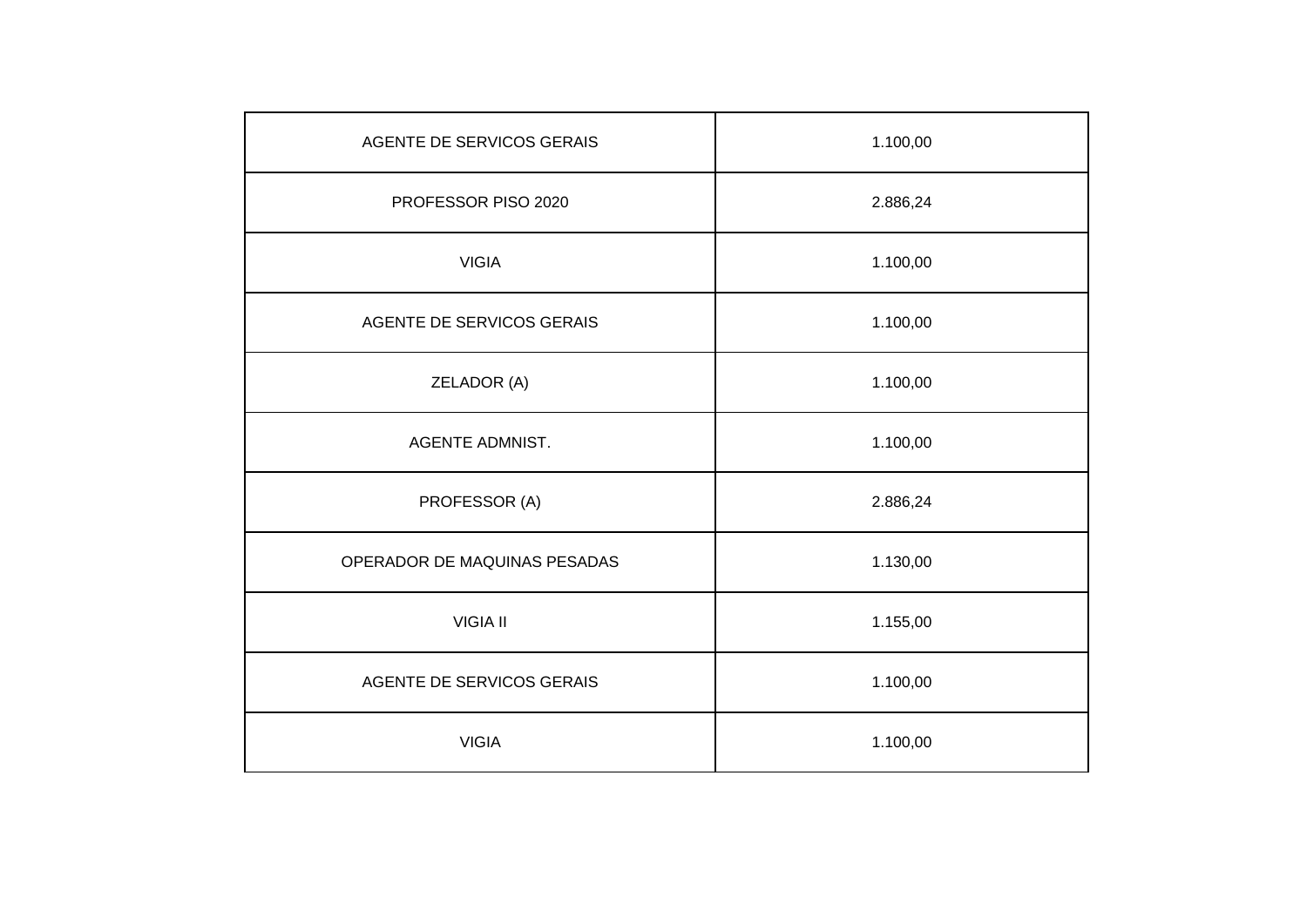| <b>CONSELHEIRO TUTELAR</b> | 2.762,36 |
|----------------------------|----------|
| ZELADOR (A)                | 1.100,00 |
| <b>VIGIA</b>               | 1.100,00 |
| AGENTE DE SERVICOS GERAIS  | 1.100,00 |
| VICE DIRETOR (A)           | 1.650,00 |
| AGENTE DE SERVICOS GERAIS  | 1.100,00 |
| <b>VIGIA</b>               | 1.100,00 |
| <b>TRATORISTA</b>          | 1.118,00 |
| <b>VIGIA</b>               | 1.100,00 |
| <b>VIGIA II</b>            | 1.155,00 |
| <b>VIGIA</b>               | 1.100,00 |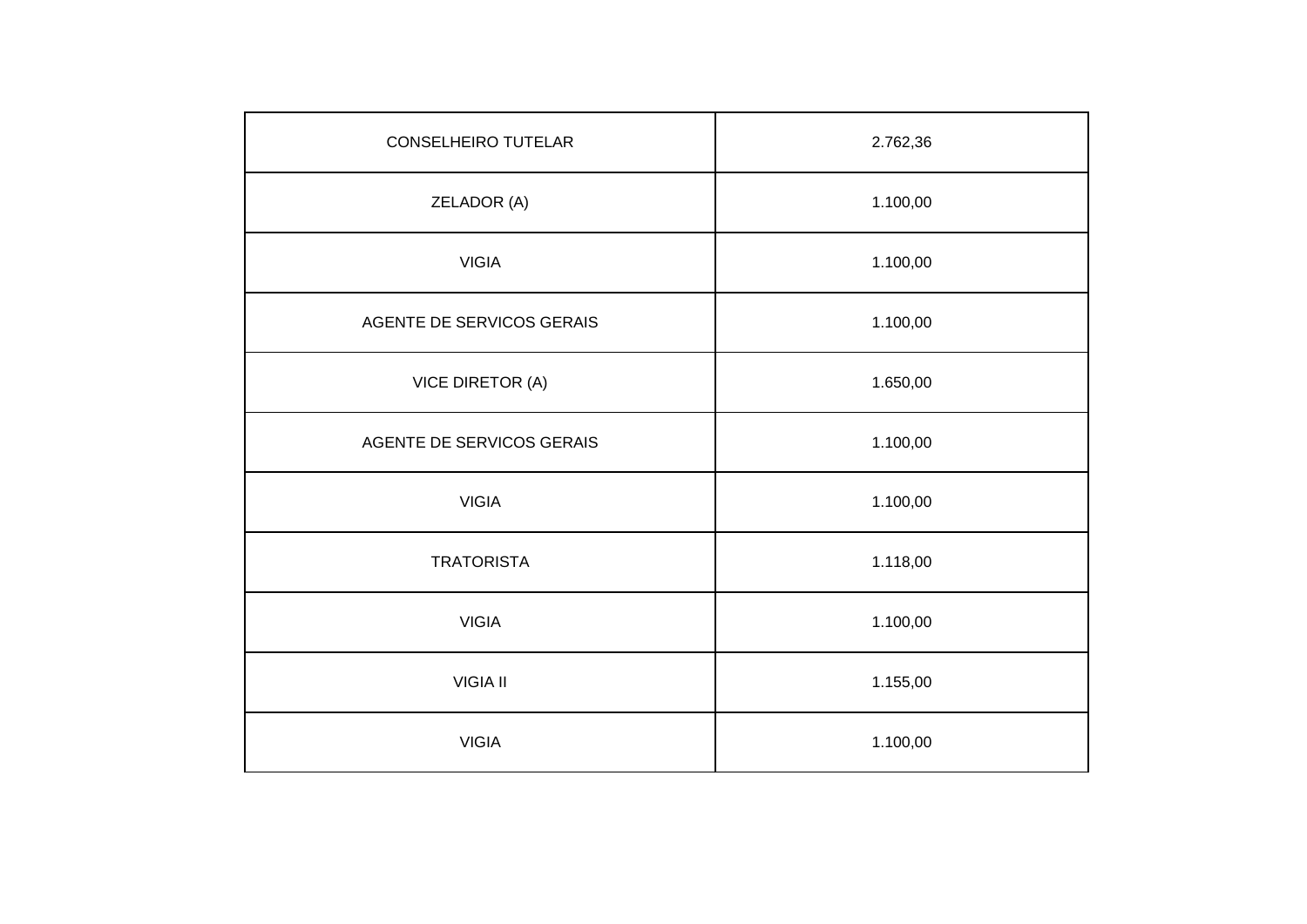| <b>VIGIA II</b>           | 1.155,00 |
|---------------------------|----------|
| AGENTE DE SERVICOS GERAIS | 1.100,00 |
| <b>MOTORISTA</b>          | 1.100,00 |
| AUX.ADMINIST.             | 1.100,00 |
| <b>VIGIA</b>              | 1.100,00 |
| AUX.ADMINIST.             | 1.100,00 |
| <b>MOTORISTA</b>          | 1.100,00 |
| <b>VIGIA</b>              | 1.100,00 |
| AGENTE DE SERVICOS GERAIS | 1.100,00 |
| AGENTE DE SERVICOS GERAIS | 1.100,00 |
| <b>VIGIA</b>              | 1.100,00 |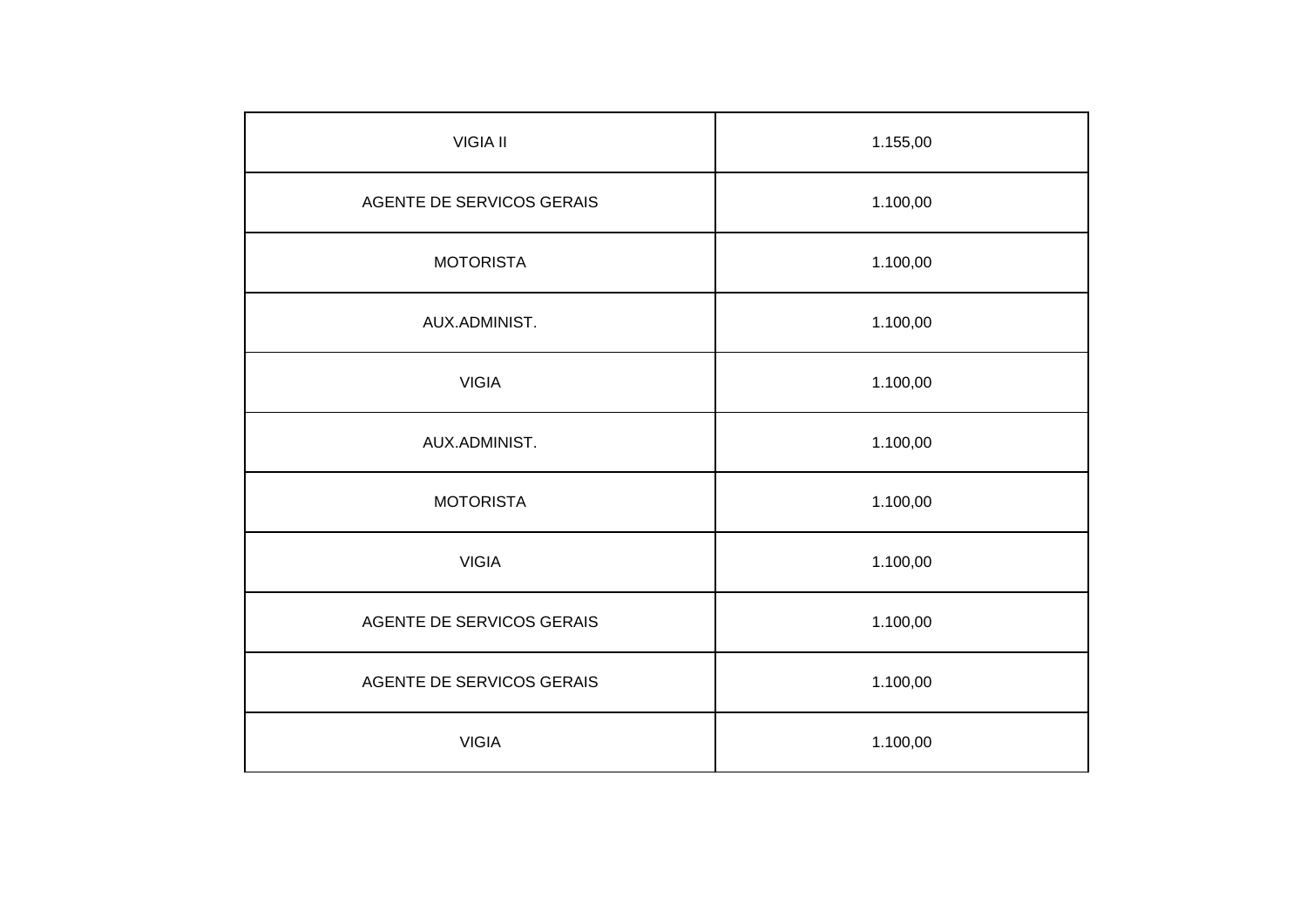| AUX. ADMINISTRATIVO II | 1.155,00 |
|------------------------|----------|
| PEDAGOGO (A)           | 2.886,24 |
| <b>VIGIA</b>           | 1.100,00 |
| <b>MECANICO</b>        | 1.100,00 |
| <b>VIGIA II</b>        | 1.155,00 |
| <b>VIGIA</b>           | 1.100,00 |
| OP.BOMBA DAGUA         | 1.100,00 |
| <b>ORIENTADOR</b>      | 2.886,24 |
| <b>MOTORISTA</b>       | 1.100,00 |
| COORDENADOR            | 1.100,00 |
| PROFESSOR (A)          | 2.886,24 |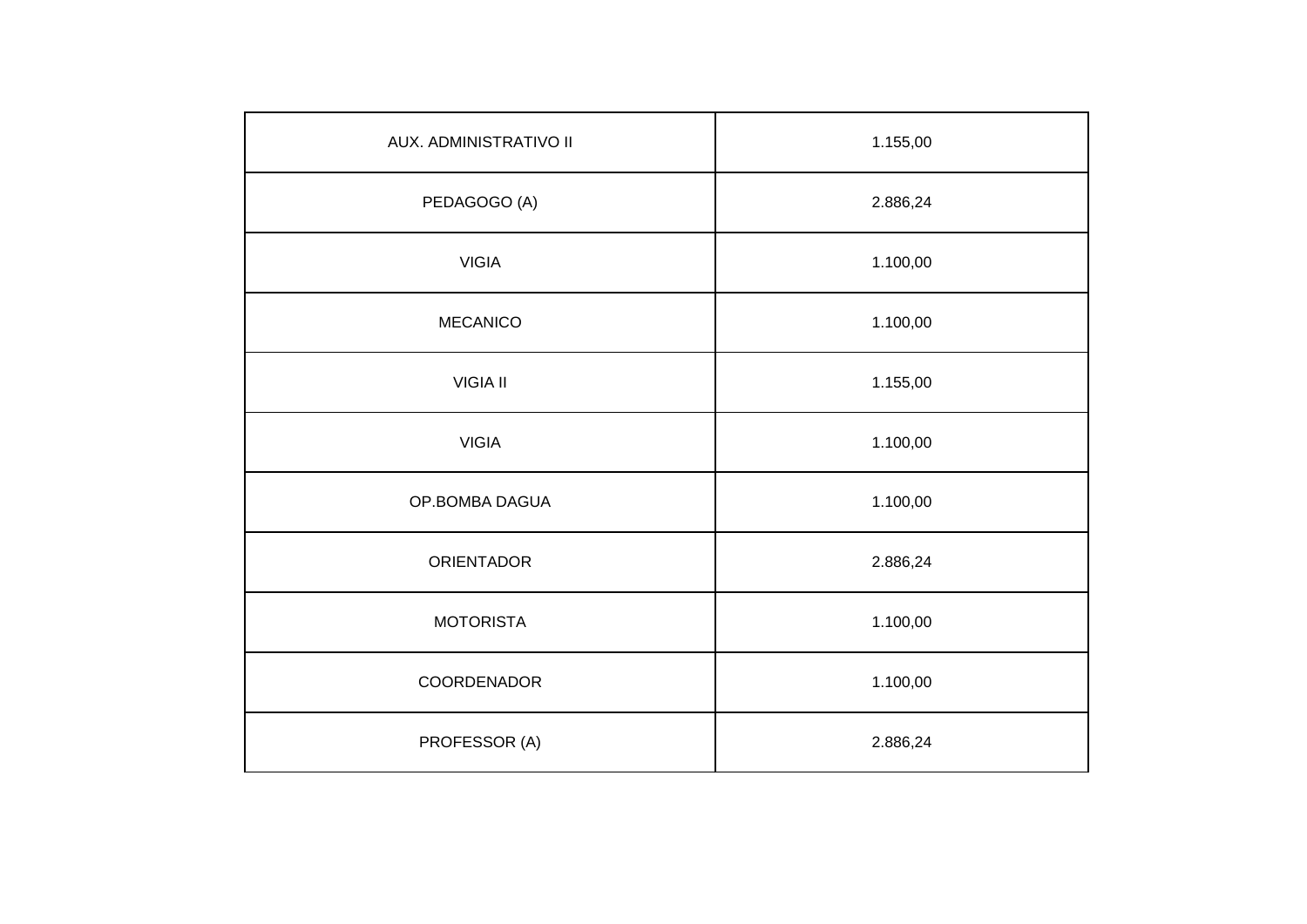| <b>SECRETARIA</b>             | 1.650,00 |
|-------------------------------|----------|
| AGENTE DE SERVICOS GERAIS II  | 1.155,00 |
| <b>MOTORISTA</b>              | 1.100,00 |
| <b>PROFESSOR</b>              | 1.100,00 |
| AGENTE DE SERVICOS GERAIS     | 1.100,00 |
| PROFESSOR (A)                 | 2.886,24 |
| ORIENTADOR PISO 150 HRS       | 2.164,68 |
| <b>PROFESSOR</b>              | 1.443,12 |
| AGENTE DE SERVICOS GERAIS     | 1.100,00 |
| <b>VIGIA</b>                  | 1.100,00 |
| SECRETARIO MUN. MEIO AMBIENTE | 4.500,00 |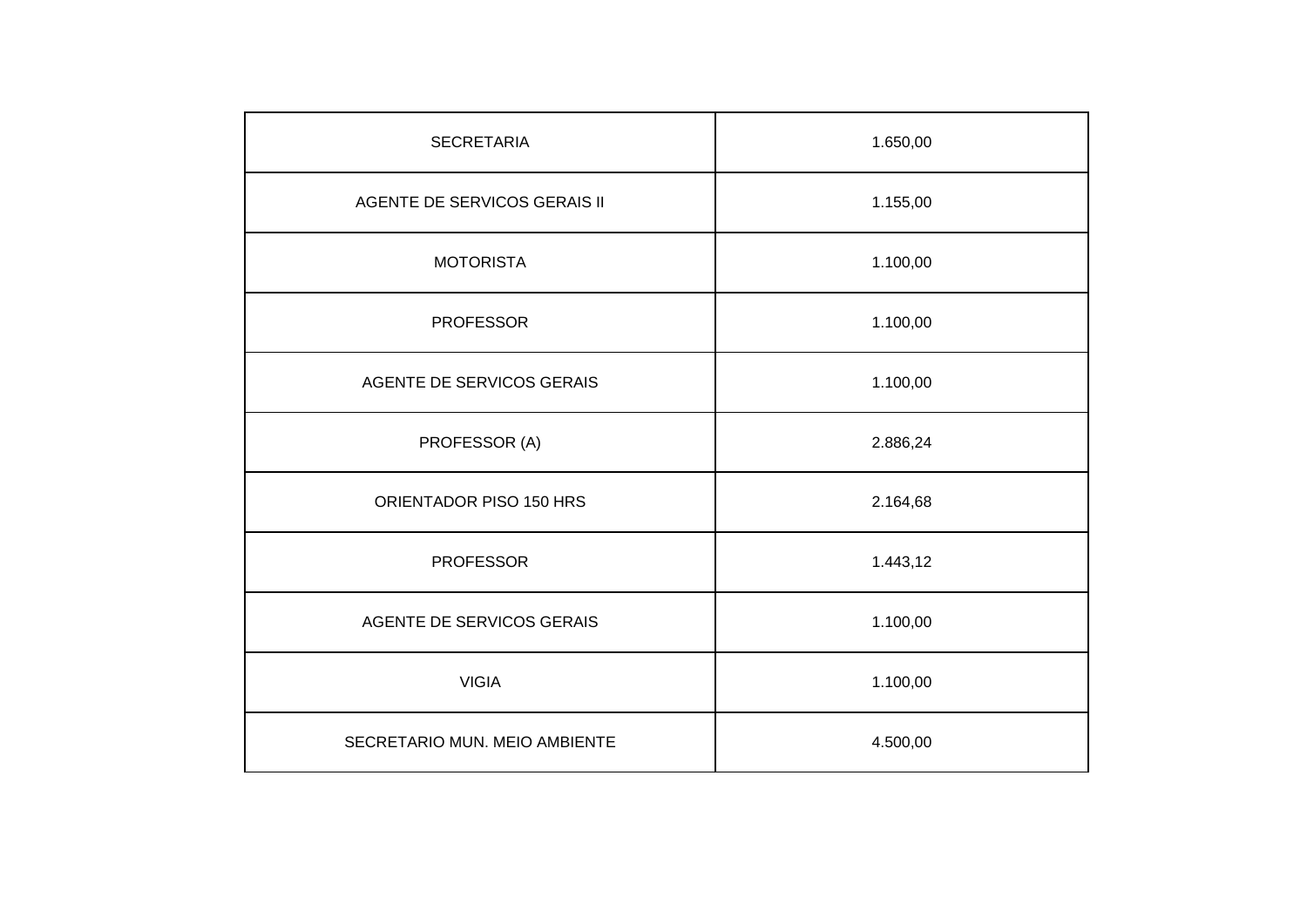| AGENTE DE SERVICOS GERAIS   | 1.100,00 |
|-----------------------------|----------|
| PROFESSOR (A)               | 2.886,24 |
| <b>PROFESSOR</b>            | 1.100,00 |
| <b>PROFESSOR</b>            | 1.100,00 |
| COORD MATERIAL E PATRIMONIO | 1.100,00 |
| <b>VIGIA II</b>             | 1.155,00 |
| AGENTE ADMNIST.             | 1.100,00 |
| PROFESSOR PISO 2020         | 2.886,24 |
| <b>SECRETARIA</b>           | 1.650,00 |
| <b>PROFESSOR</b>            | 1.100,00 |
| PROFESSOR PISO 2020         | 2.886,24 |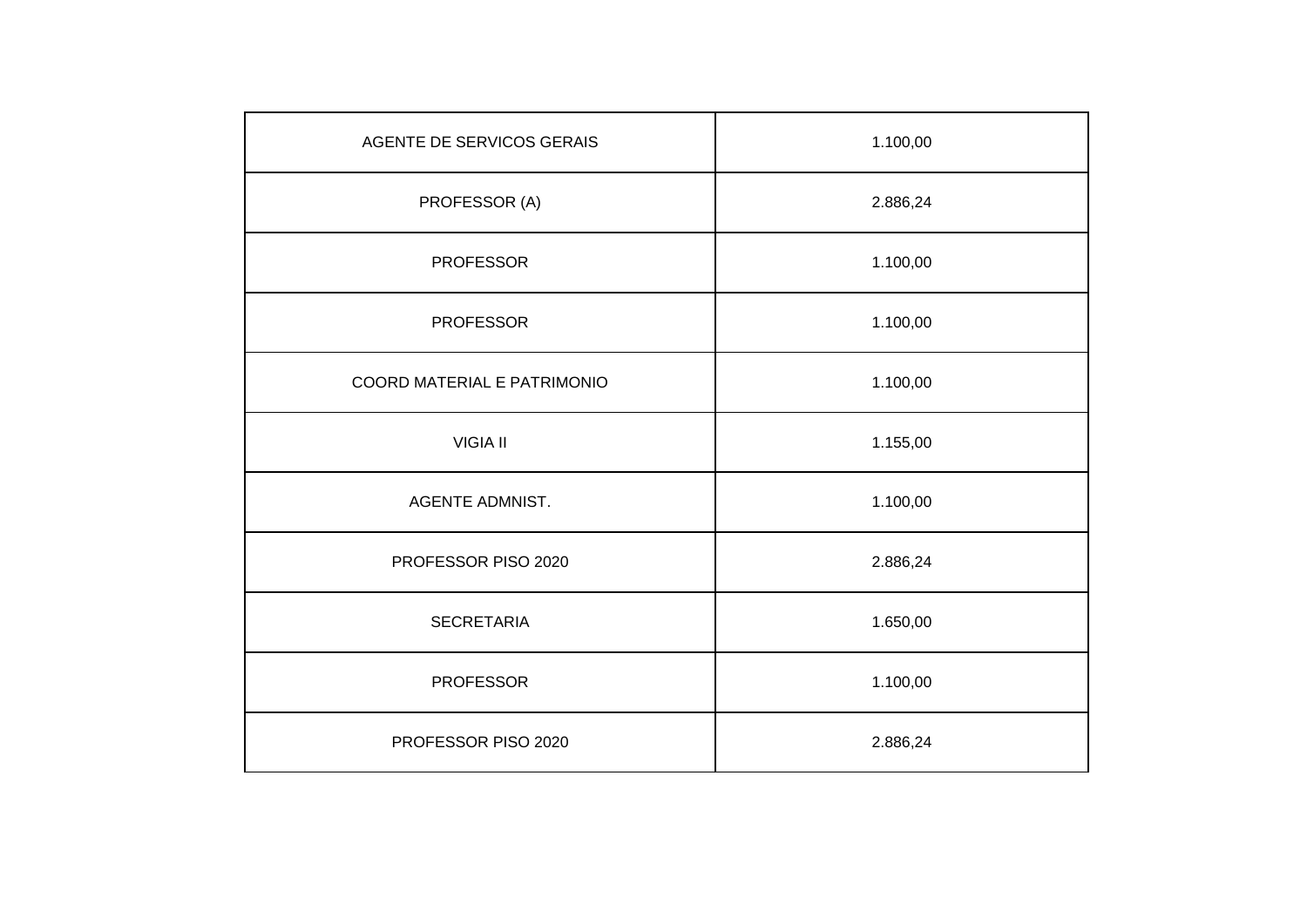| AUX.ADMINIST.             | 1.100,00 |
|---------------------------|----------|
| PROFESSOR PISO 2020       | 2.886,24 |
| <b>RECEPCIONISTA</b>      | 1.100,00 |
| PROFESSOR (A)             | 2.886,24 |
| AGENTE DE SERVICOS GERAIS | 1.100,00 |
| <b>ORIENTADOR</b>         | 2.886,24 |
| AGENTE DE SERVICOS GERAIS | 1.100,00 |
| PROFESSOR PISO 2020       | 2.886,24 |
| <b>PROFESSOR</b>          | 1.100,00 |
| <b>DIGITADOR (A)</b>      | 1.100,00 |
| <b>AGENTE ADMNIST.</b>    | 1.100,00 |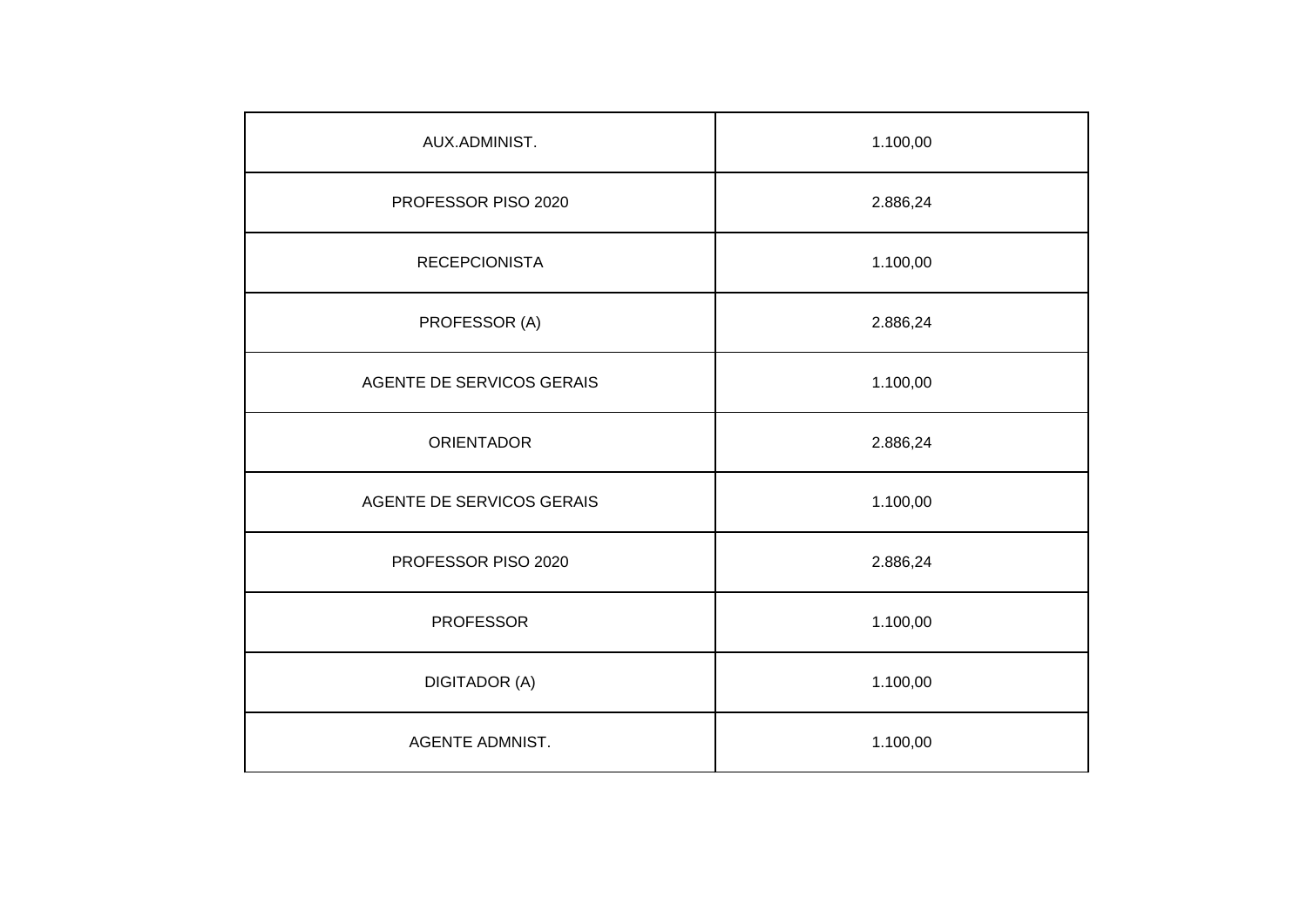| AGENTE DE SERVICOS GERAIS II | 1.155,00 |
|------------------------------|----------|
| <b>PROFESSOR</b>             | 1.100,00 |
| AGENTE DE SERVICOS GERAIS    | 1.100,00 |
| <b>PROFESSOR</b>             | 1.100,00 |
| <b>AGENTE ADMNIST.</b>       | 1.100,00 |
| <b>FISCAL TRIBUTO</b>        | 1.100,00 |
| AUX. ADMINISTRATIVO II       | 1.155,00 |
| PROFESSOR PISO 2020          | 2.886,24 |
| AGENTE DE SERVICOS GERAIS II | 1.155,00 |
| PROFESSOR (A)                | 2.886,24 |
| <b>PROFESSOR</b>             | 1.100,00 |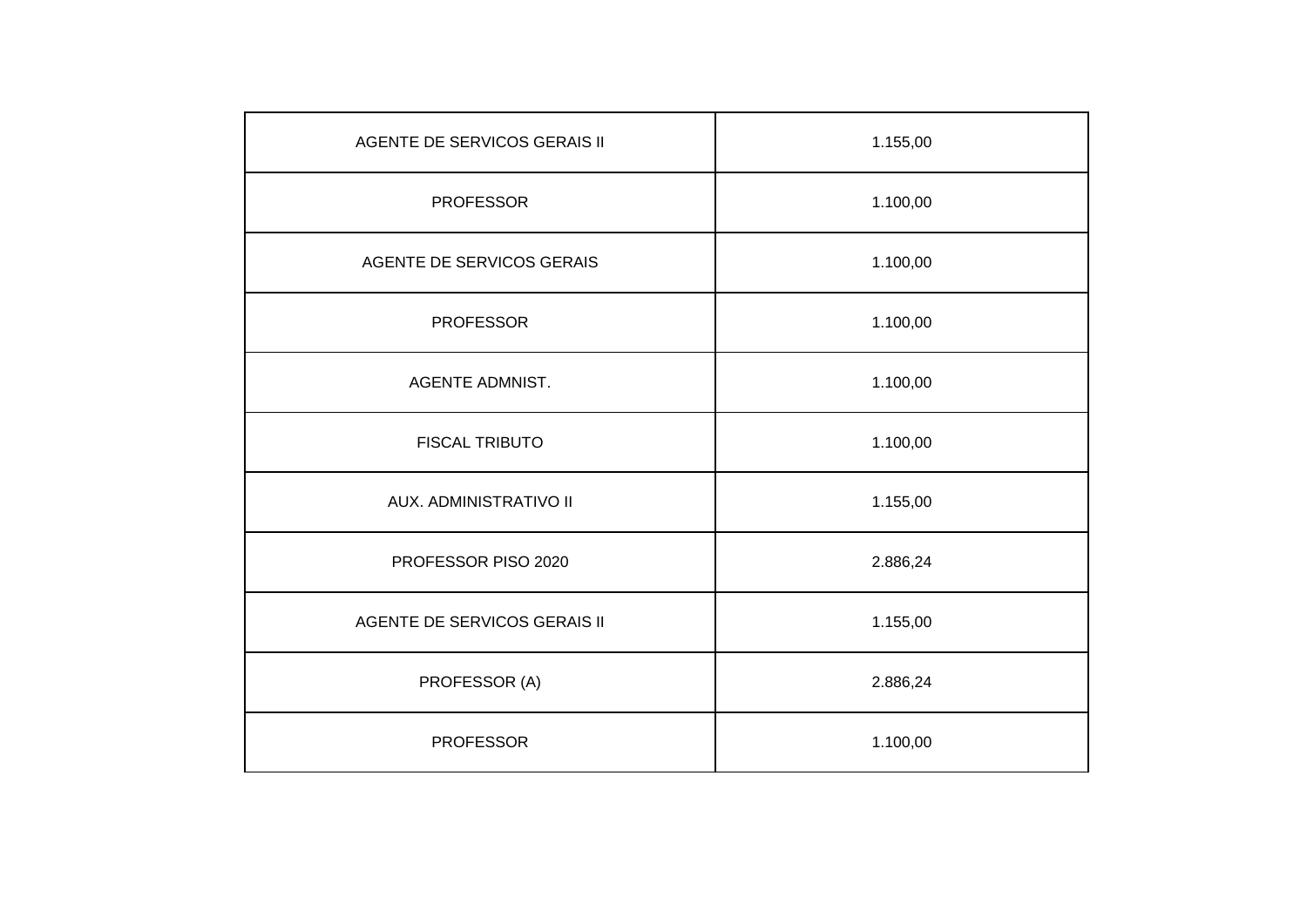| PROFESSOR (A)             | 2.886,24 |
|---------------------------|----------|
| COORDENADOR (A) I         | 1.650,00 |
| PROFESSOR (A)             | 2.886,24 |
| PROFESSOR (A)             | 1.650,00 |
| ADMINISTRADOR ESCOLAR     | 2.886,24 |
| <b>MOTORISTA</b>          | 1.100,00 |
| <b>VIGIA II</b>           | 1.155,00 |
| COORDENADOR               | 1.100,00 |
| AGENTE DE SERVICOS GERAIS | 1.100,00 |
| <b>PATROLHEIRO</b>        | 2.280,00 |
| OP.BOMBA DAGUA            | 1.100,00 |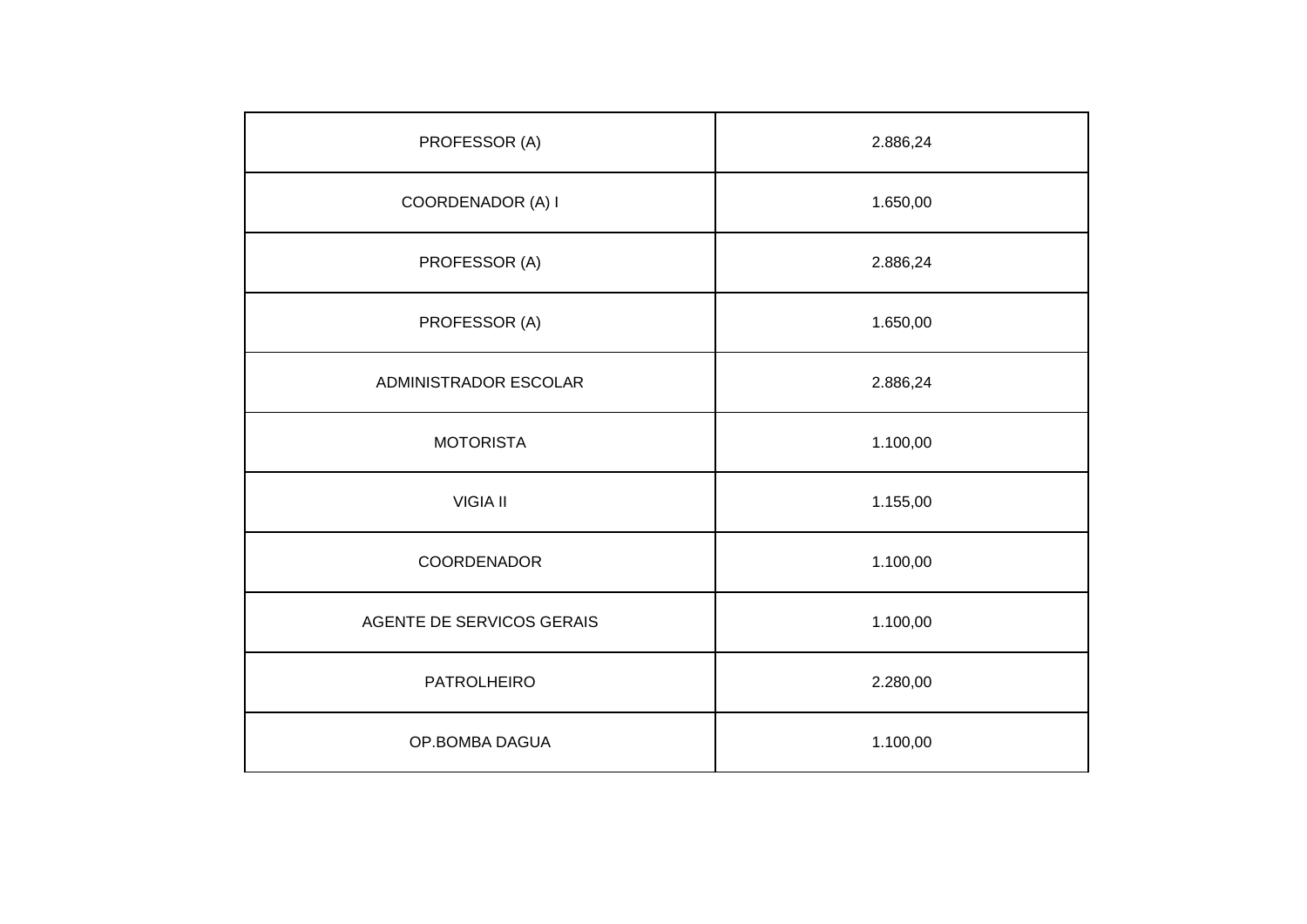| AGENTE DE SERVICOS GERAIS II     | 1.155,00 |
|----------------------------------|----------|
| <b>PROFESSOR</b>                 | 1.443,12 |
| <b>PROFESSOR</b>                 | 1.443,12 |
| <b>VIGIA</b>                     | 1.100,00 |
| DIRETOR ADMINISTRACAO TRIBUTARIA | 1.469,00 |
| SERV.URBANOS                     | 1.100,00 |
| <b>VIGIA II</b>                  | 1.155,00 |
| AGENTE DE SERVICOS GERAIS        | 1.100,00 |
| SERV.URBANOS                     | 1.100,00 |
| ZELADOR (A)                      | 1.100,00 |
| <b>VIGIA II</b>                  | 1.155,00 |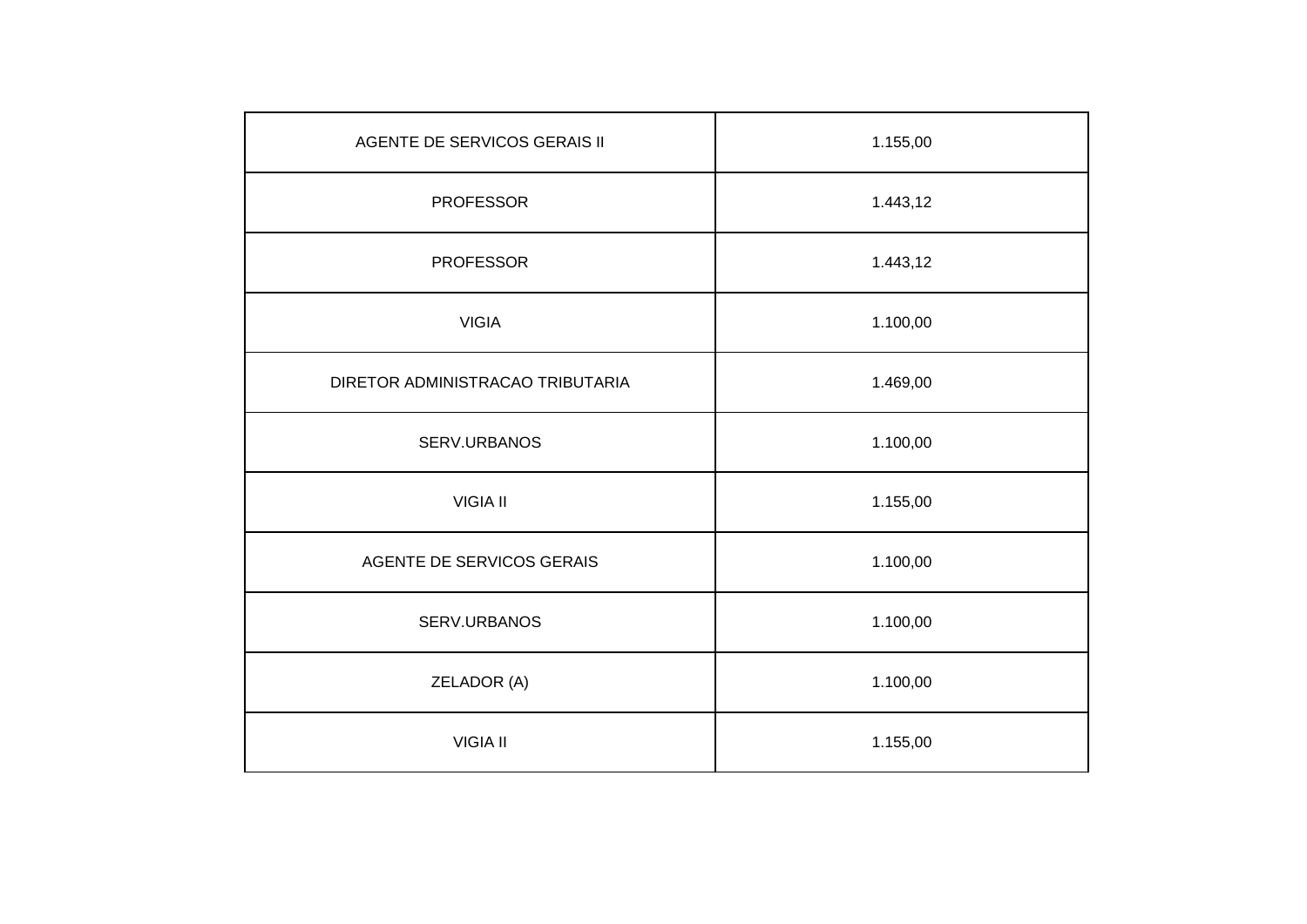| <b>ELETRICISTA</b>           | 1.100,00 |
|------------------------------|----------|
| COORDENADOR (A) I            | 1.650,00 |
| PROFESSOR PISO 2020          | 2.886,24 |
| AGENTE DE SERVICOS GERAIS    | 1.100,00 |
| <b>SECRETARIA</b>            | 1.650,00 |
| <b>PROFESSOR</b>             | 1.100,00 |
| COORDENADOR (A)              | 2.200,00 |
| AGENTE DE SERVICOS GERAIS    | 1.100,00 |
| PROFESSOR (A)                | 2.886,24 |
| AGENTE DE SERVICOS GERAIS II | 1.155,00 |
| <b>DIGITADOR (A)</b>         | 1.100,00 |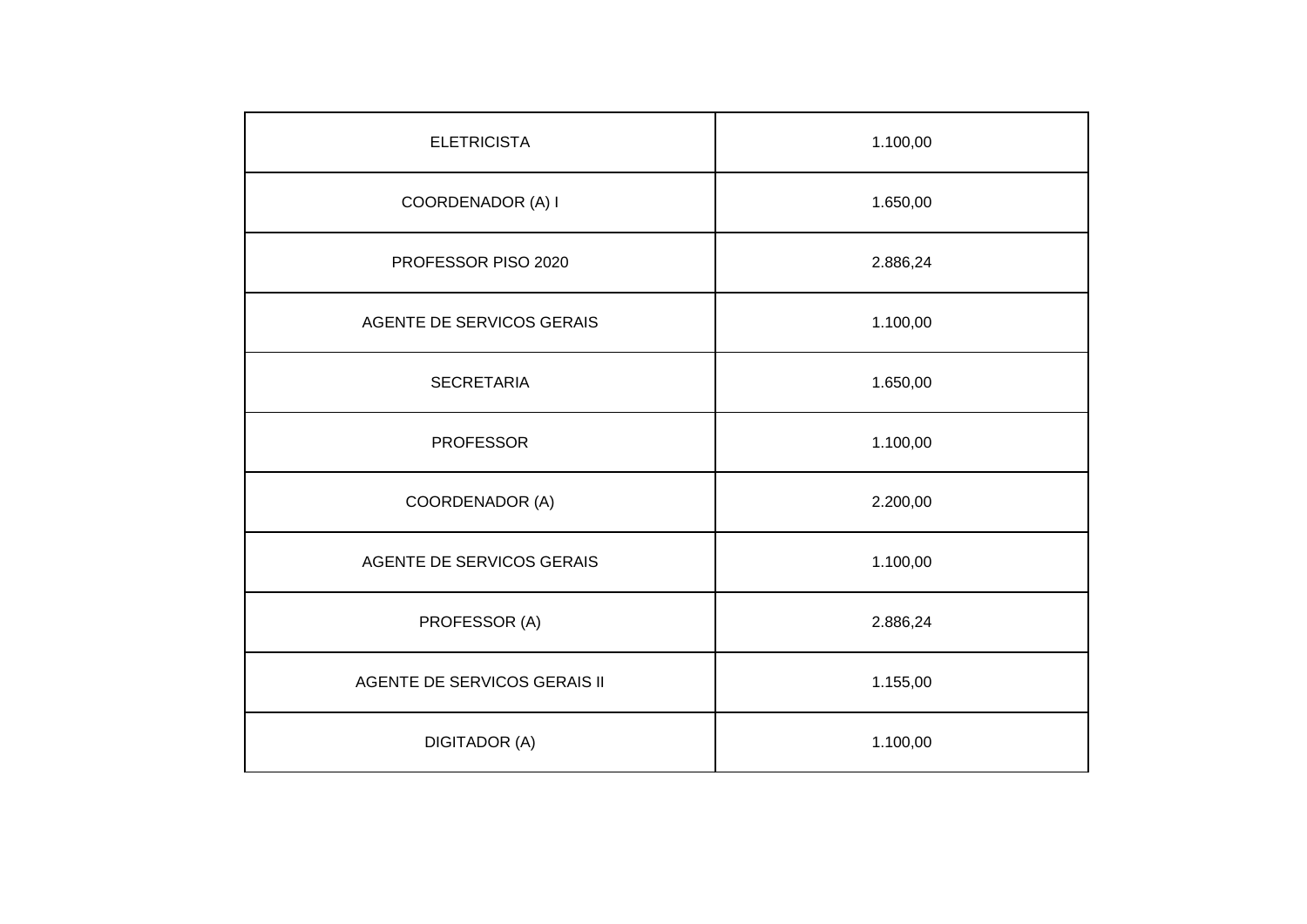| PROFESSOR PISO 2020          | 2.886,24 |
|------------------------------|----------|
| AGENTE DE SERVICOS GERAIS II | 1.155,00 |
| PROFESSOR PISO 2020          | 2.886,24 |
| <b>DIRETOR ESCOLAR</b>       | 2.886,24 |
| <b>PROFESSOR</b>             | 1.100,00 |
| <b>PROFESSOR</b>             | 0,00     |
| PROFESSOR PISO 2020          | 2.886,24 |
| PROFESSOR PISO 2020          | 2.886,24 |
| AGENTE DE SERVICOS GERAIS II | 1.155,00 |
| PROFESSOR PISO 2020          | 2.886,24 |
| AUX.ADMINIST.                | 1.100,00 |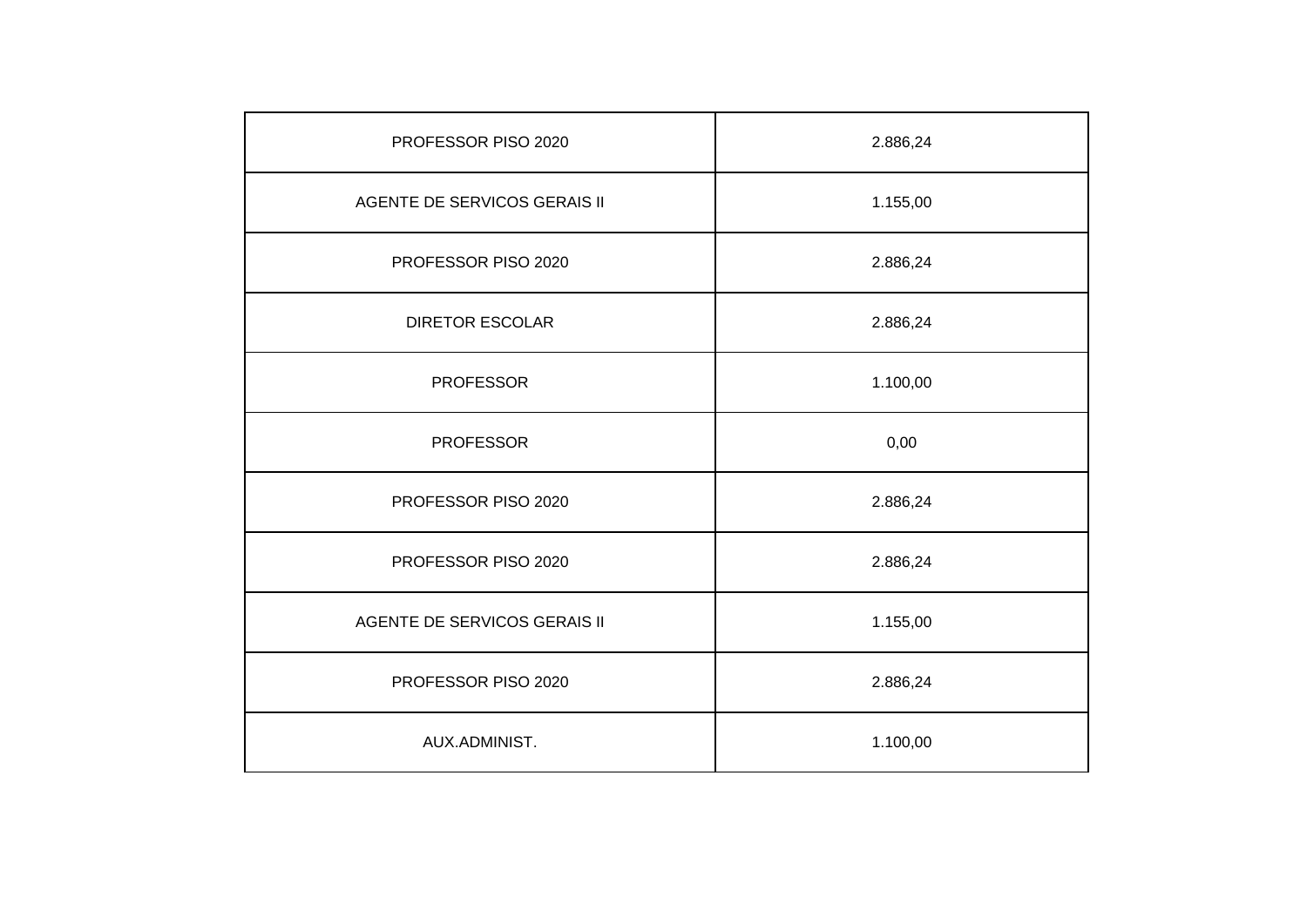| AGENTE ADMNIST.              | 1.100,00 |
|------------------------------|----------|
| ORIENT.SOCIAL                | 1.100,00 |
| PROFESSOR (A)                | 2.886,24 |
| AGENTE DE SERVICOS GERAIS    | 1.100,00 |
| PROFESSOR (A)                | 2.886,24 |
| AUX. ADMINISTRATIVO II       | 1.155,00 |
| PROFESSOR (A)                | 2.886,24 |
| PROFESSOR (A)                | 1.650,00 |
| AGENTE DE SERVICOS GERAIS II | 1.155,00 |
| <b>VICE DIRETOR (A)</b>      | 1.650,00 |
| PROFESSOR PISO 2020          | 2.886,24 |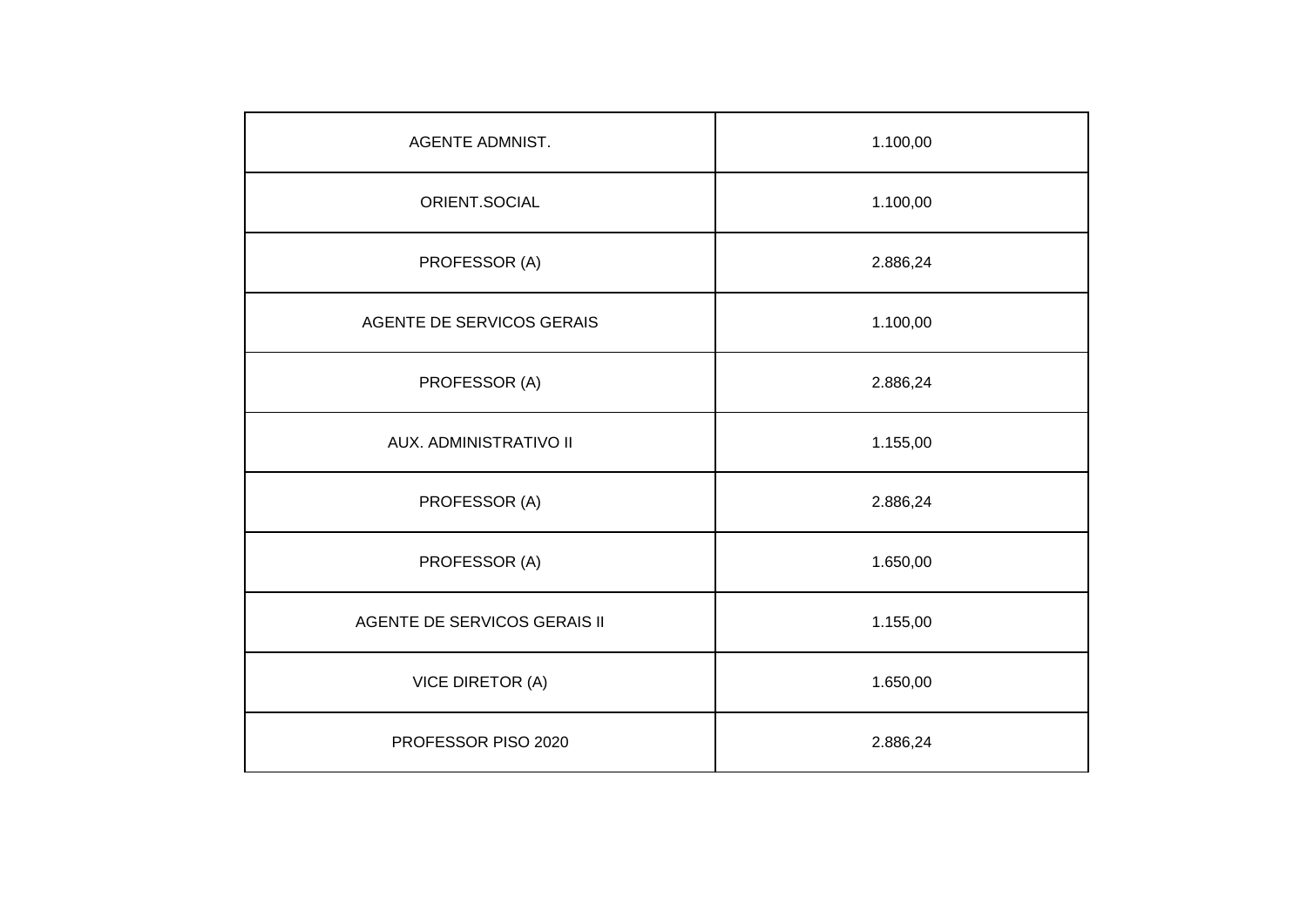| AUX.ADMINIST.                | 1.100,00 |
|------------------------------|----------|
| PROFESSOR PISO 2020          | 2.886,24 |
| <b>PROFESSOR</b>             | 1.100,00 |
| PROFESSOR PISO 2020          | 2.886,24 |
| PROFESSOR PISO 2020          | 2.886,24 |
| PROFESSOR PISO 2020          | 2.886,24 |
| PROFESSOR PISO 2020          | 2.886,24 |
| PROFESSOR PISO 2020          | 2.886,24 |
| PROFESSOR PISO 2020          | 2.886,24 |
| PROFESSOR PISO 2020          | 2.886,24 |
| AGENTE DE SERVICOS GERAIS II | 1.155,00 |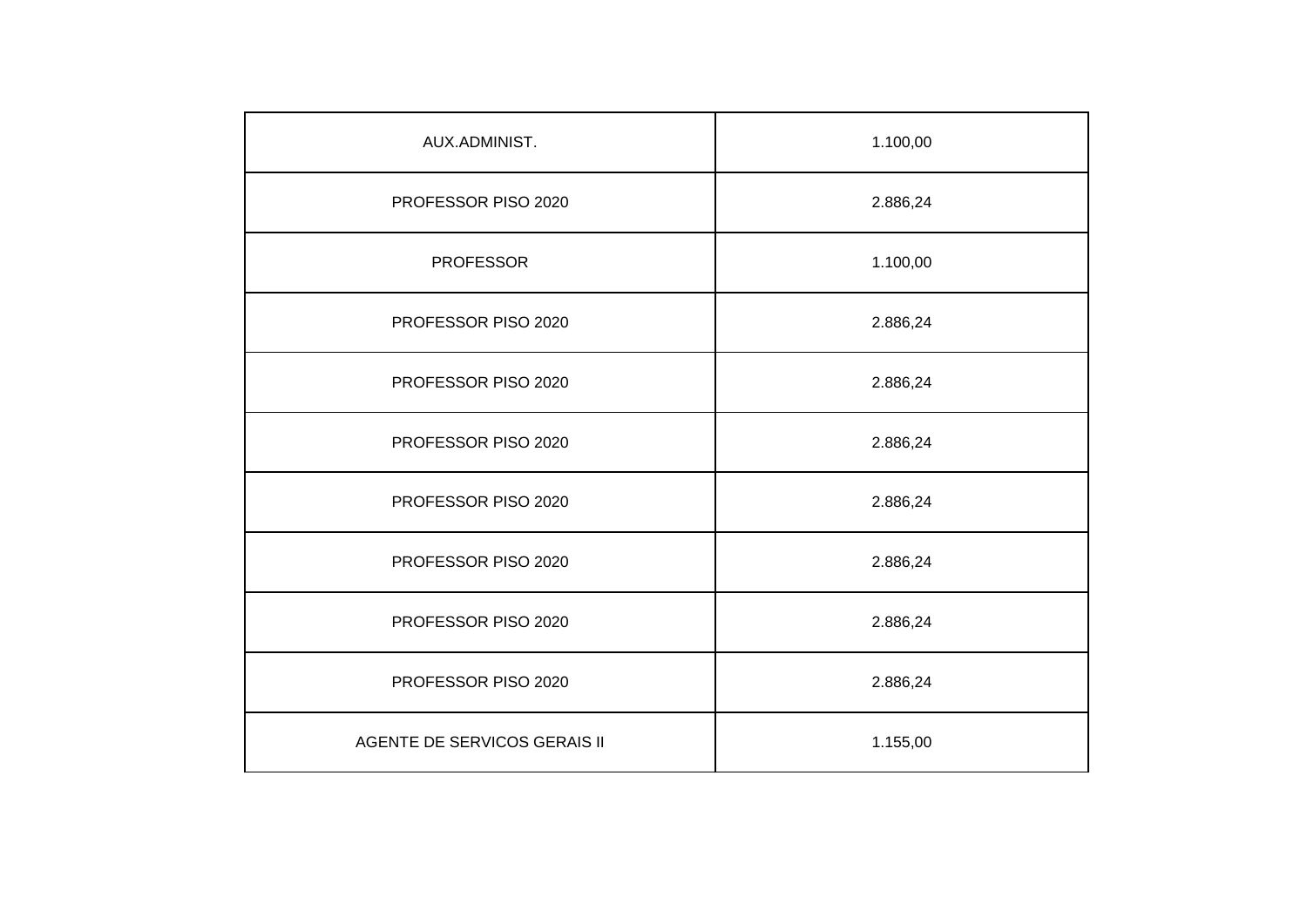| PROFESSOR (A)                | 2.886,24 |
|------------------------------|----------|
| COORDENADOR (A) CENSO        | 2.200,00 |
| SERV.URBANOS                 | 1.100,00 |
| AUX.ADMINIST.                | 1.100,00 |
| <b>PROFESSOR</b>             | 1.100,00 |
| <b>VICE DIRETOR (A)</b>      | 1.650,00 |
| AGENTE DE SERVICOS GERAIS    | 1.100,00 |
| <b>DIGITADOR (A)</b>         | 1.100,00 |
| AGENTE DE SERVICOS GERAIS II | 1.155,00 |
| AGENTE DE SERVICOS GERAIS II | 1.155,00 |
| PROFESSOR PISO 2020          | 2.886,24 |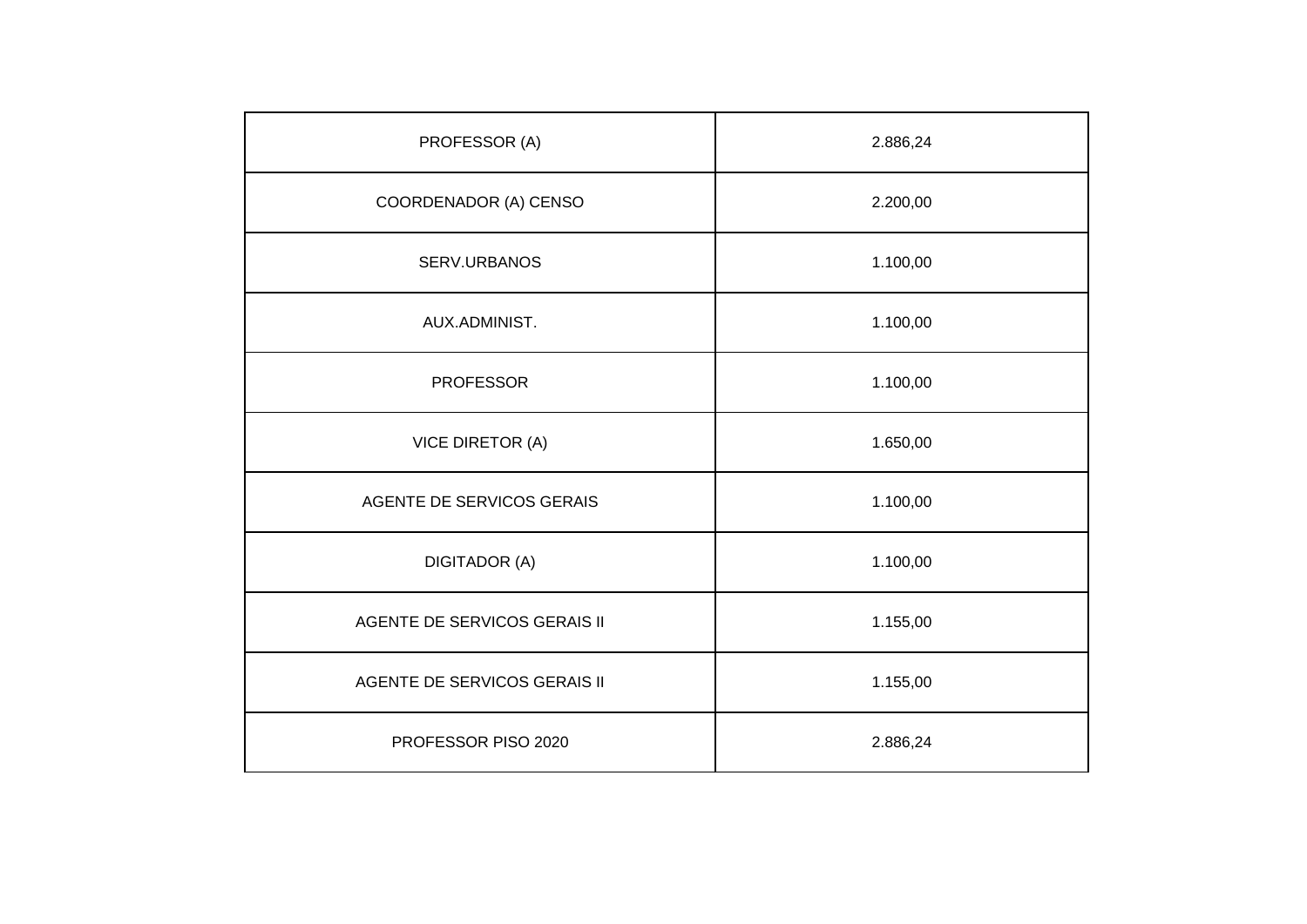| AGENTE DE SERVICOS GERAIS II | 1.155,00 |
|------------------------------|----------|
| PROFESSOR (A)                | 2.886,24 |
| <b>ZELADOR II</b>            | 1.155,00 |
| PROFESSOR PISO 2020          | 2.886,24 |
| SECRET/ESCOLA                | 2.200,00 |
| AGENTE DE SERVICOS GERAIS    | 1.100,00 |
| PROFESSOR PISO 2020          | 2.886,24 |
| PROFESSOR PISO 2020          | 2.886,24 |
| PROFESSOR (A)                | 2.886,24 |
| AGENTE DE SERVICOS GERAIS II | 1.155,00 |
| PROFESSOR (A)                | 2.886,24 |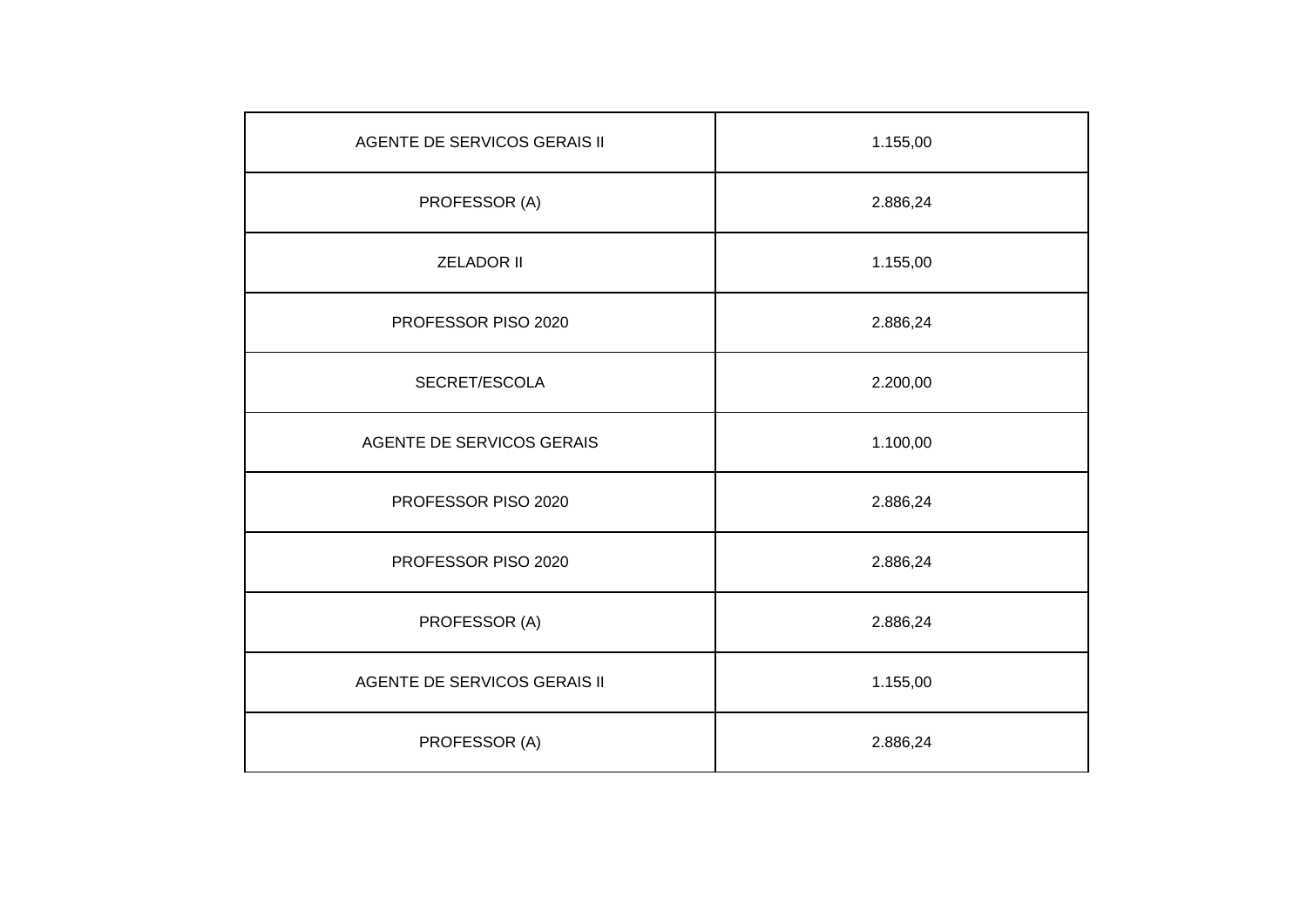| AGENTE DE SERVICOS GERAIS II | 1.155,00 |
|------------------------------|----------|
| AGENTE DE SERVICOS GERAIS    | 1.100,00 |
| PROFESSOR (A)                | 2.886,24 |
| AGENTE DE SERVICOS GERAIS II | 1.155,00 |
| AGENTE DE SERVICOS GERAIS II | 1.155,00 |
| PROFESSOR PISO 2020          | 2.886,24 |
| AUX.ADMINIST.                | 1.100,00 |
| PROFESSOR PISO 2020          | 2.886,24 |
| PROFESSOR (A)                | 2.886,24 |
| AGENTE DE SERVICOS GERAIS II | 1.155,00 |
| AGENTE DE SERVICOS GERAIS    | 1.100,00 |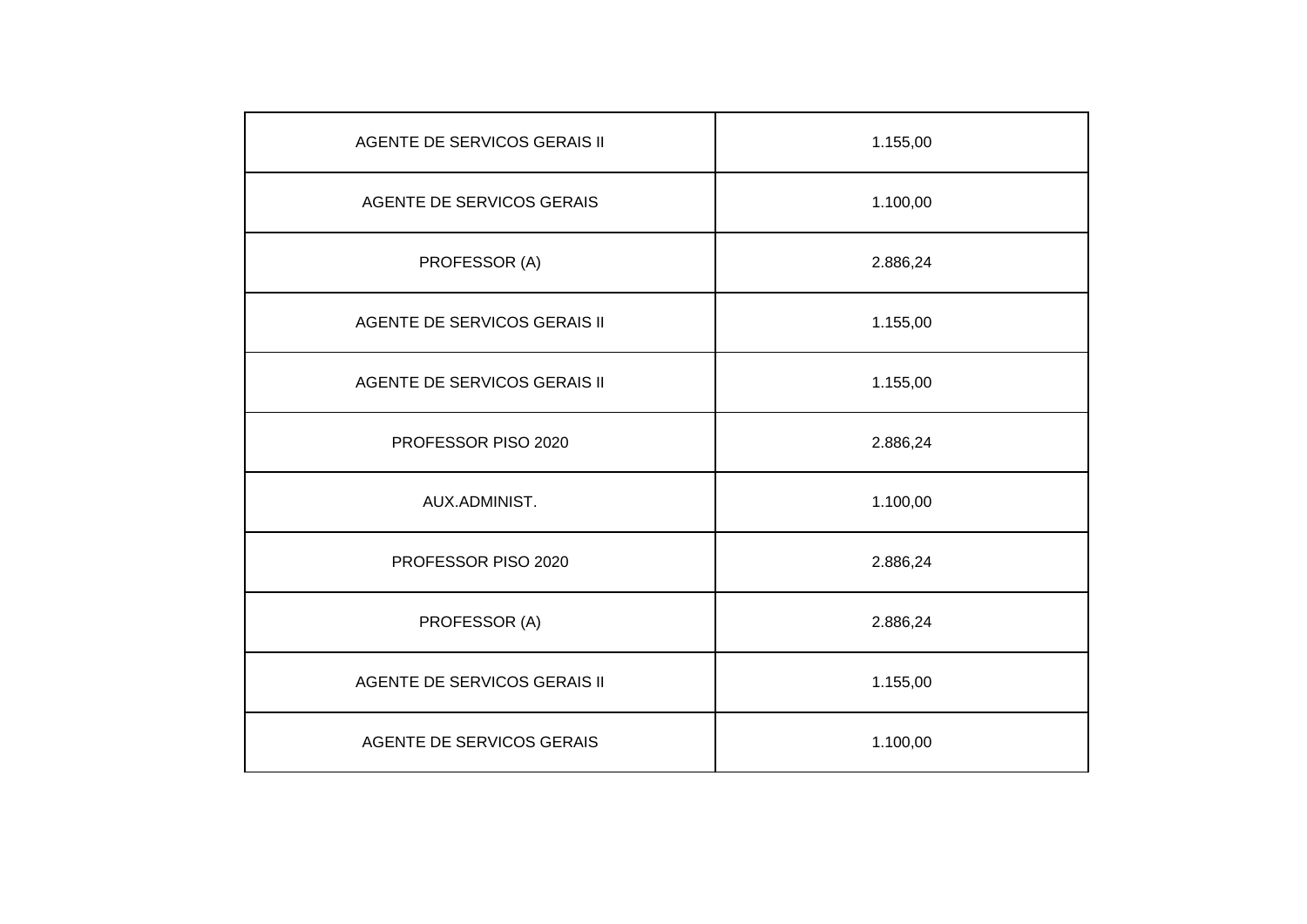| PROFESSOR PISO 2020          | 2.886,24 |
|------------------------------|----------|
| COORDENADOR (A) I            | 1.650,00 |
| COORDENADOR (A) I            | 1.650,00 |
| PROFESSOR PISO 2020          | 2.886,24 |
| AGENTE DE SERVICOS GERAIS II | 1.155,00 |
| <b>PROFESSOR</b>             | 1.100,00 |
| PROFESSOR PISO 2020          | 2.886,24 |
| PROFESSOR (A)                | 2.886,24 |
| PROFESSOR PISO 2020          | 2.886,24 |
| AGENTE DE SERVICOS GERAIS II | 1.155,00 |
| COORDENADOR (A) I            | 1.650,00 |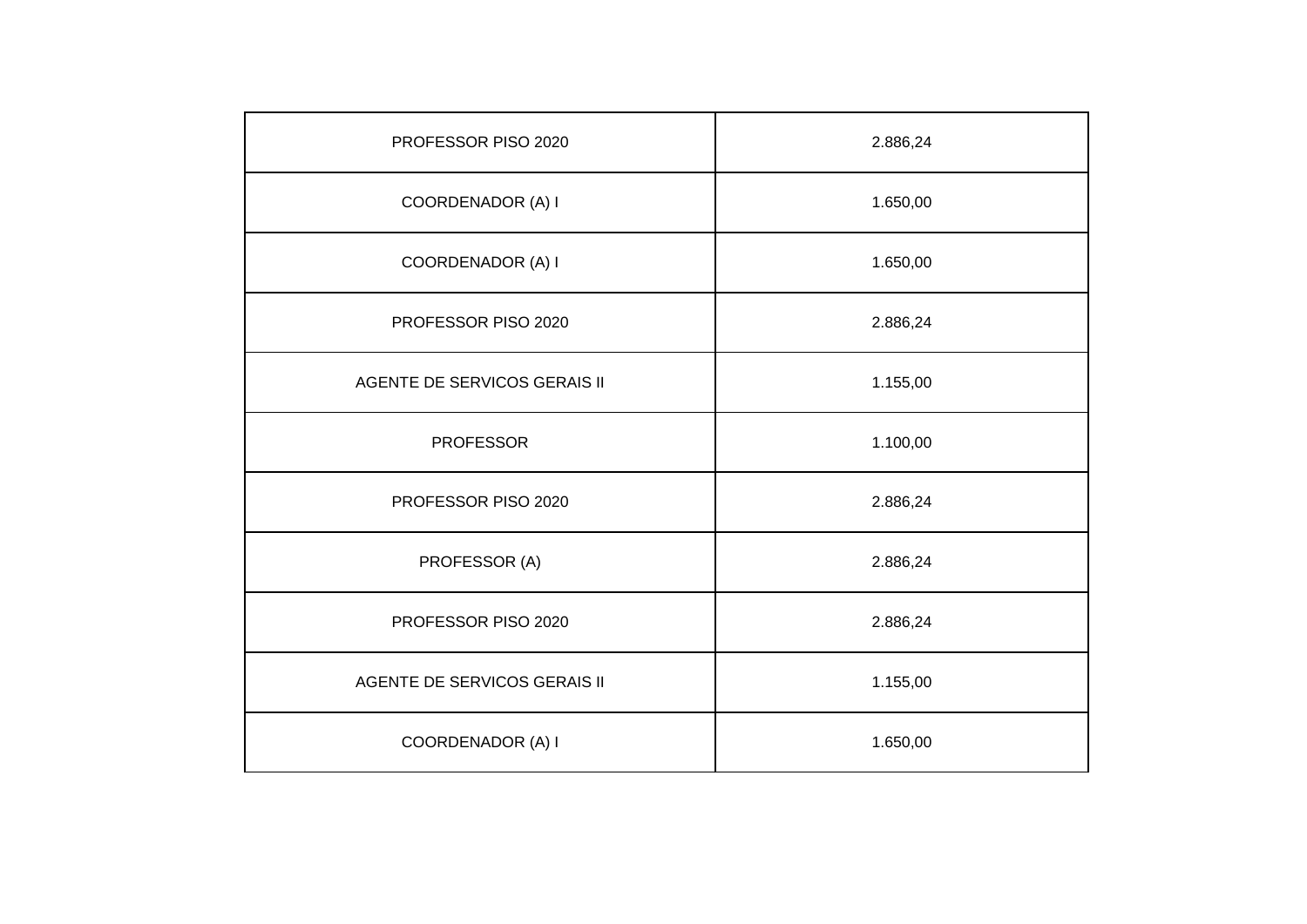| PROFESSOR (A)                | 2.886,24 |
|------------------------------|----------|
| AGENTE DE SERVICOS GERAIS II | 1.155,00 |
| PROFESSOR PISO 2020          | 2.886,24 |
| AGENTE DE SERVICOS GERAIS II | 1.155,00 |
| AGENTE DE SERVICOS GERAIS II | 1.155,00 |
| <b>DIRETOR ESCOLAR</b>       | 2.886,24 |
| AGENTE DE SERVICOS GERAIS II | 1.155,00 |
| <b>DIRETOR (A)ESCOLA</b>     | 2.200,00 |
| PROFESSOR (A)                | 2.886,24 |
| <b>ZELADOR II</b>            | 1.155,00 |
| AGENTE DE SERVICOS GERAIS II | 1.155,00 |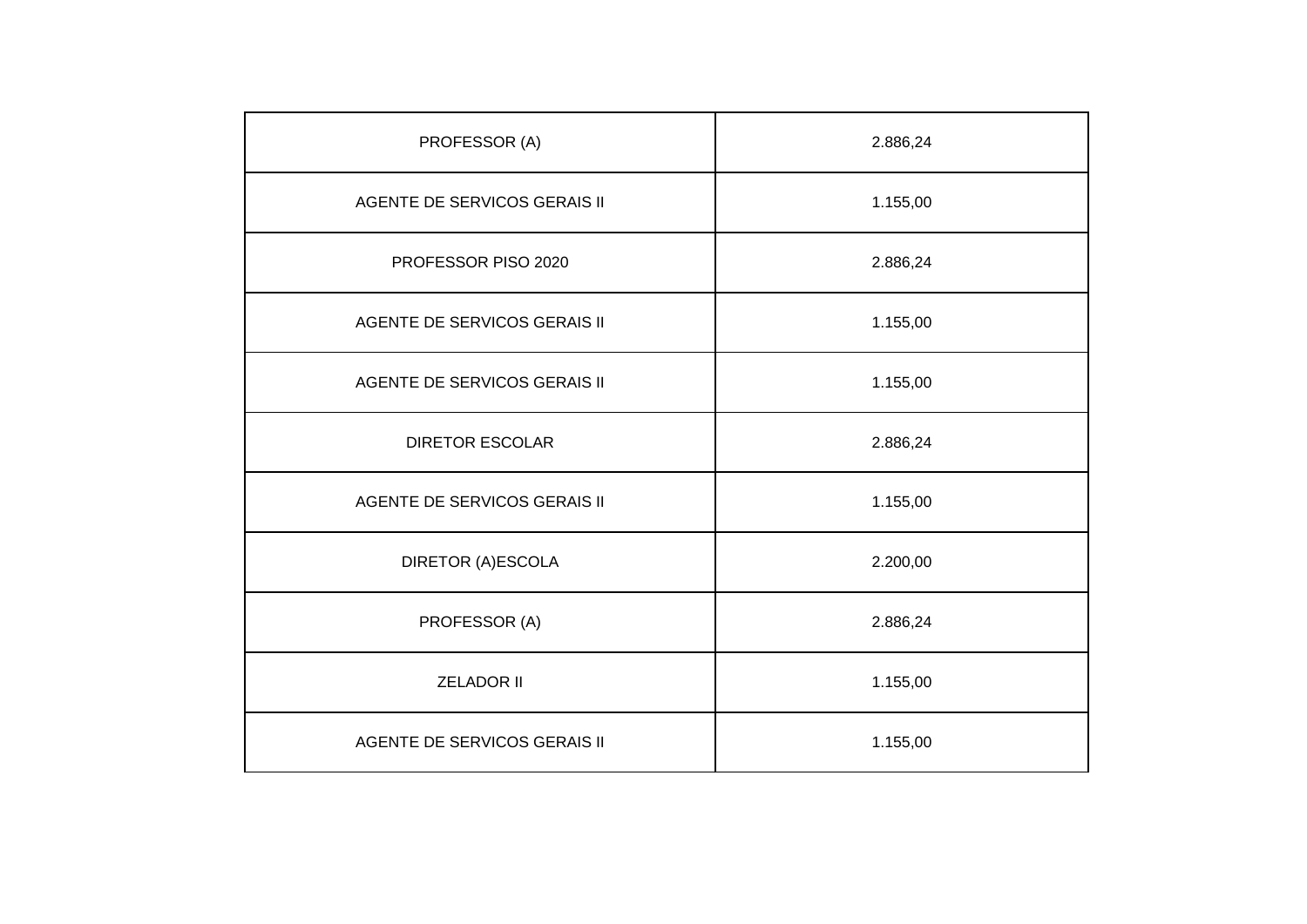| <b>PROFESSOR</b>             | 1.100,00 |
|------------------------------|----------|
| PROFESSOR (A)                | 0,00     |
| ORIENTADOR PISO 150 HRS      | 2.164,68 |
| AGENTE DE SERVICOS GERAIS II | 1.155,00 |
| <b>PROFESSOR</b>             | 1.100,00 |
| AGENTE DE SERVICOS GERAIS    | 1.100,00 |
| VICE DIRETOR (A)             | 1.650,00 |
| PROFESSOR PISO 2020          | 2.886,24 |
| SECRETARIO DE FINANCAS       | 4.500,00 |
| <b>ZELADOR II</b>            | 1.155,00 |
| AGENTE DE SERVICOS GERAIS II | 1.155,00 |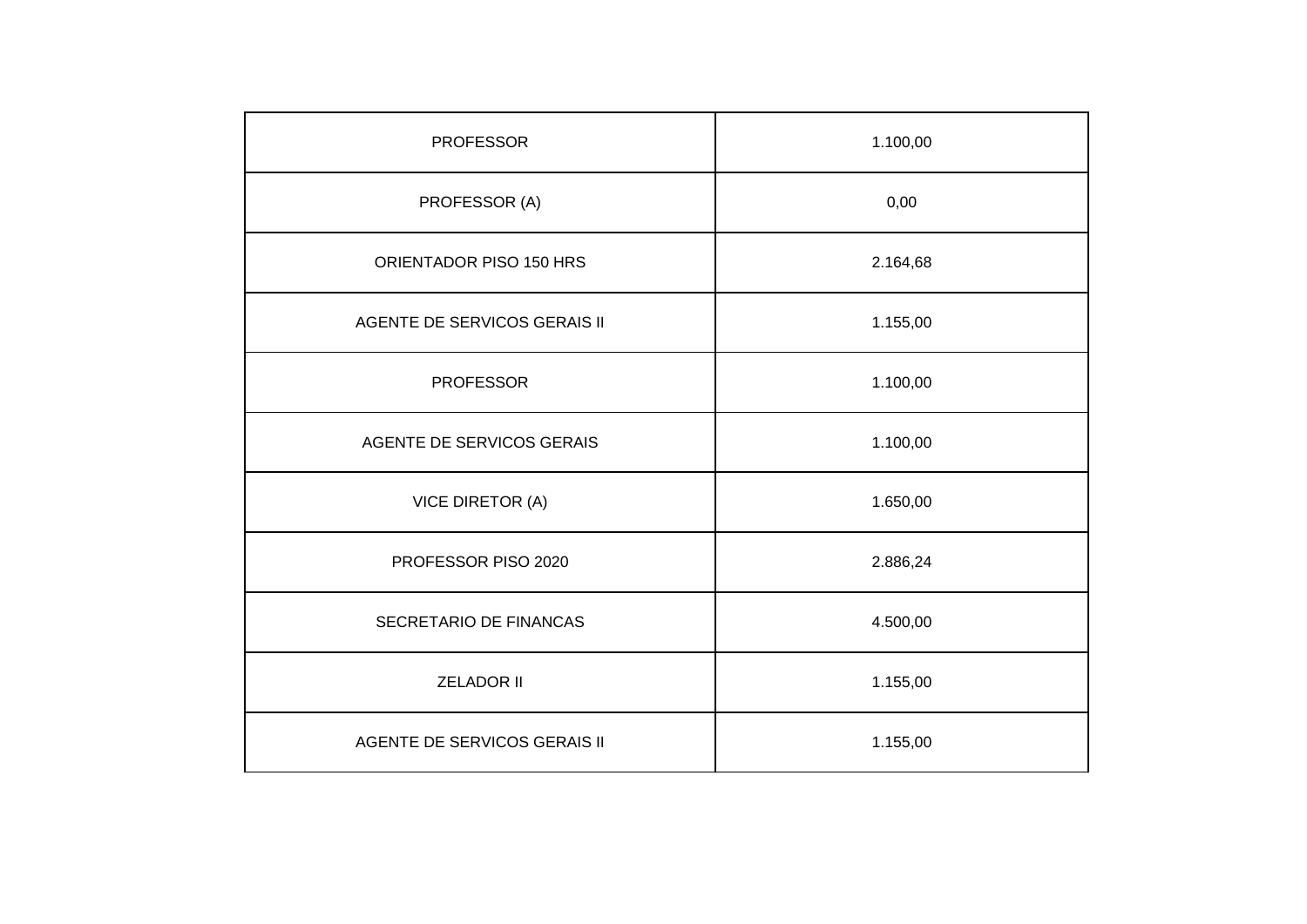| AGENTE DE SERVICOS GERAIS II        | 1.155,00 |
|-------------------------------------|----------|
| <b>PROFESSOR</b>                    | 1.100,00 |
| PROFESSOR PISO 2020                 | 2.886,24 |
| <b>PROFESSOR</b>                    | 1.443,12 |
| DIRETOR (A)ESCOLA                   | 2.200,00 |
| <b>AGENTE ADMNIST.</b>              | 1.100,00 |
| <b>PROFESSOR</b>                    | 1.100,00 |
| AGENTE DE SERVICOS GERAIS II        | 1.155,00 |
| PROFESSOR PISO 2020                 | 2.886,24 |
| <b>AGENTE DE SERVICOS GERAIS II</b> | 1.155,00 |
| COORDENADOR (A) I                   | 1.650,00 |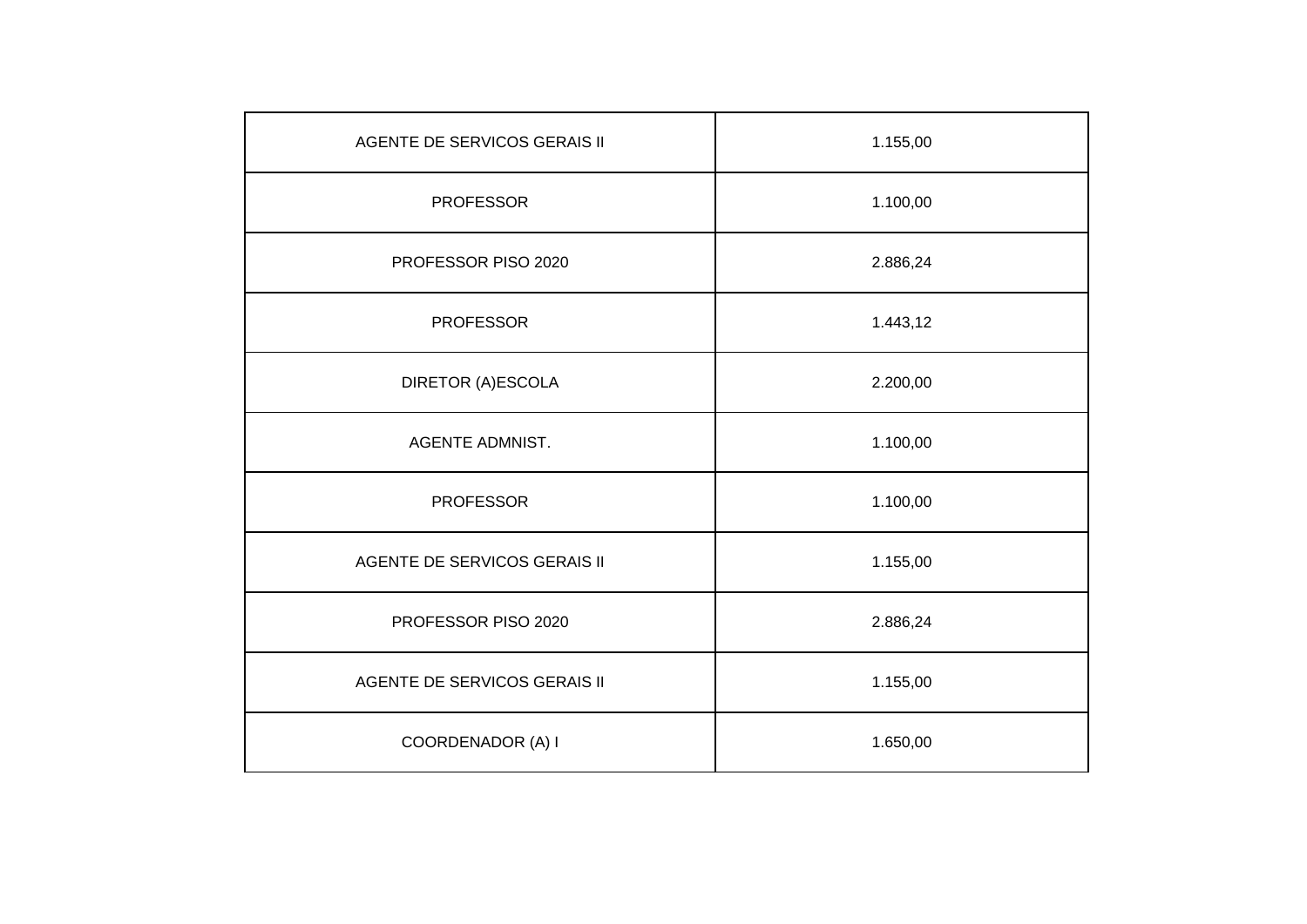| ADMINISTRADOR ESCOLAR        | 2.886,24 |
|------------------------------|----------|
| <b>PROFESSOR</b>             | 1.100,00 |
| PROFESSOR PISO 2020          | 2.886,24 |
| PROFESSOR (A)                | 2.886,24 |
| PROFESSOR PISO 2020          | 2.886,24 |
| PROFESSOR (A)                | 2.886,24 |
| PROFESSOR (A)                | 2.886,24 |
| AGENTE DE SERVICOS GERAIS II | 1.155,00 |
| PROFESSOR (A)                | 2.886,24 |
| AGENTE DE SERVICOS GERAIS II | 1.155,00 |
| AGENTE DE SERVICOS GERAIS    | 1.100,00 |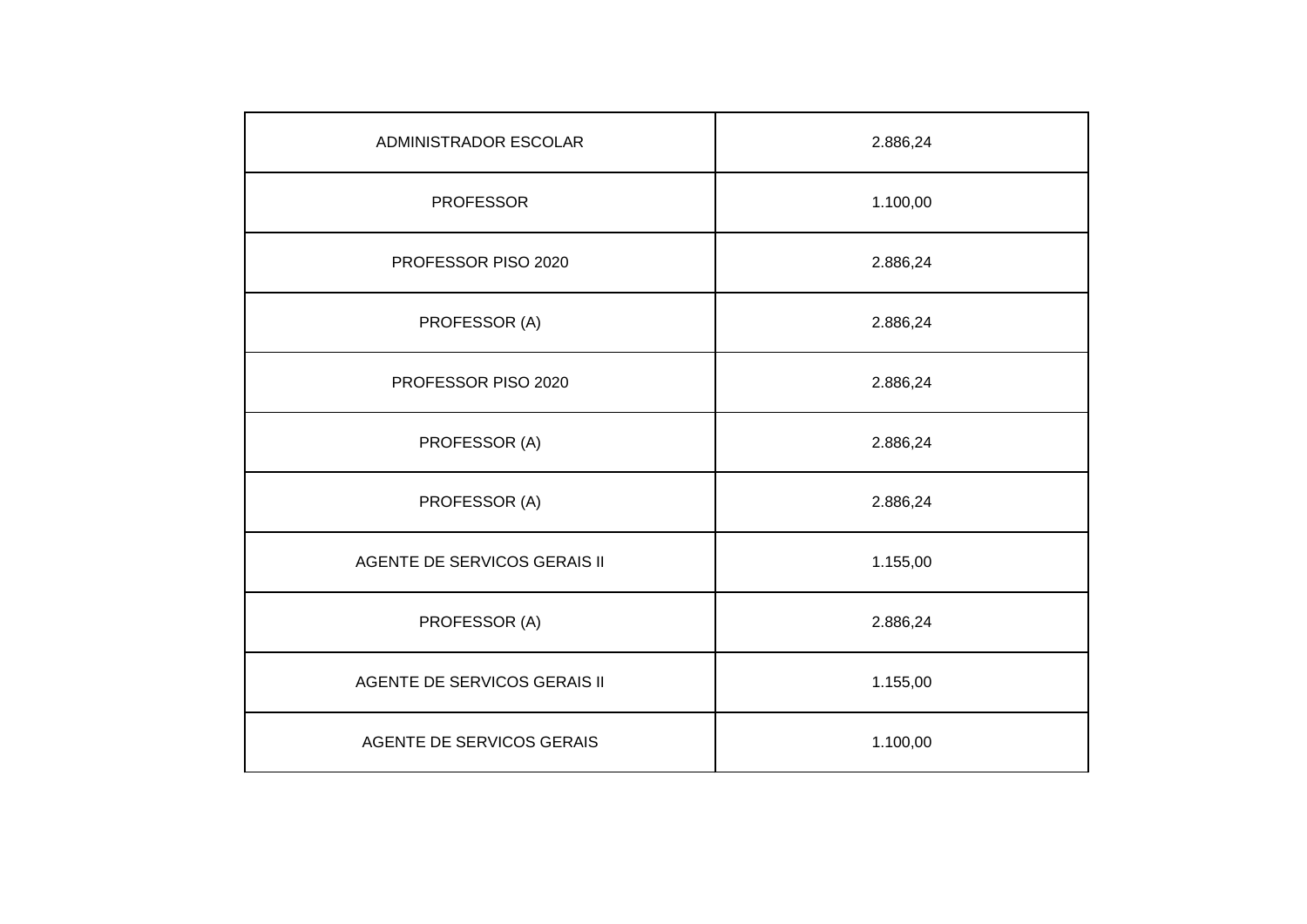| AGENTE DE SERVICOS GERAIS II | 1.155,00 |
|------------------------------|----------|
| DIRETOR (A)ESCOLA            | 2.200,00 |
| COORDENADOR (A)              | 2.200,00 |
| PROFESSOR PISO 2020          | 2.886,24 |
| PROFESSOR (A)                | 2.886,24 |
| <b>PROFESSOR</b>             | 1.443,12 |
| AUX. ADMINISTRATIVO II       | 1.155,00 |
| PROFESSOR (A)                | 2.886,24 |
| AGENTE DE SERVICOS GERAIS II | 1.155,00 |
| <b>CONSELHEIRO TUTELAR</b>   | 2.762,36 |
| PROFESSOR (A)                | 2.886,24 |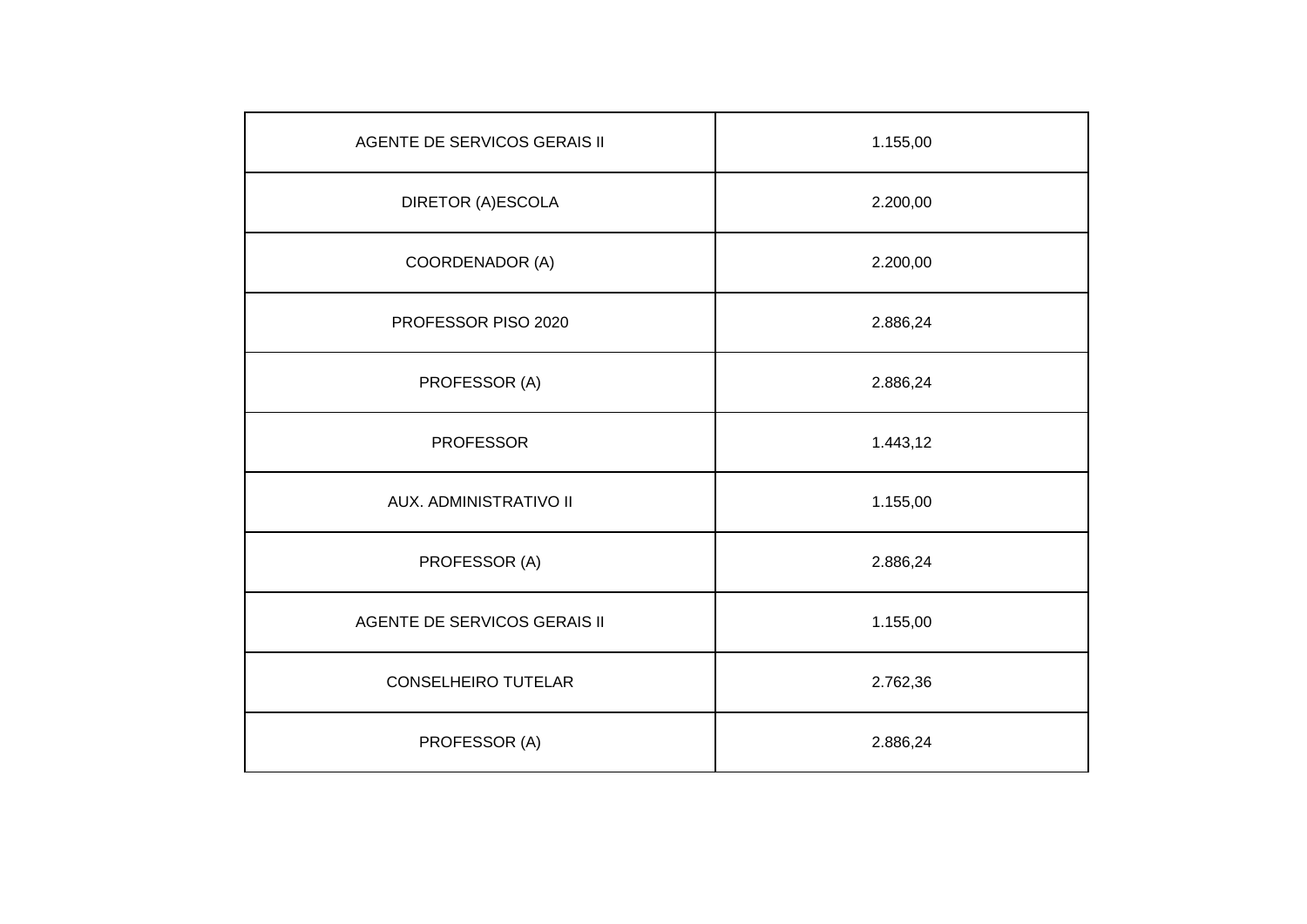| PROFESSOR PISO 2020          | 2.886,24 |
|------------------------------|----------|
| PROFESSOR (A)                | 2.886,24 |
| AUX.ADMINIST.                | 1.100,00 |
| PROFESSOR (A)                | 2.886,24 |
| AGENTE DE SERVICOS GERAIS II | 1.155,00 |
| AGENTE DE SERVICOS GERAIS II | 1.155,00 |
| AGENTE DE SERVICOS GERAIS II | 1.155,00 |
| PROFESSOR PISO 2020          | 2.886,24 |
| PROFESSOR (A)                | 2.886,24 |
| PROFESSOR (A)                | 2.886,24 |
| COORDENADOR (A)              | 2.200,00 |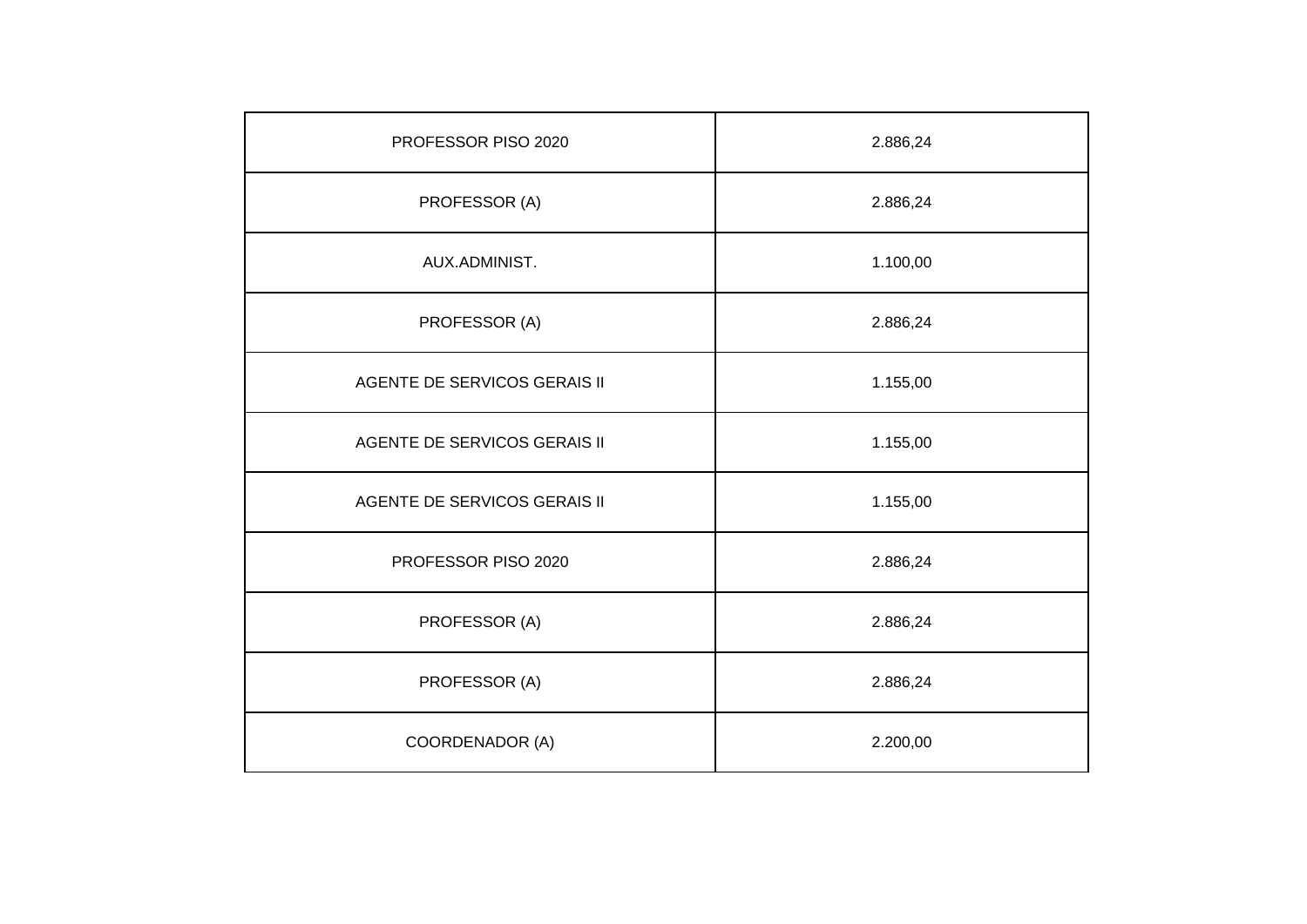| <b>COSTUREIRA</b>         | 1.100,00 |
|---------------------------|----------|
| <b>ZELADOR II</b>         | 1.155,00 |
| PROFESSOR PISO 2020       | 2.886,24 |
| <b>PROFESSOR</b>          | 1.100,00 |
| AGENTE DE SERVICOS GERAIS | 1.100,00 |
| <b>PROFESSOR</b>          | 0,00     |
| PROFESSOR (A)             | 2.886,24 |
| AGENTE DE SERVICOS GERAIS | 1.100,00 |
| AGENTE DE SERVICOS GERAIS | 1.100,00 |
| PROFESSOR PISO 2020       | 2.886,24 |
| PROFESSOR (A)             | 2.886,24 |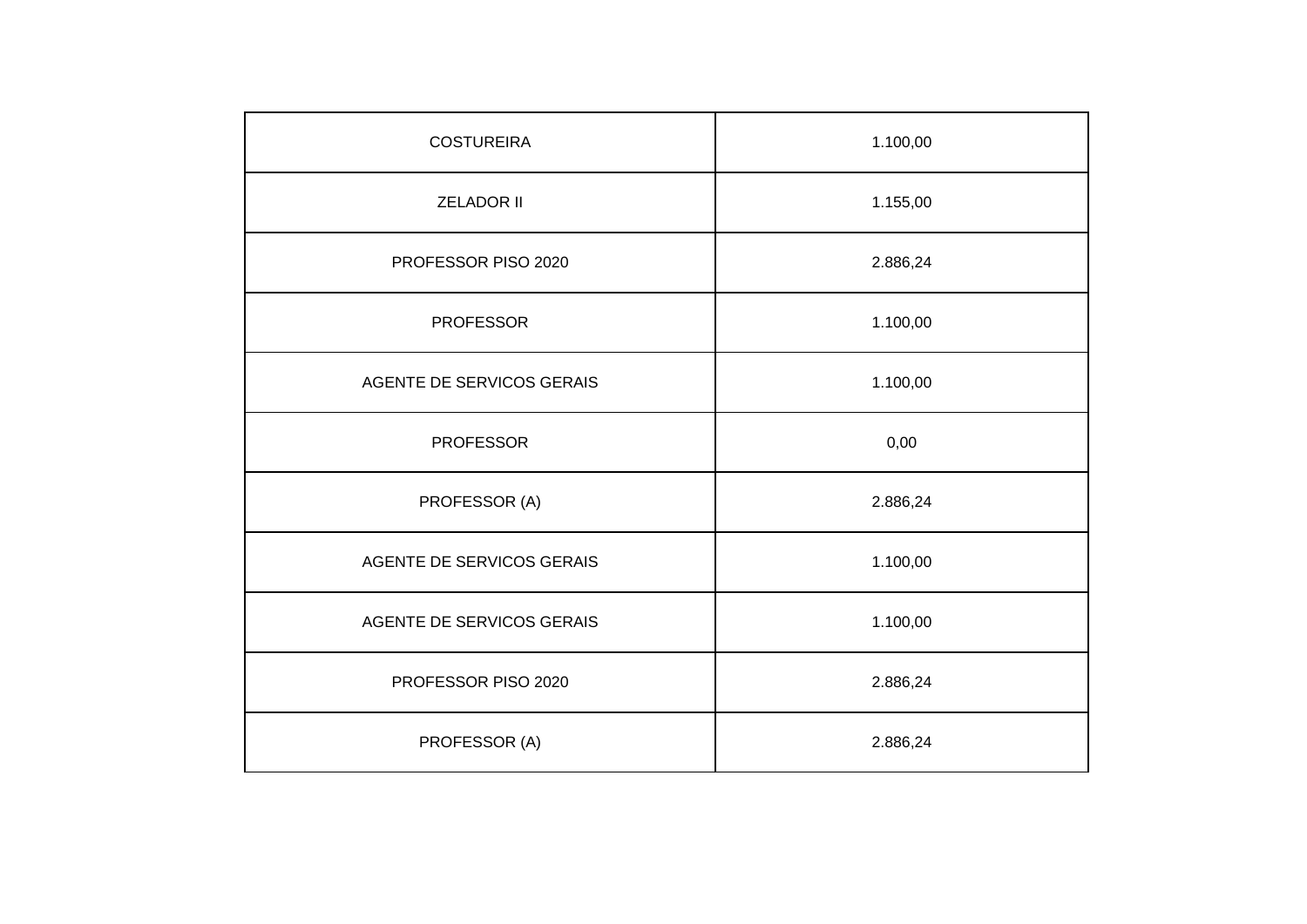| <b>PROFESSOR</b>             | 1.100,00 |
|------------------------------|----------|
| <b>VICE DIRETOR (A)</b>      | 1.650,00 |
| AGENTE DE SERVICOS GERAIS II | 1.155,00 |
| PROFESSOR (A)                | 2.886,24 |
| AUX.SERV.URBAN.              | 1.100,00 |
| AGENTE DE SERVICOS GERAIS    | 1.100,00 |
| PROFESSOR (A)                | 2.886,24 |
| AGENTE DE SERVICOS GERAIS    | 1.100,00 |
| ZELADOR (A)                  | 1.100,00 |
| AGENTE DE SERVICOS GERAIS II | 1.155,00 |
| <b>MOTORISTA</b>             | 1.100,00 |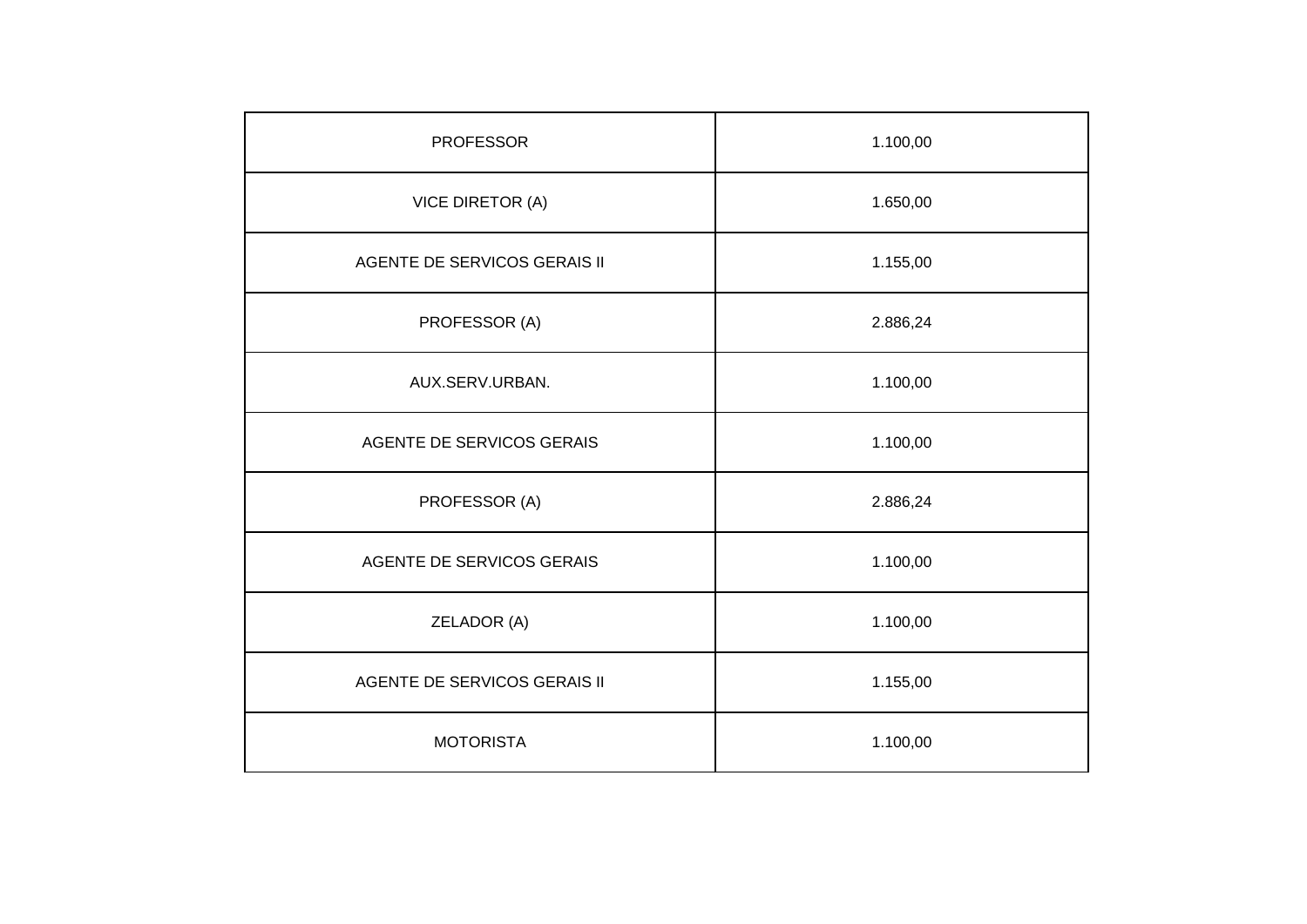| AGENTE DE SERVICOS GERAIS | 1.100,00 |
|---------------------------|----------|
| <b>ALMOXARIFE</b>         | 1.100,00 |
| <b>SUPERVISOR</b>         | 2.886,24 |
| <b>AGENTE ADMNIST.</b>    | 1.100,00 |
| <b>PROFESSOR</b>          | 1.100,00 |
| ENG.CIVIL                 | 1.899,08 |
| MESTRE DE OBRAS           | 1.155,00 |
| PROFESSOR (A)             | 2.886,24 |
| DIRETOR (A)ESCOLA         | 2.200,00 |
| AUX. ADMINISTRATIVO II    | 1.155,00 |
| COORDENADOR (A) I         | 1.650,00 |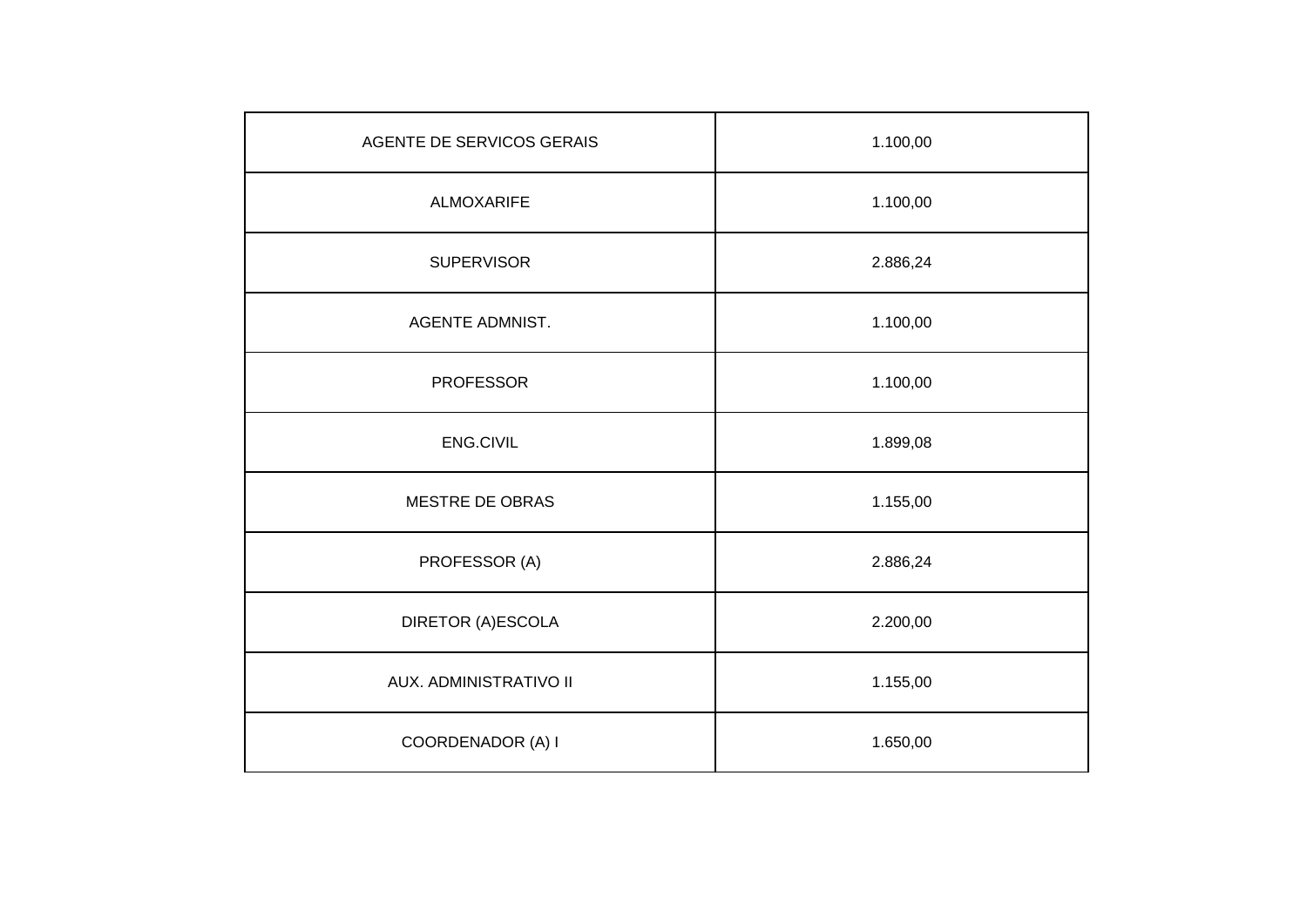| AGENTE DE SERVICOS GERAIS     | 1.100,00 |
|-------------------------------|----------|
| COORDENADOR DE TERRAS URBANAS | 1.100,00 |
| AUX.ADMINIST.                 | 1.100,00 |
| <b>AGENTE ADMNIST.</b>        | 1.100,00 |
| AUX.ADMINIST.                 | 1.100,00 |
| <b>PROFESSOR</b>              | 2.200,00 |
| PROFESSOR (A)                 | 2.886,24 |
| PROFESSOR (A)                 | 0,00     |
| VICE DIRETOR (A)              | 1.650,00 |
| <b>AGENTE ADMNIST.</b>        | 1.100,00 |
| PROFESSOR (A)                 | 2.886,24 |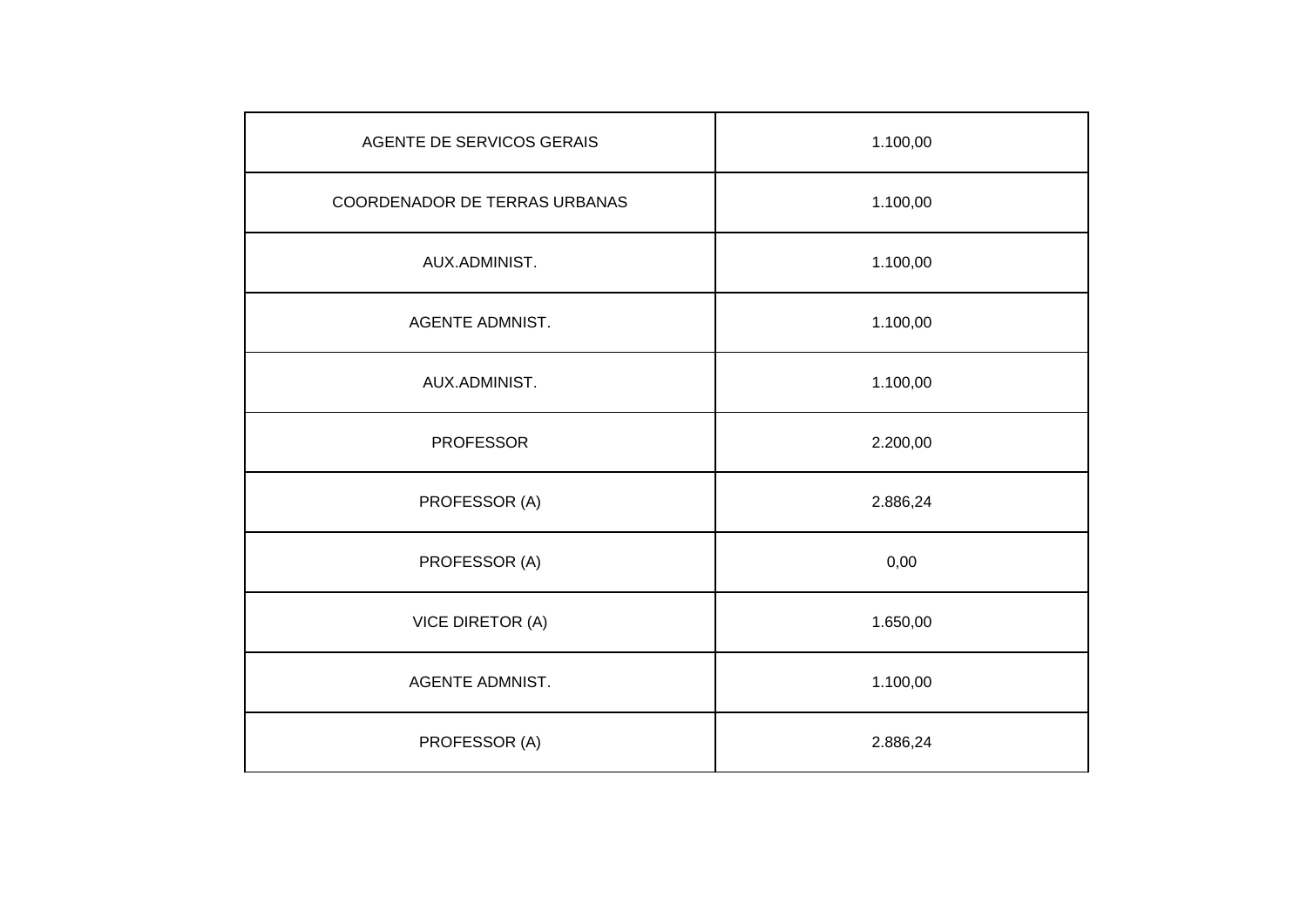| <b>DIGITADOR (A)</b>      | 1.100,00 |
|---------------------------|----------|
| <b>MOTORISTA</b>          | 1.100,00 |
| <b>VIGIA</b>              | 1.100,00 |
| AUX.ADMINIST.             | 1.100,00 |
| SERV.URBANOS              | 1.100,00 |
| AGENTE DE SERVICOS GERAIS | 1.100,00 |
| <b>VIGIA II</b>           | 1.155,00 |
| <b>MOTORISTA</b>          | 1.100,00 |
| <b>PROFESSOR</b>          | 2.200,00 |
| <b>AGENTE ADMNIST.</b>    | 1.100,00 |
| <b>PROFESSOR</b>          | 1.100,00 |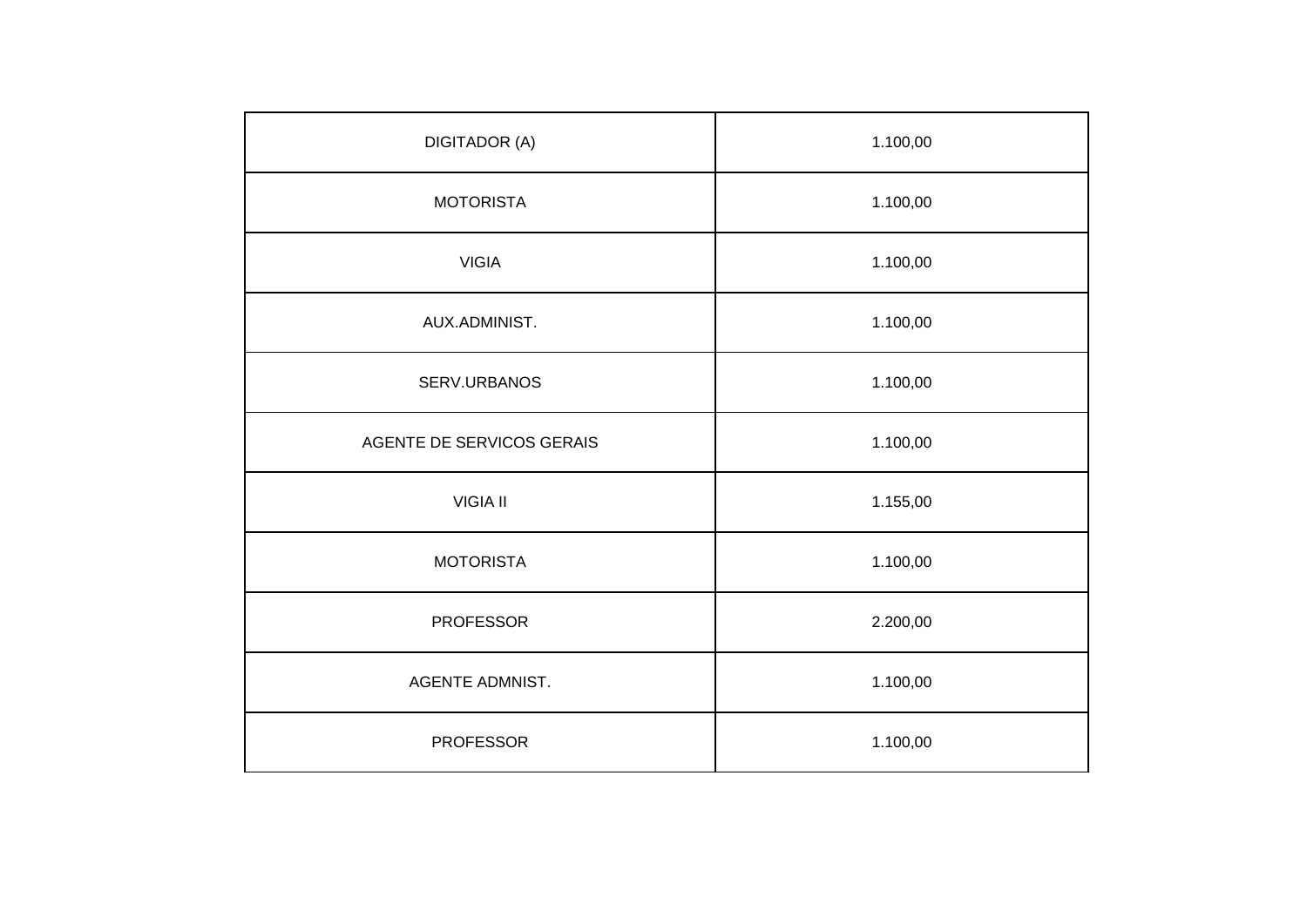| <b>PROFESSOR</b>             | 1.100,00 |
|------------------------------|----------|
| PROFESSOR (A)                | 2.886,24 |
| PROFESSOR (A)                | 2.886,24 |
| AUX.ADMINIST.                | 1.100,00 |
| AGENTE DE SERVICOS GERAIS II | 1.155,00 |
| <b>AGENTE ADMNIST.</b>       | 1.100,00 |
| <b>AGENTE ADMNIST.</b>       | 1.100,00 |
| <b>PROFESSOR</b>             | 1.100,00 |
| AGENTE DE SERVICOS GERAIS    | 1.100,00 |
| AGENTE DE SERVICOS GERAIS II | 1.155,00 |
| PROFESSOR (A)                | 2.886,24 |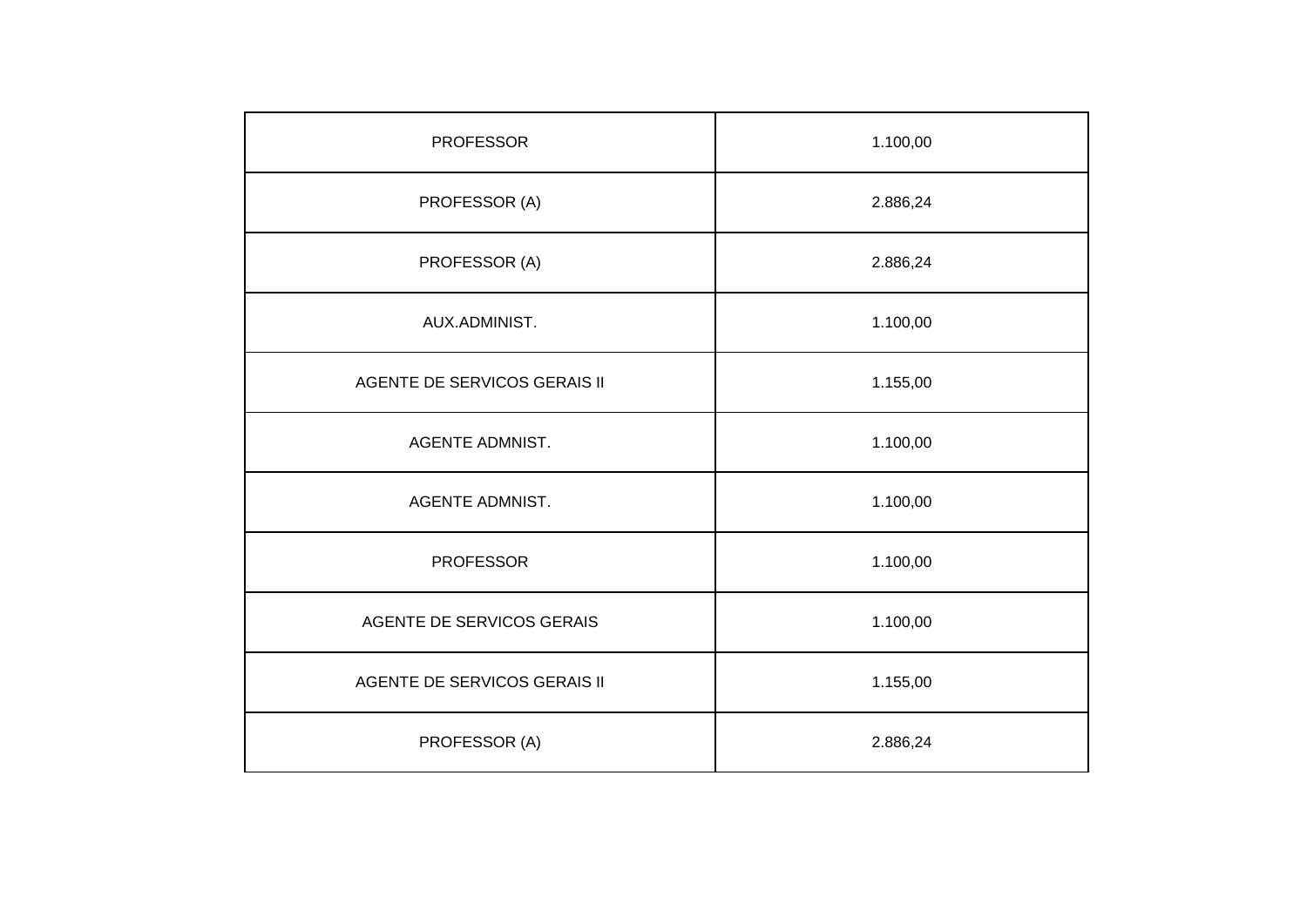| <b>PROFESSOR</b>          | 2.200,00 |
|---------------------------|----------|
| ZELADOR (A)               | 1.100,00 |
| <b>MOTORISTA</b>          | 1.100,00 |
| FISCAL DE MERC.           | 1.100,00 |
| ASSESSOR ESPECIAL         | 1.100,00 |
| <b>MOTORISTA</b>          | 1.100,00 |
| <b>VIGIA II</b>           | 1.155,00 |
| AGENTE DE SERVICOS GERAIS | 1.100,00 |
| AGENTE DE SERVICOS GERAIS | 1.100,00 |
| <b>VIGIA II</b>           | 1.155,00 |
| CONSELHEIRO TUTELAR       | 2.762,36 |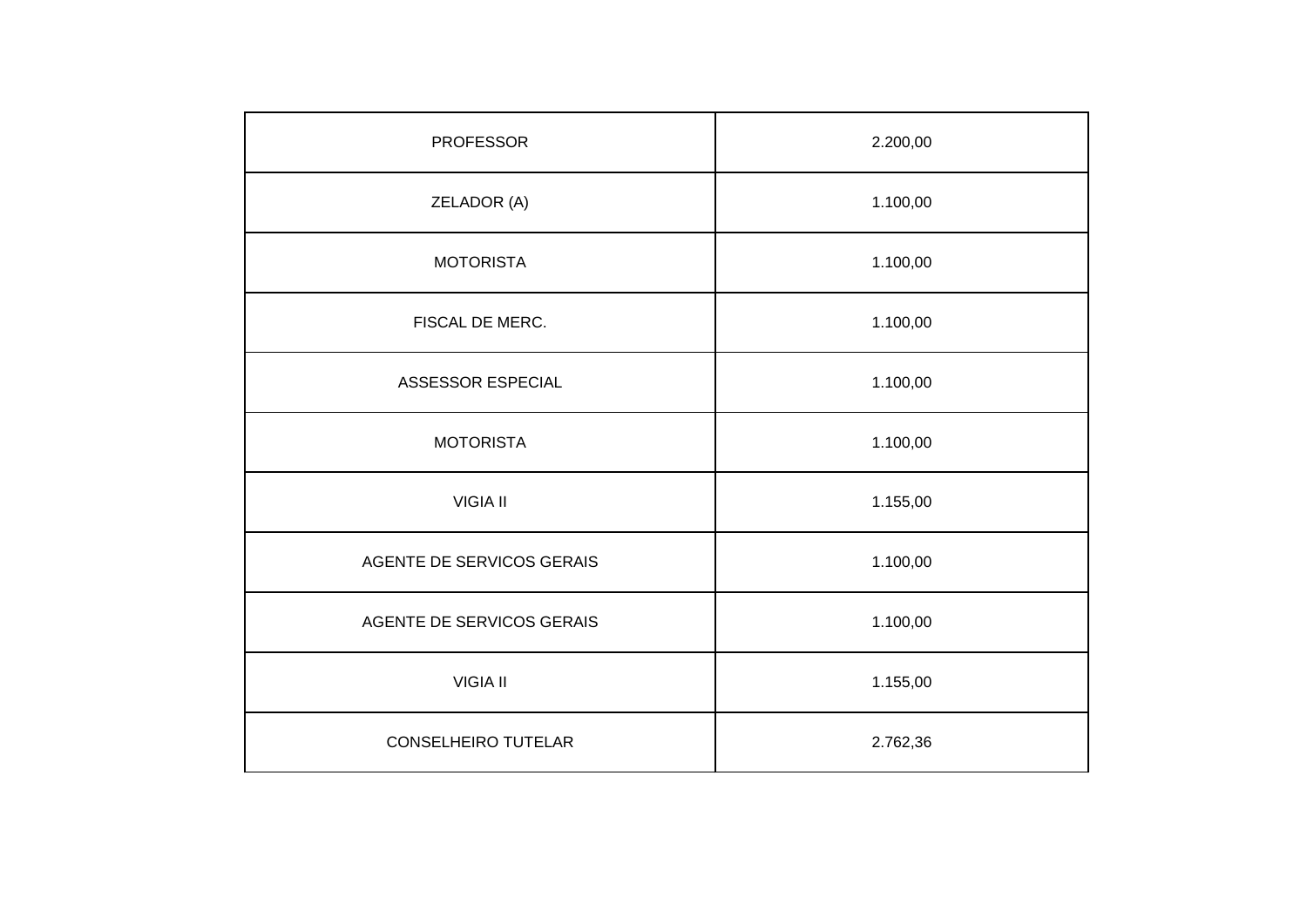| AGENTE DE SERVICOS GERAIS  | 1.100,00 |
|----------------------------|----------|
| ASSESSOR ESPECIAL          | 1.100,00 |
| <b>CONSELHEIRO TUTELAR</b> | 2.762,36 |
| <b>FISCAL TRIBUTO</b>      | 1.100,00 |
| <b>DIRETOR TRANSPORTE</b>  | 1.469,00 |
| <b>MESTRE OBRA</b>         | 1.100,00 |
| ZELADOR (A)                | 1.100,00 |
| <b>VIGIA</b>               | 1.100,00 |
| ZELADOR (A)                | 1.100,00 |
| <b>VIGIA II</b>            | 1.155,00 |
| <b>VIGIA</b>               | 1.100,00 |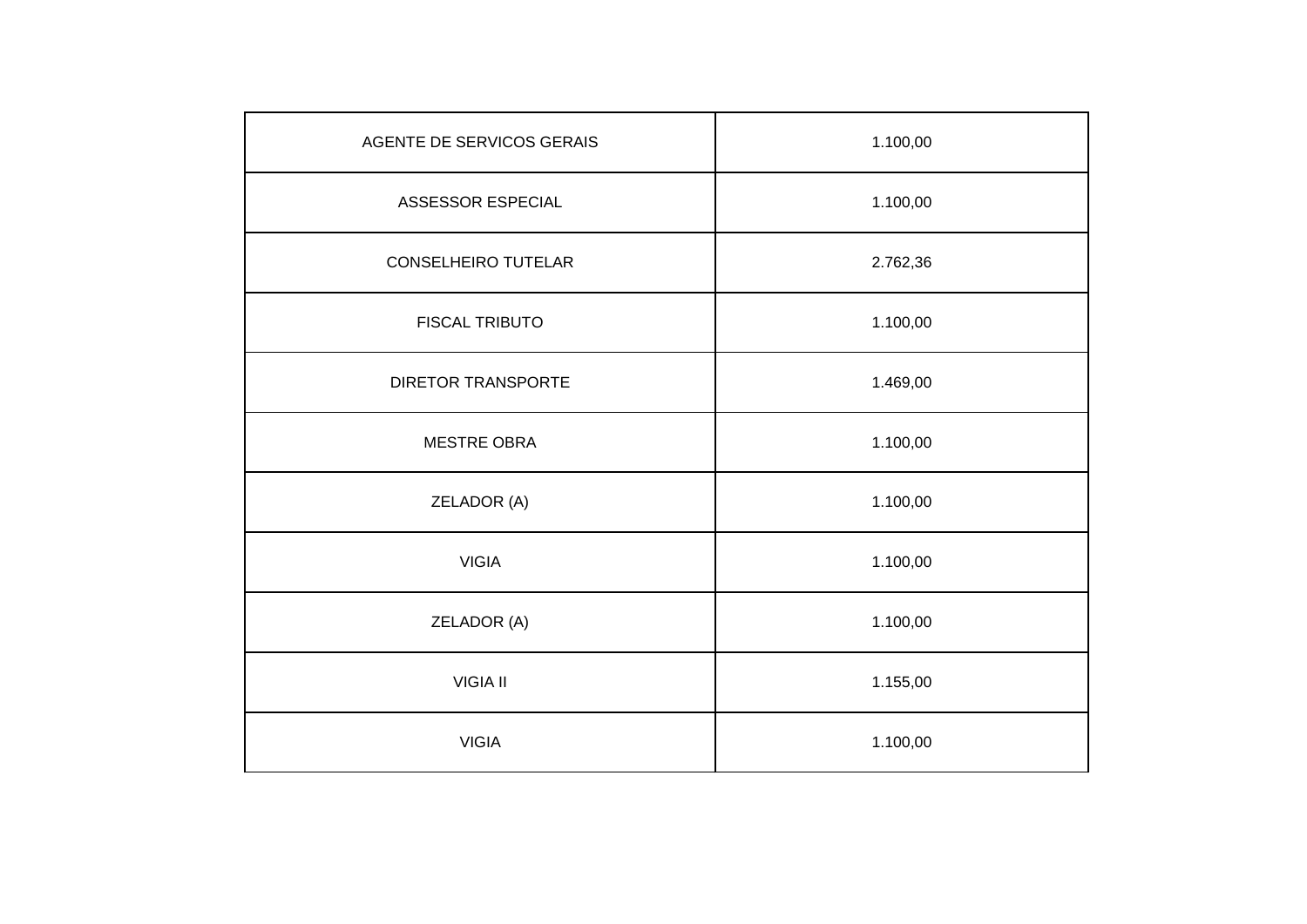| <b>RECEPCIONISTA</b>     | 1.100,00 |
|--------------------------|----------|
| PROFESSOR PISO 2020      | 2.886,24 |
| <b>PROFESSOR</b>         | 1.100,00 |
| <b>ASSISTENTE SOCIAL</b> | 1.500,00 |
| PROFESSOR PISO 2020      | 2.886,24 |
| <b>ZELADOR II</b>        | 1.155,00 |
| <b>RECEPCIONISTA</b>     | 1.100,00 |
| <b>VIGIA</b>             | 1.100,00 |
| <b>COVEIRO</b>           | 1.100,00 |
| <b>VIGIA</b>             | 1.100,00 |
| COORDENADOR (A) I        | 1.650,00 |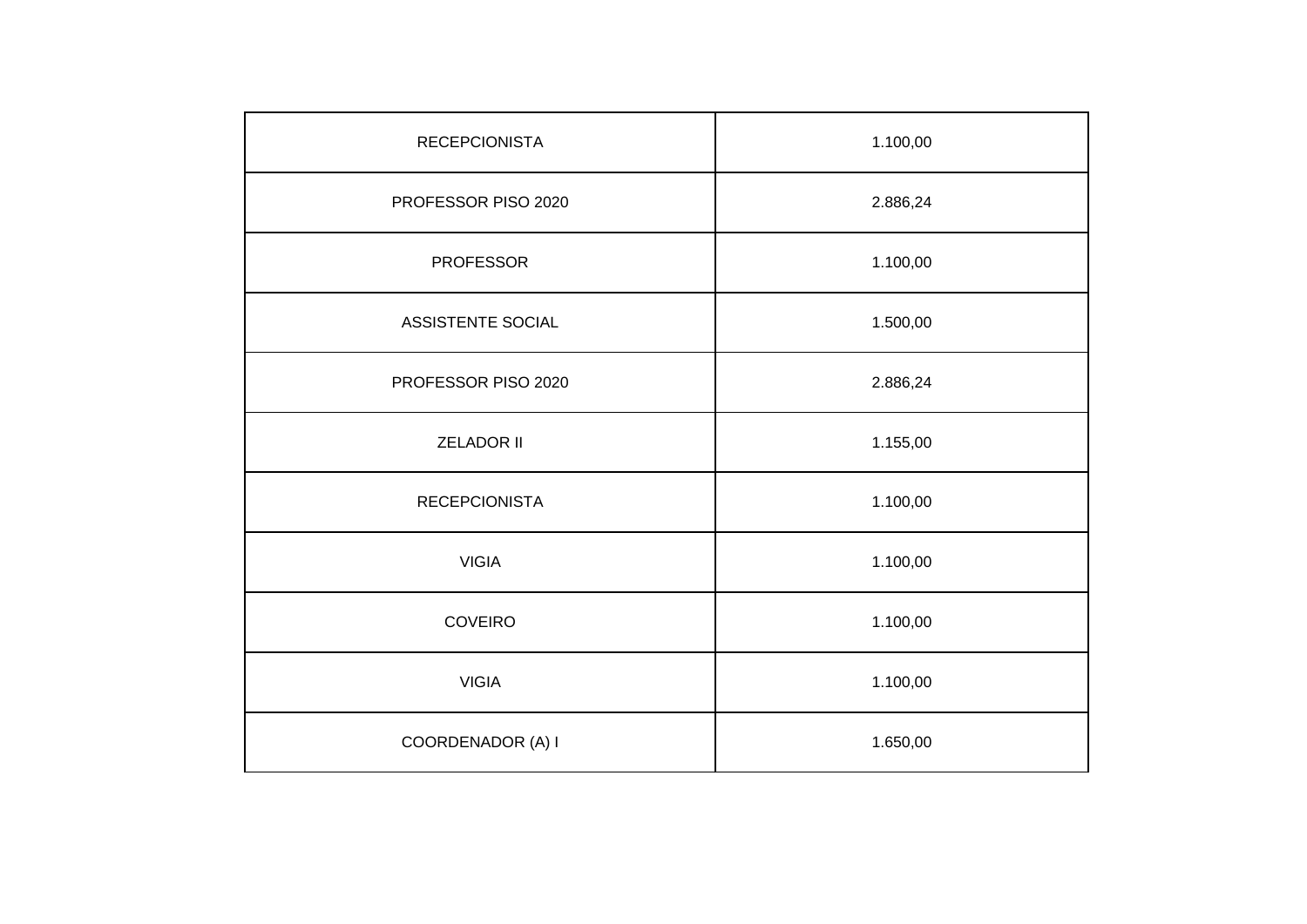| <b>PROFESSOR</b>       | 1.100,00 |
|------------------------|----------|
| PROC.JURIDICO          | 2.500,00 |
| <b>DIGITADOR II</b>    | 1.155,00 |
| DIRETOR (A)ESCOLA      | 2.200,00 |
| ENG.CIVIL              | 1.899,08 |
| PROFESSOR PISO 2020    | 2.886,24 |
| <b>AGENTE ADMNIST.</b> | 1.100,00 |
| <b>AGENTE ADMNIST.</b> | 1.100,00 |
| <b>PINTOR</b>          | 1.100,00 |
| <b>VIGIA</b>           | 1.100,00 |
| DIR.ADM.FINANC.        | 1.469,00 |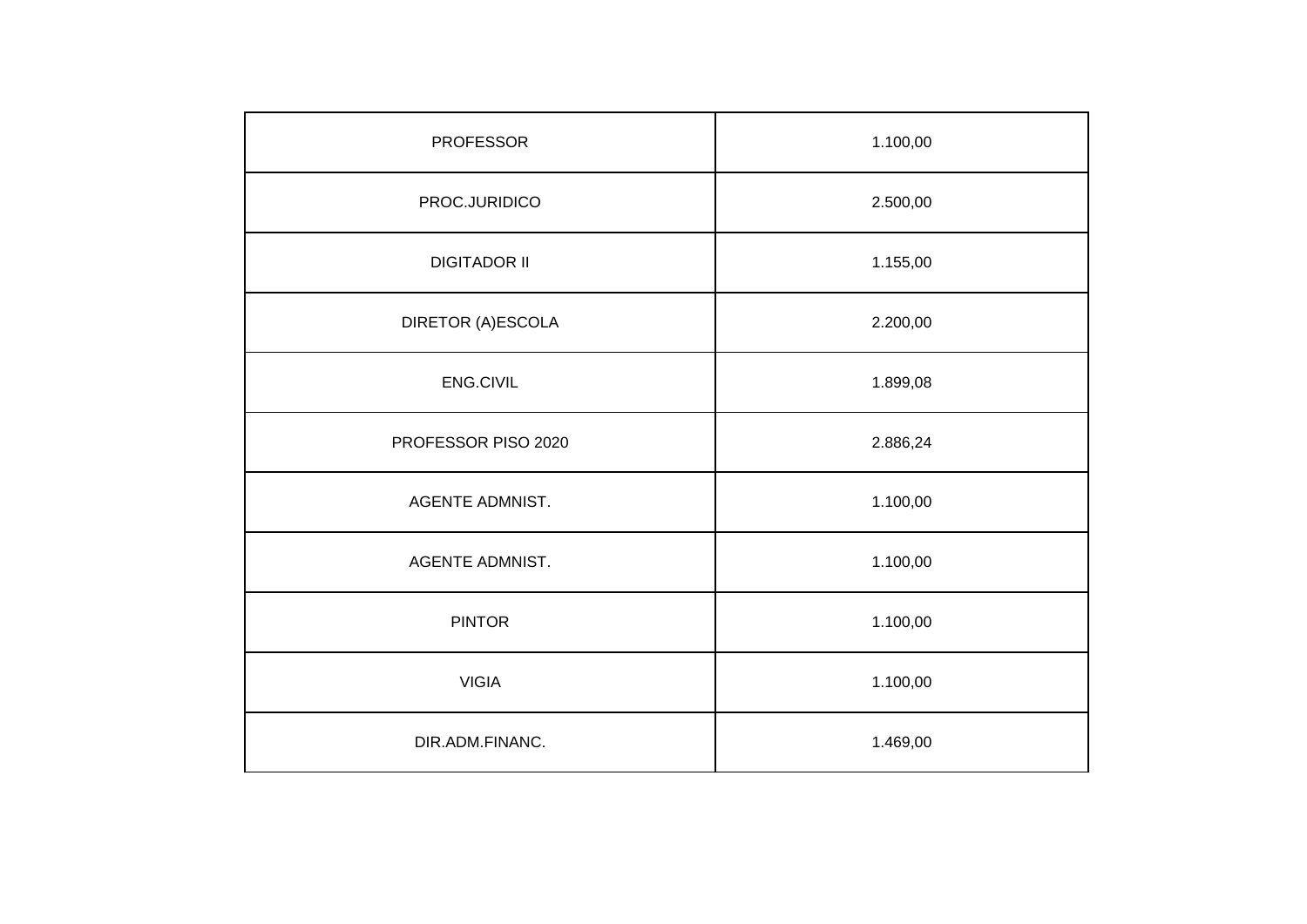| ASSISTENTE SOCIAL | 1.500,00 |
|-------------------|----------|
| <b>VIGIA</b>      | 1.100,00 |
| COORDENADOR (A)   | 2.200,00 |
| DIRETOR (A)ESCOLA | 2.200,00 |
| <b>VIGIA</b>      | 1.100,00 |
| AGENTE ADMNIST.   | 1.100,00 |
| COORDENADOR (A) I | 1.650,00 |
| PROFESSOR (A)     | 2.886,24 |
| <b>VIGIA II</b>   | 1.155,00 |
| COORDENADOR (A) I | 1.650,00 |
| AUX.ADMINIST.     | 1.100,00 |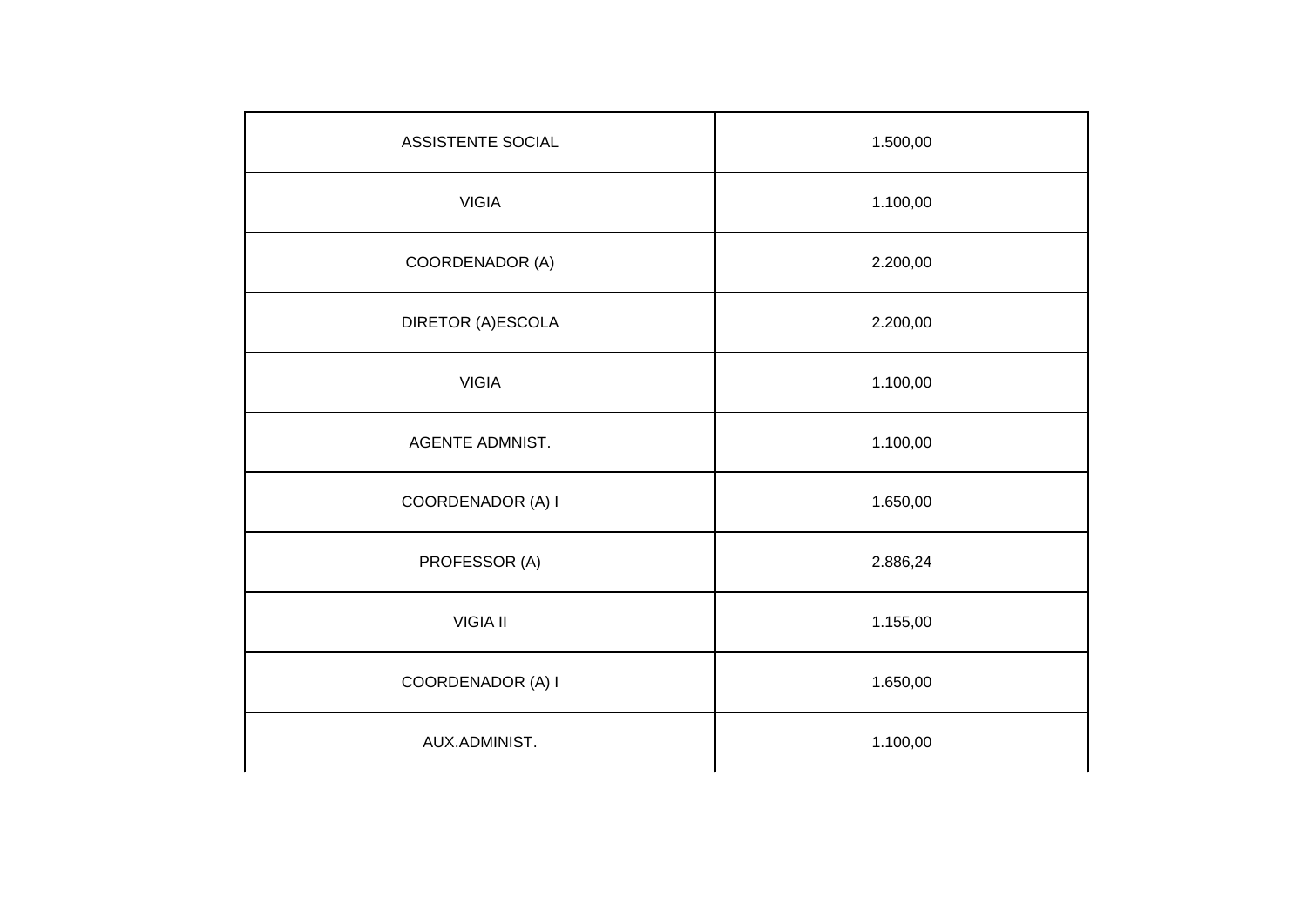| <b>TECNICO EM CONTABILIDADE</b> | 1.100,00 |
|---------------------------------|----------|
| PROFESSOR PISO 2020             | 2.886,24 |
| <b>ZELADOR II</b>               | 1.155,00 |
| PROFESSOR PISO 2020             | 2.886,24 |
| AUX.ADMINIST.                   | 1.100,00 |
| PROFESSOR (A)                   | 2.886,24 |
| <b>RECEPCIONISTA</b>            | 1.100,00 |
| ZELADOR (A)                     | 1.100,00 |
| PROFESSOR PISO 2020             | 2.886,24 |
| <b>VIGIA</b>                    | 1.100,00 |
| TECNICO EM CONTABILIDADE        | 1.100,00 |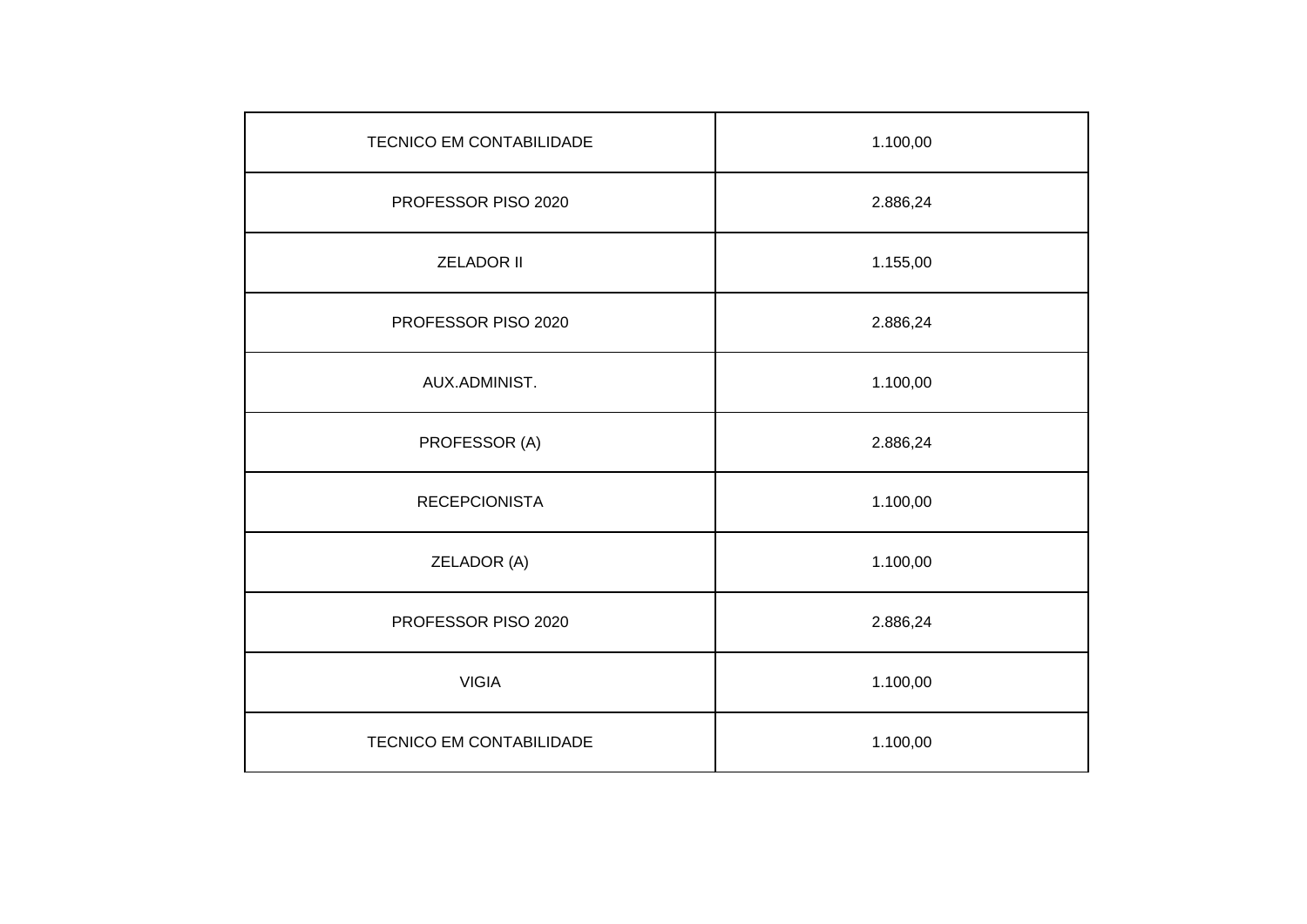| AUX. ADMINISTRATIVO II              | 1.155,00 |
|-------------------------------------|----------|
| AUX. ADMINISTRATIVO II              | 1.155,00 |
| PROFESSOR PISO 2020                 | 2.886,24 |
| AGENTE DE SERVICOS GERAIS II        | 1.155,00 |
| <b>PEDREIRO</b>                     | 1.100,00 |
| AGENTE DE SERVICOS GERAIS           | 1.100,00 |
| <b>ORIENTADOR</b>                   | 2.886,24 |
| PROFESSOR PISO 2020                 | 2.886,24 |
| <b>AGENTE DE SERVICOS GERAIS II</b> | 1.155,00 |
| <b>VIGIA</b>                        | 1.100,00 |
| <b>DIRETOR DE CULTURA</b>           | 1.469,00 |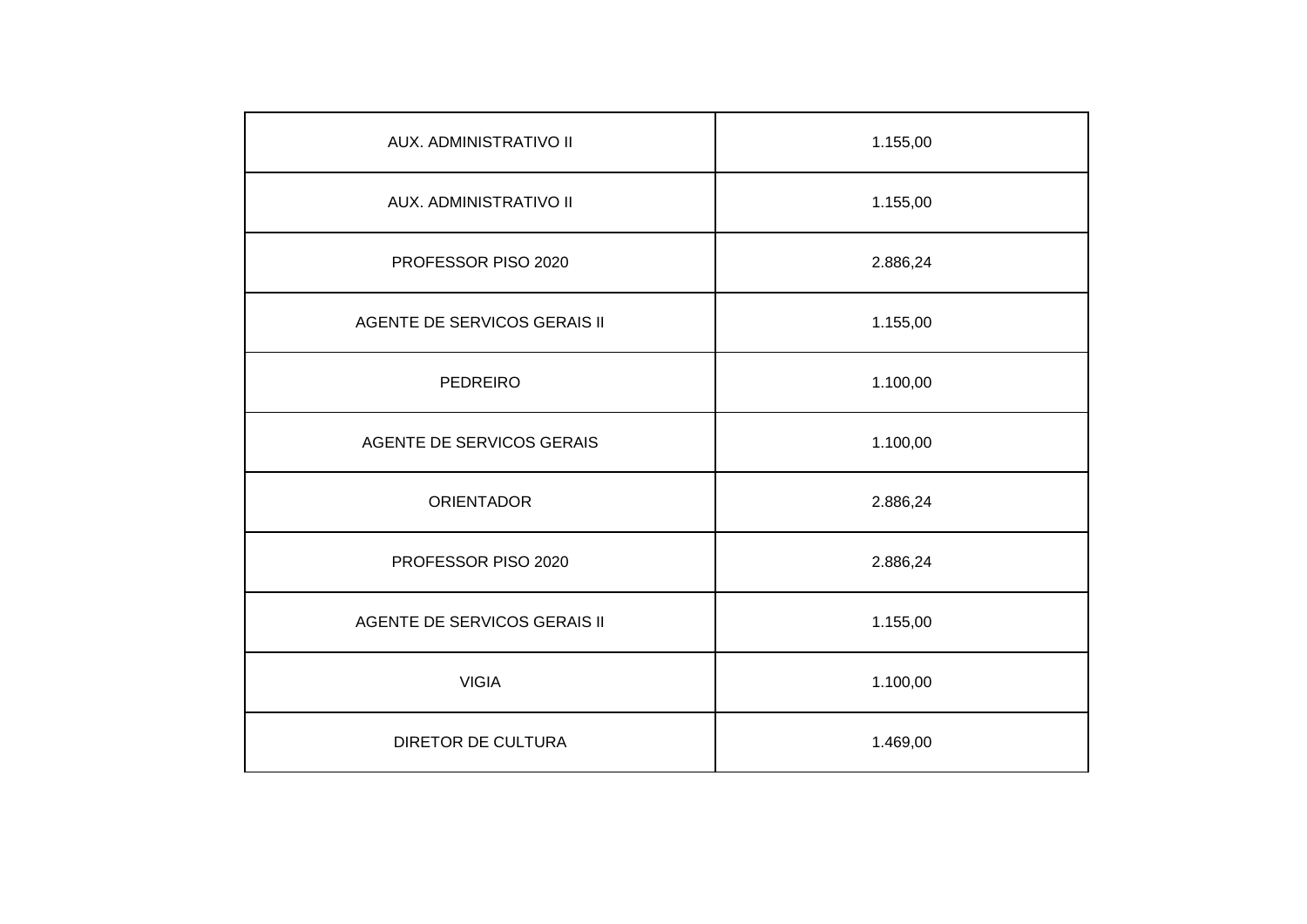| <b>PROFESSOR</b>                | 1.100,00 |
|---------------------------------|----------|
| DIR.ADM.FINANC.                 | 1.469,00 |
| PROFESSOR PISO 2020             | 2.886,24 |
| PROFESSOR PISO 2020             | 2.886,24 |
| PROFESSOR PISO 2020             | 2.886,24 |
| <b>VIGIA</b>                    | 1.100,00 |
| <b>AGENTE ADMINISTRATIVO II</b> | 1.155,00 |
| AGENTE ADMNIST.                 | 1.100,00 |
| <b>VICE DIRETOR (A)</b>         | 1.650,00 |
| AGENTE DE SERVICOS GERAIS II    | 1.155,00 |
| SERV.URBANOS                    | 1.100,00 |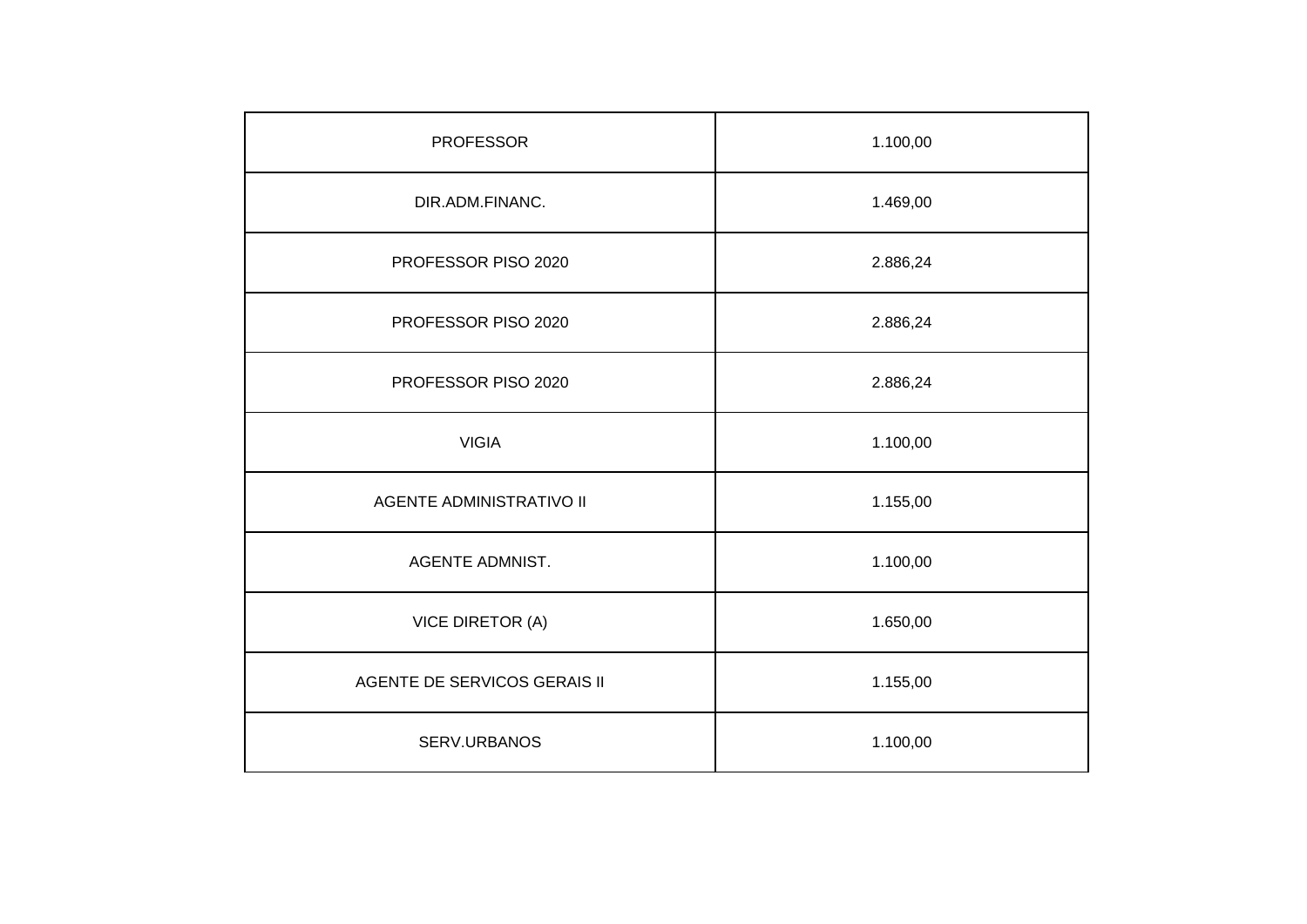| COORDENADOR (A)                     | 2.200,00 |
|-------------------------------------|----------|
| <b>DIRETOR ESCOLAR</b>              | 2.886,24 |
| COORDENADOR                         | 2.886,24 |
| <b>PROFESSOR</b>                    | 1.100,00 |
| PROFESSOR PISO 2020                 | 2.886,24 |
| ASSESSOR ESPECIAL                   | 1.100,00 |
| <b>DIRETOR ESCOLAR</b>              | 2.886,24 |
| <b>AGENTE DE SERVICOS GERAIS II</b> | 1.155,00 |
| AGENTE DE SERVICOS GERAIS II        | 1.155,00 |
| COORDENADOR                         | 1.100,00 |
| SERV. URBANOS II                    | 1.155,00 |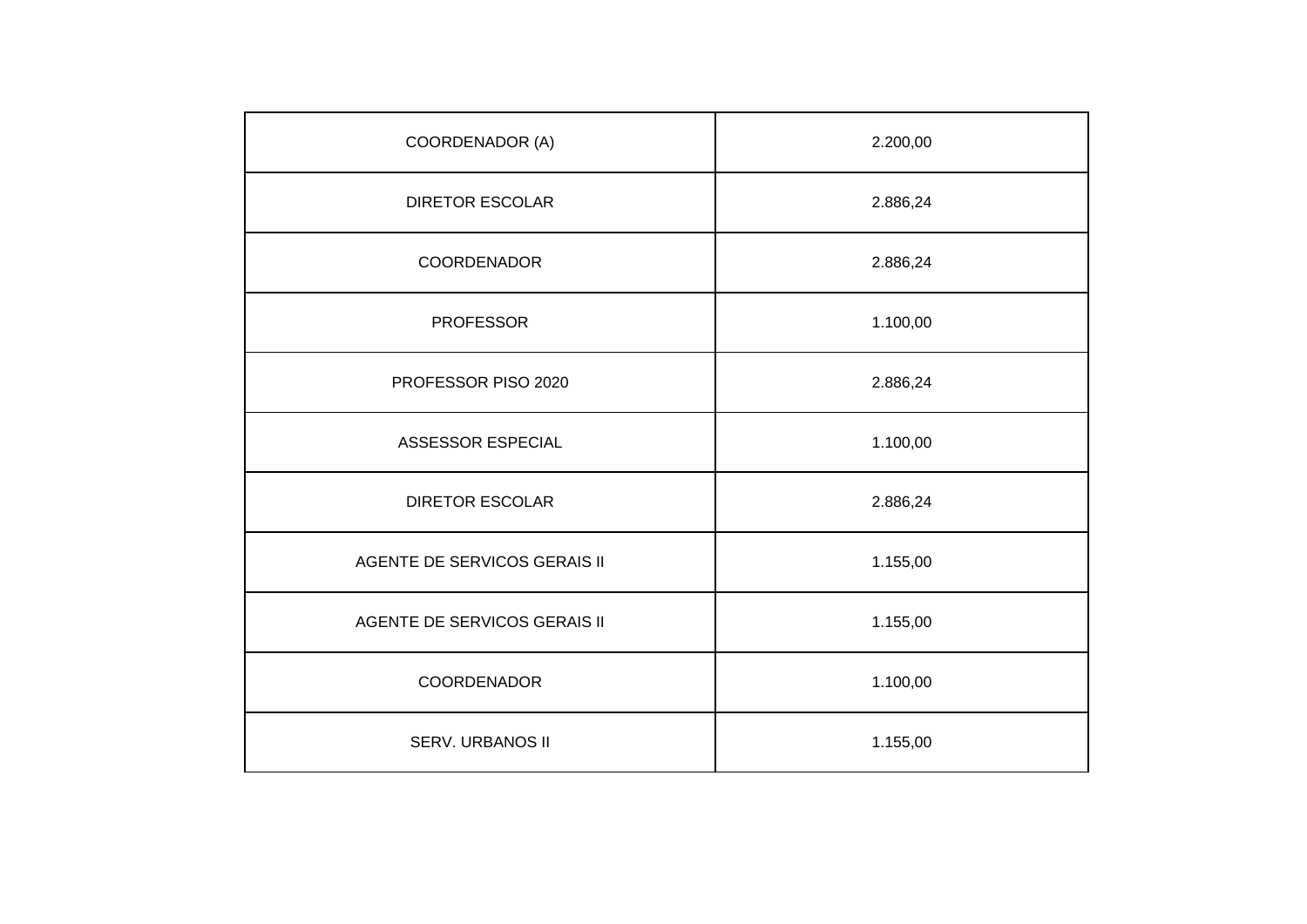| PROFESSOR PISO 2020          | 2.886,24 |
|------------------------------|----------|
| <b>RECEPCIONISTA</b>         | 1.100,00 |
| AUX.ADMINIST.                | 1.100,00 |
| <b>AGENTE ADMNIST.</b>       | 1.100,00 |
| PROFESSOR (A)                | 2.886,24 |
| AGENTE DE SERVICOS GERAIS    | 1.100,00 |
| PROFESSOR PISO 2020          | 2.886,24 |
| AGENTE DE SERVICOS GERAIS II | 1.155,00 |
| <b>SUPERVISOR</b>            | 2.886,24 |
| PROFESSOR PISO 2020          | 2.886,24 |
| AGENTE ADMINISTRATIVO II     | 1.155,00 |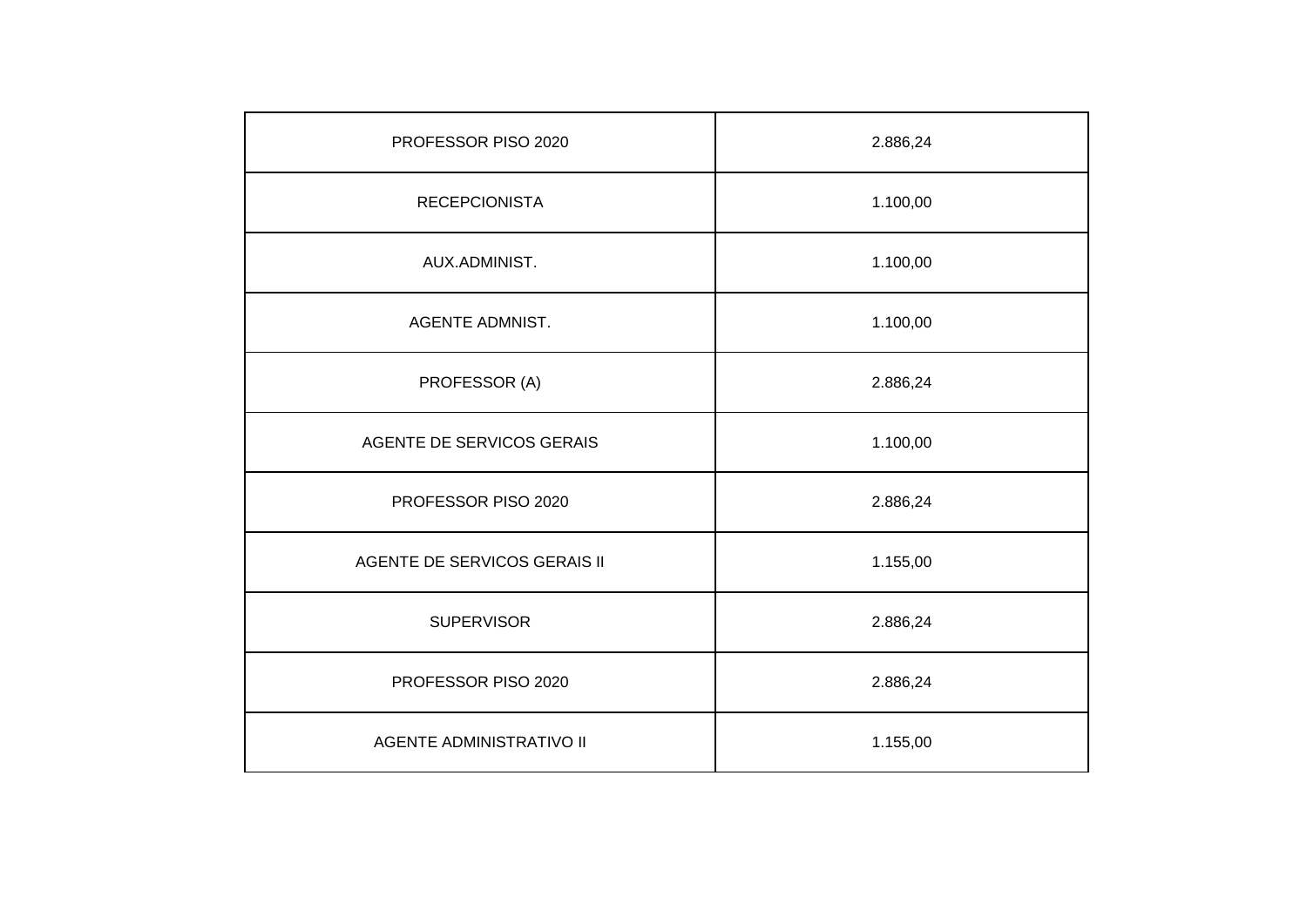| ADMINISTRADOR ESCOLAR        | 2.886,24 |
|------------------------------|----------|
| ADMINISTRADOR ESCOLAR        | 2.886,24 |
| <b>AGENTE DE PORTARIA II</b> | 1.155,00 |
| PROFESSOR PISO 2020          | 2.886,24 |
| AGENTE DE SERVICOS GERAIS    | 1.100,00 |
| AGENTE DE SERVICOS GERAIS    | 1.100,00 |
| SECRETARIO MUNICIPAL OBRAS   | 4.500,00 |
| DIRETOR (A)ESCOLA            | 2.200,00 |
| AGENTE DE SERVICOS GERAIS II | 1.155,00 |
| ZELADOR (A)                  | 1.100,00 |
| <b>PROFESSOR</b>             | 1.100,00 |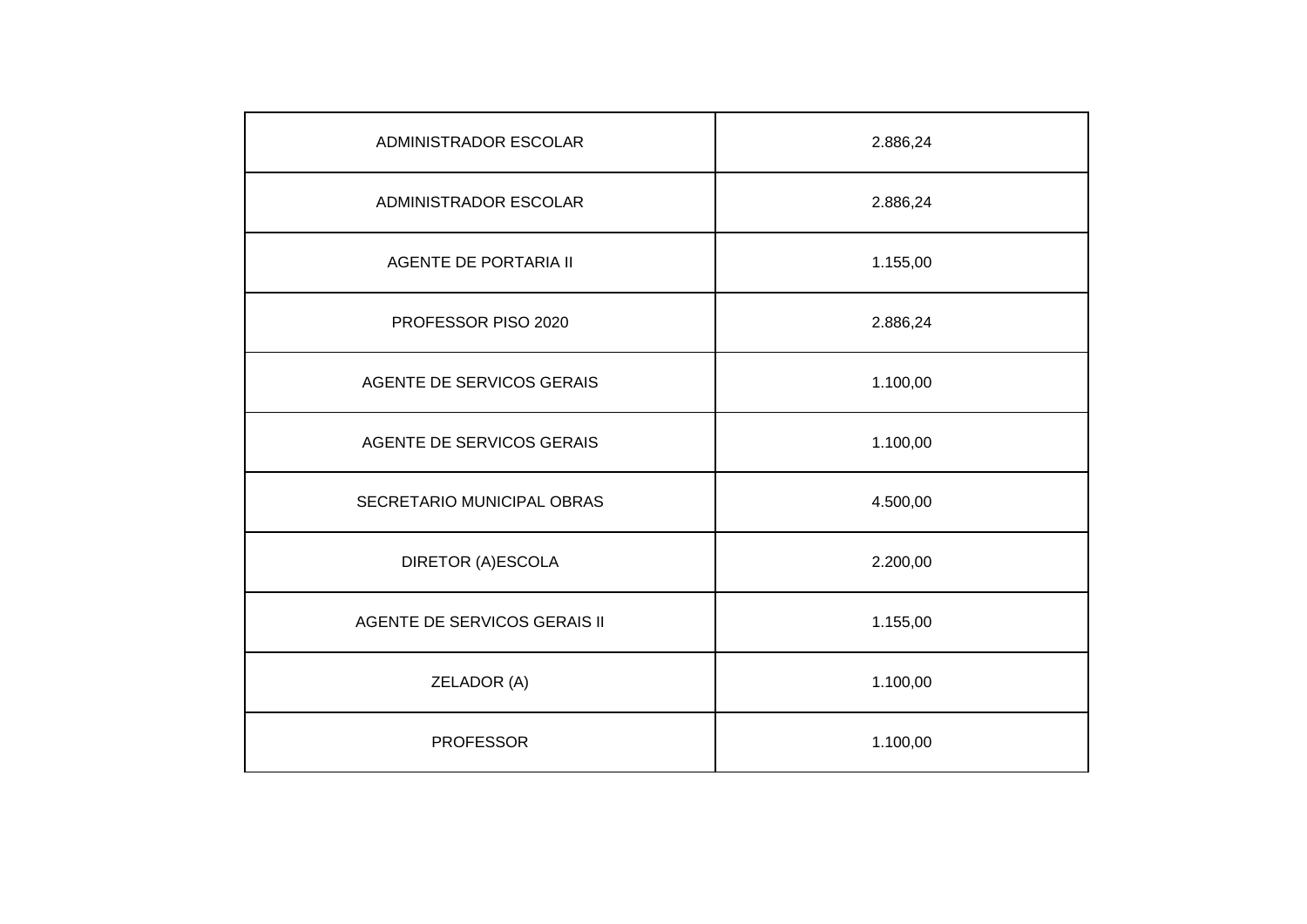| PROFESSOR (A)                 | 2.886,24  |
|-------------------------------|-----------|
| <b>AGENTE ADMNIST.</b>        | 1.100,00  |
| AGENTE DE SERVICOS GERAIS II  | 1.155,00  |
| AGENTE DE SERVICOS GERAIS II  | 1.155,00  |
| <b>PREFEITO</b>               | 10.000,00 |
| DIRETORA ACAO SOCIAL          | 1.469,00  |
| PROFESSOR (A)                 | 2.886,24  |
| SECRETARIA MUNICIPAL EDUCACAO | 4.500,00  |
| PROFESSOR PISO 2020           | 2.886,24  |
| COORDENADOR RECURSOS HUMANOS  | 1.100,00  |
| AUX.ADMINIST.                 | 1.100,00  |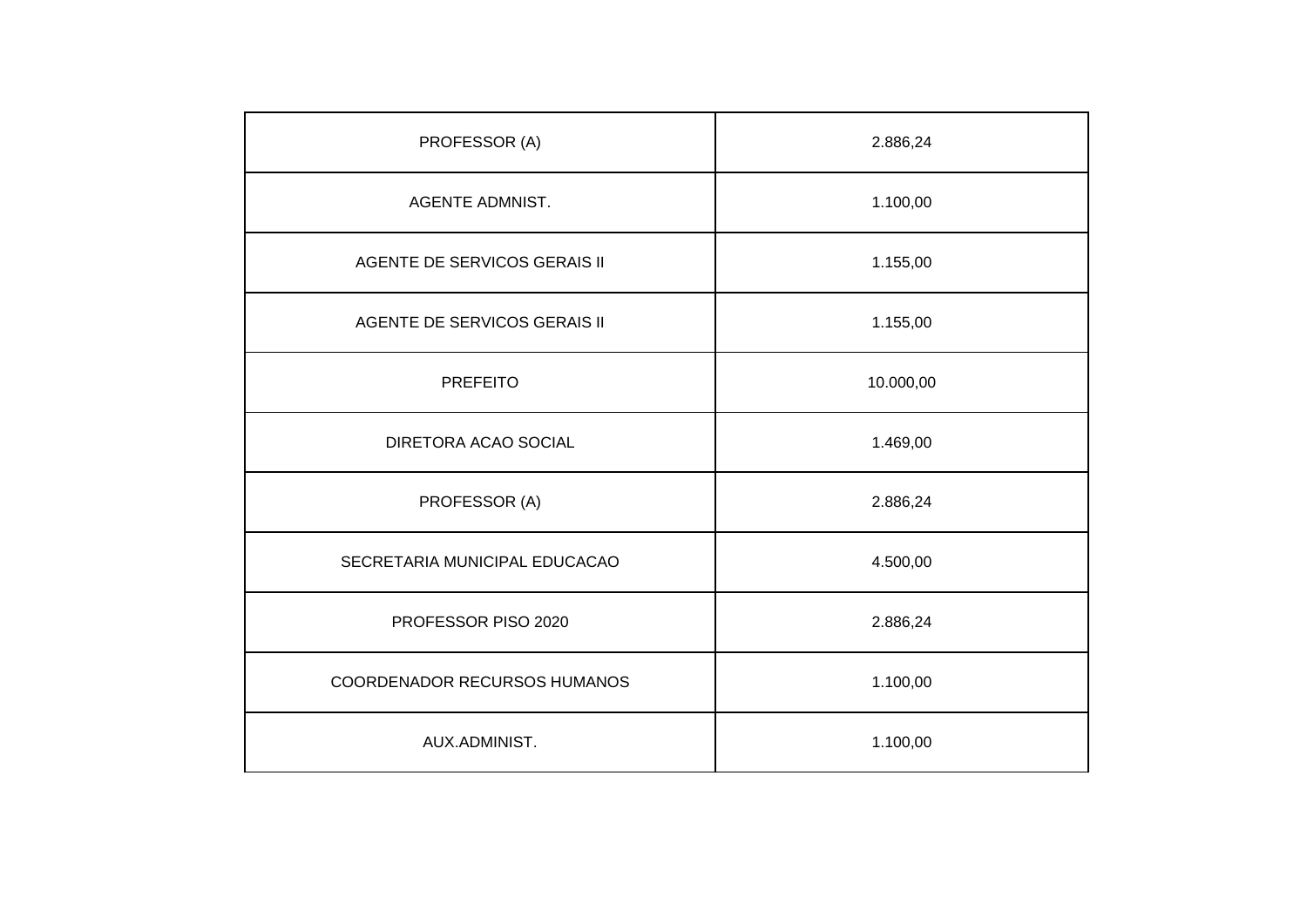| PROFESSOR PISO 2020             | 2.886,24 |
|---------------------------------|----------|
| AUX.ADMINIST.                   | 1.100,00 |
| COORDENADOR (A)                 | 2.200,00 |
| ASSESSOR ESPECIAL               | 1.100,00 |
| <b>AGENTE ADMINISTRATIVO II</b> | 1.155,00 |
| <b>VIGIA</b>                    | 1.100,00 |
| <b>PROFESSOR</b>                | 1.100,00 |
| COORDENADOR (A) I               | 1.650,00 |
| <b>AGENTE ADMNIST.</b>          | 1.100,00 |
| <b>RECEPCIONISTA</b>            | 1.100,00 |
| <b>VIGIA</b>                    | 1.100,00 |